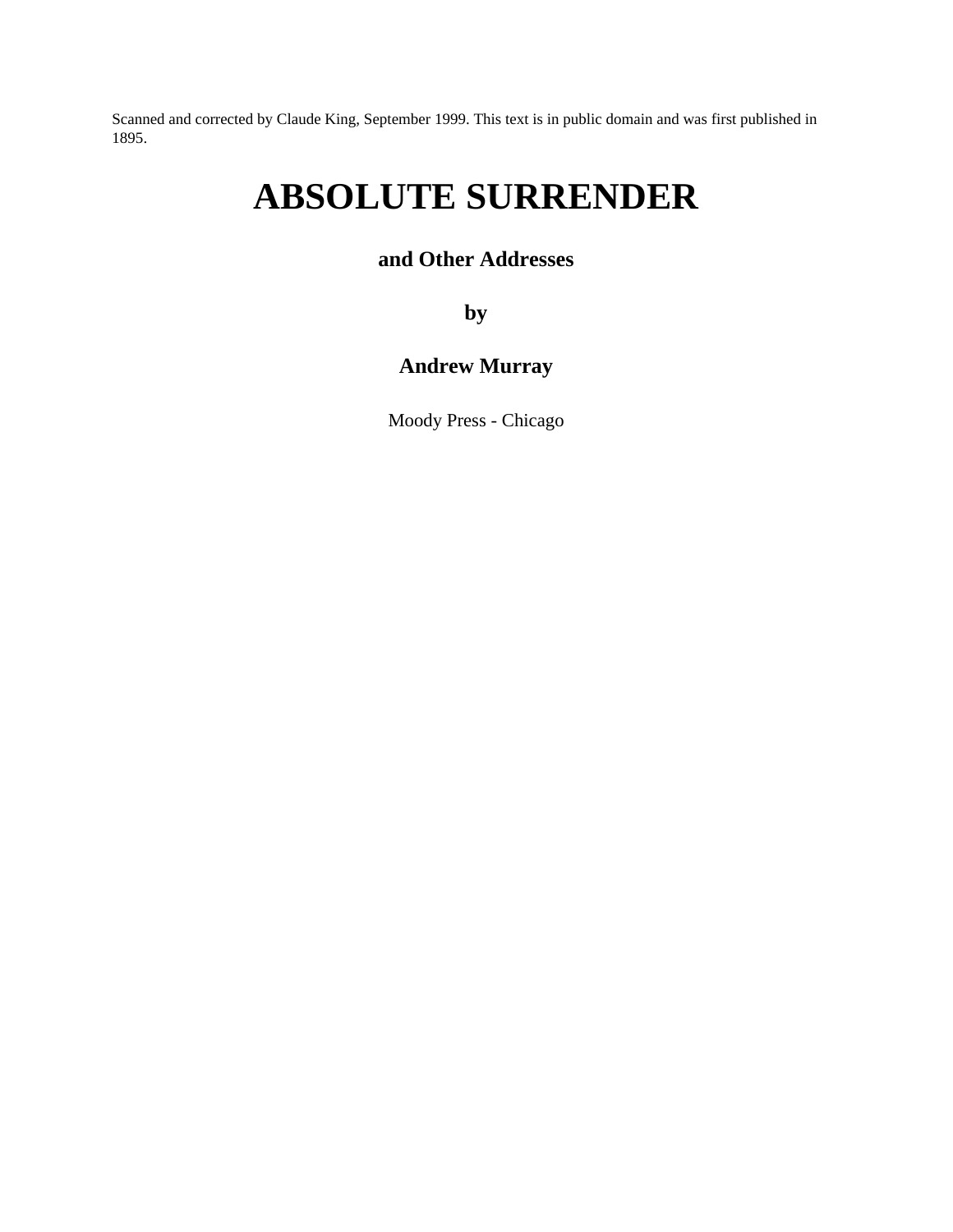## **CONTENTS**

Absolute Surrender "The Fruit of the Spirit Is Love" Separated unto the Holy Ghost Peter's Repentance Impossible with Man, Possible with God "O Wretched Man that I Am" "Having Begun in the Spirit" Kept by the Power of God "Ye Are the Branches"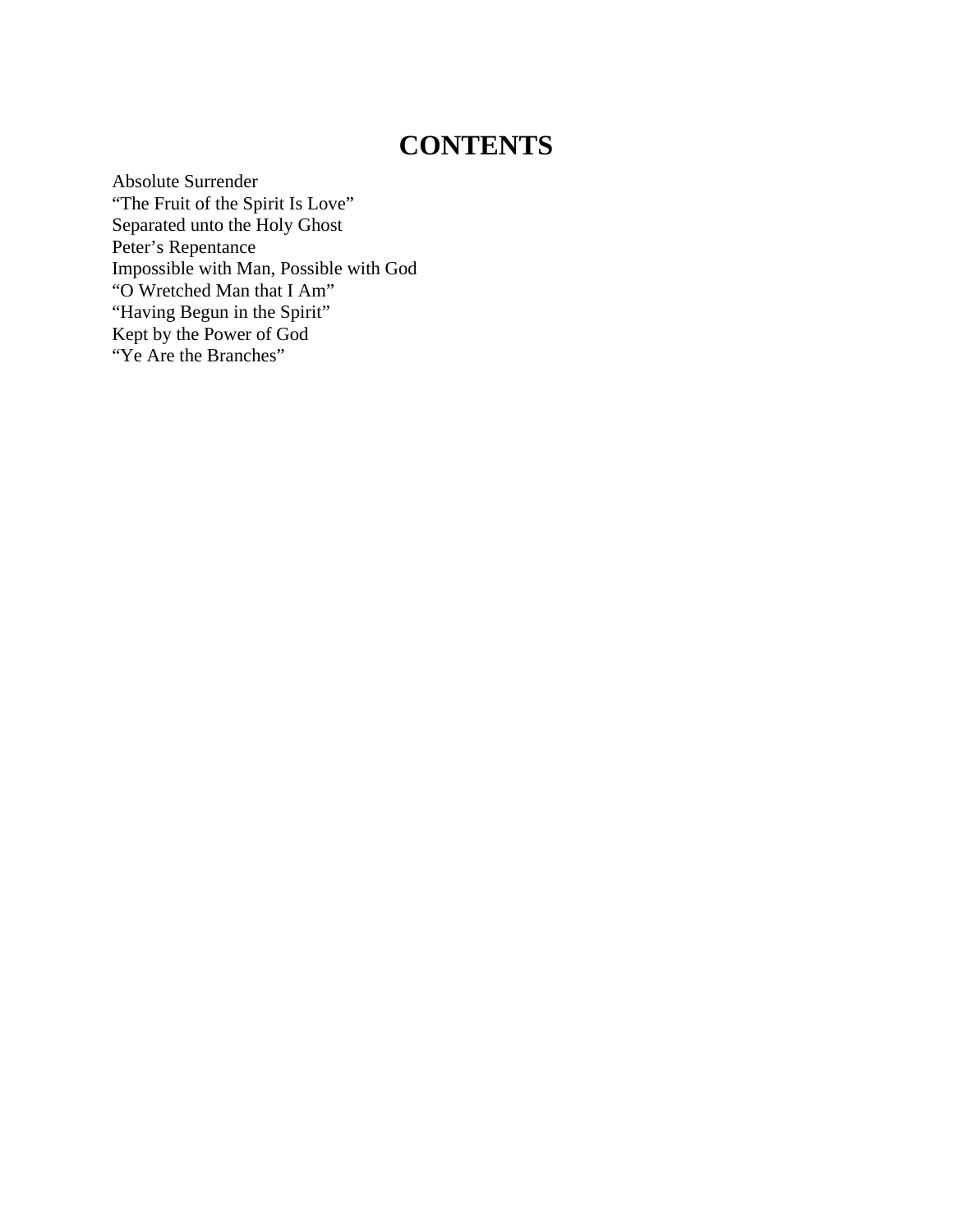## **ABSOLUTE SURRENDER**

"And Ben-hadad the king of Syria gathered all his host together: and there were thirty and two kings with him, and horses, and chariots: and he went up and besieged Samaria, and warred against it. And he sent messengers to Ahab king of Israel into the city, and said unto him, Thus saith Ben-hadad, Thy silver and thy gold is mine; thy wives also and thy children, even the goodliest, are mine. And the king of Israel answered and said, My lord, O king, according to thy saying, I am thine and all that I have" (I Kings 20: 1-4).

What Ben Hadad asked was *absolute surrender*; and what Ahab gave was what was asked of him—*absolute surrender*. I want to use these words: "My lord, O king, according to thy saying, I am thine, and all that I have," as the words of absolute surrender with which every child of God ought to yield himself to his Father. We have heard it before, but we need to hear it very definitely — the condition of God's blessing is absolute surrender of all into His hands. Praise God! If our hearts are willing for that, there is no end to what God will do for us, and to the blessing God will bestow.

*Absolute surrender* — let me tell you where I got those words. I used them myself often, and you have heard them numberless times. But in Scotland once I was in a company where we were talking about the condition of Christ's Church, and what the great need of the Church and of believers is; and there was in our company a godly worker who has much to do in training workers, and I asked him what he would say was the great need of the Church, and the message that ought to be preached. He answered very quietly and simply and determinedly:

*"Absolute surrender to God is the one thing."*

The words struck me as never before. And that man began to tell how, in the workers with whom he' had to deal, he finds that if they are sound on that point, even though they be backward, they are willing to be taught and helped, and they always improve; whereas others who are not sound there very often go back and leave the work. The condition for obtaining God's full blessing is *absolute surrender* to Him.

And now, I desire by God's grace to give to you this message — that your God in Heaven answers the prayers which you have offered for blessing on yourselves and for blessing on those around you by this one demand*: Are you willing to surrender yourselves absolutely into His hands?* What is our answer to be? God knows there are hundreds of hearts who have said it, and there are hundreds more who long to say it but hardly dare to do so. And there are hearts who have said it, but who have yet miserably failed, and who feel themselves condemned because they did not find the secret of the power to live that life. May God have a word for all! Let me say, first of all, that God claims it from us.

## **God Expects Your Surrender**

Yes, it has its foundation in the very nature of God God cannot do otherwise. Who is God? He is the Fountain of life, the only Source of existence and power and goodness, and throughout the universe there is nothing good but what God works, God has created the sun, and the moon, and the stars, and the flowers, and the trees, and the grass; and are they not all absolutely surrendered to God? Do they not allow God to work in them just what He pleases? When God clothes the lily with its beauty, is it not yielded up, surrendered, given over to God as He works in it its beauty? And God's redeemed children, oh, can you think that God can work His work if there is only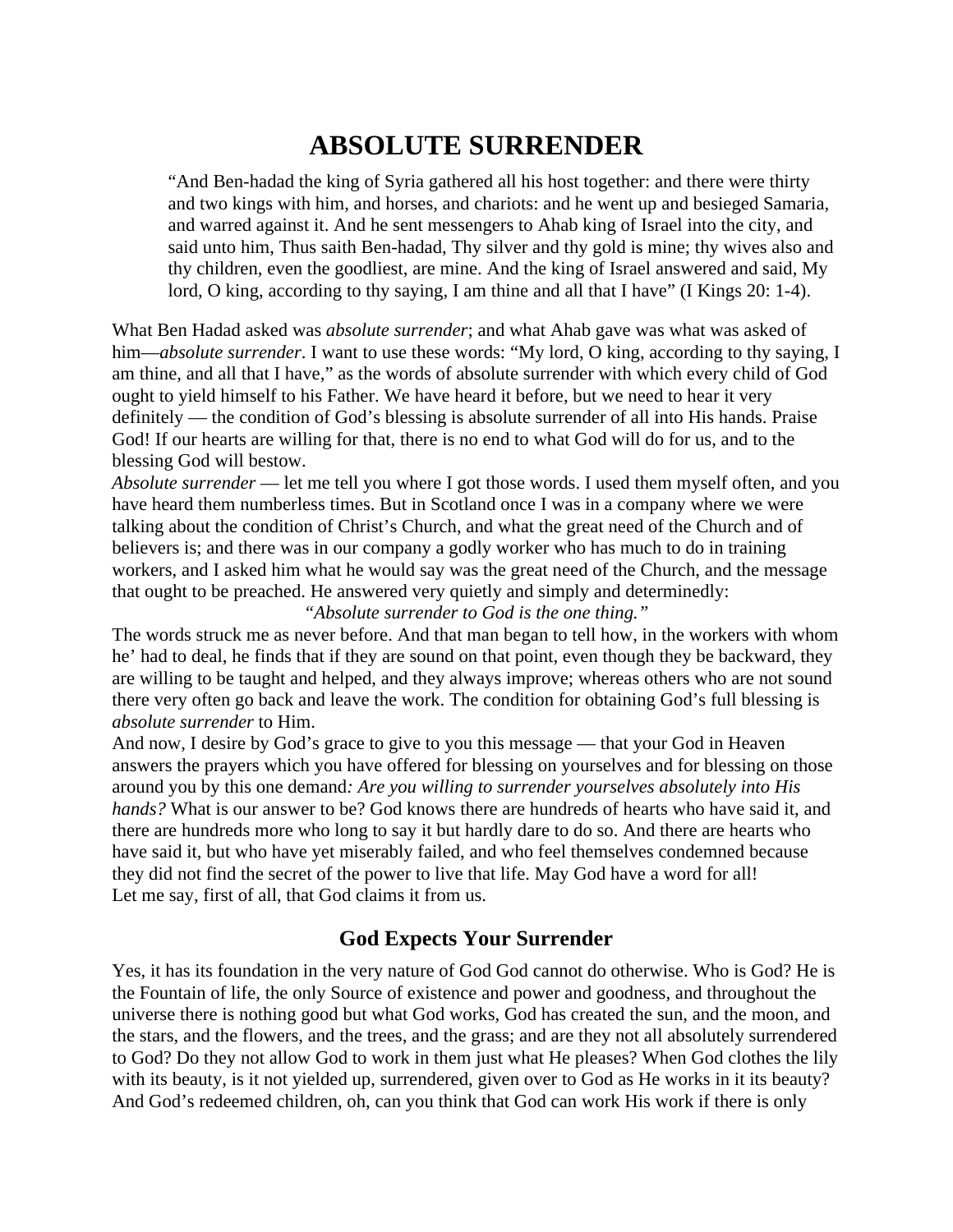half or a part of them surrendered? God cannot do it. God is life, and love, and blessing, and power, and infinite beauty, and God delights to communicate Himself to every child who is prepared to receive Him; but ah! this one lack of absolute surrender is just the thing that hinders God. And now He comes, and as God, He claims it.

You know in daily life what absolute surrender is. You know that everything has to be given up to its special, definite object and service. I have a pen in my pocket, and that pen is absolutely surrendered to the one work of writing, and that pen must be absolutely surrendered to my hand if I am to write properly with it. If another holds it partly, I cannot write properly. This coat is absolutely given up to me to, cover my body. This building is entirely given up to religious services. And now, do you expect that in your immortal being, in the divine nature that you have received by regeneration, God can work His work, every day and every hour, unless you are entirely given up to Him? God cannot. The Temple of Solomon was absolutely surrendered to God when it was dedicated to Him. And every one of us is a temple of God, in which God will dwell and work mightily on one condition — absolute surrender to Him. God claims it, God is worthy of it, and without it God cannot work His blessed work in us.. God not only claims it, but God will work it Himself.

### **God Accomplishes Your Surrender**

I am sure there is many a heart that says: "Ah, but that absolute surrender implies so much!" Someone says: "Oh, I have passed through so much trial and suffering, and there is so much of the self-life still remaining, and I dare not face the entire giving of it up, because I know it will cause so much trouble and agony."

Alas! alas! that God's children have such thoughts of Him, such cruel thoughts. Oh, I come to you with a message, fearful and anxious one. God does not ask you to give the perfect surrender in your strength, or by the power of your will; God is willing to work it in you. Do we not read: "It is God that worketh in us, both to will and to do of his good pleasure"? And that is what we should seek for — to go on our faces before God, until our hearts learn to believe that the everlasting God Himself will come in to turn out what is wrong, to conquer what is evil, and to work what is well-pleasing in His blessed sight. God Himself will work it in you.

Look at the men in the Old Testament, like Abraham. Do you think it was by accident that God found that man, the father of the faithful and the Friend of God, and that it was Abraham himself, apart from God, who had such faith and such obedience and such devotion? You know it is not so. God raised him up and prepared him as an instrument for His glory.

Did not God say to Pharaoh: "For this cause have I raised thee up, for to show in thee my power"?

And if God said that of him, will not God say it far more of every child of His?

Oh, I want to encourage you, and I want you to cast away every fear. Come with that feeble desire; and if there is the fear which says: "Oh, my desire is not strong enough, I am not willing for everything that may come, I do not feel bold enough to say I can conquer everything"  $- I$ pray you, learn to know and trust your God now. Say: "My God, I am willing that Thou shouldst make me willing." If there is anything holding you back, or any sacrifice you are afraid of making, come to God now, and prove how gracious your God is, and be not afraid that He will command from you what He will not bestow.

God comes and offers to work this absolute surrender in you. All these searchings and hungerings and longings that are in your heart, I tell you they are the drawings of the divine magnet, Christ Jesus. He lived a life of absolute surrender, He has possession of you; He is living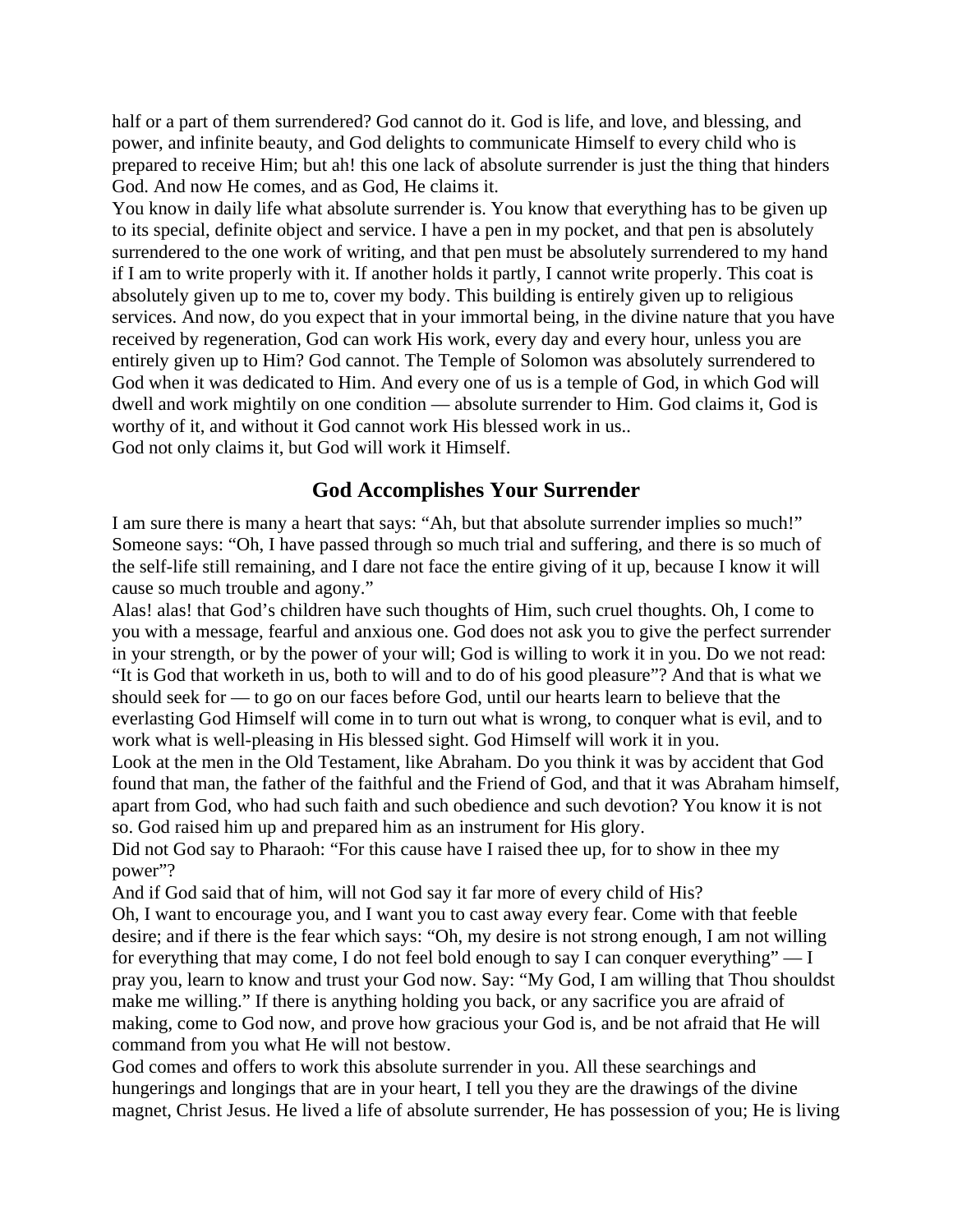in your heart by His Holy Spirit. You have hindered and hindered Him terribly, but He desires to help you to get hold of Him entirely. And He comes and draws you now by His message and words. Will you not come and trust God to work in you that absolute surrender to Himself? Yes, blessed be God, He can do it, and He will do it.

God not only claims it and works it, but God accepts it when we bring it to Him.

## **God Accepts Your Surrender**

God works it in the secret of our heart, God urges us by the hidden power of His Holy Spirit to come and speak it out, and we have to bring and to yield to Him that absolute surrender. But remember, when you come and bring God that absolute surrender, it may, as far as your feelings or your consciousness go, be a thing of great imperfection, and you may doubt and hesitate and say:

"Is it absolute?"

But, oh, remember there was once a man to whom Christ had said:

"If thou canst believe, all things are possible to him that believeth."

And his heart was afraid, and he cried out:

"Lord, I believe, help thou mine unbelief."

That was a faith that triumphed over the Devil, and the evil spirit was cast out. And if you come and say: "Lord, I yield myself in absolute surrender to my God," even though it be with a trembling heart and with the consciousness: "I do not feel the power, I do not feel the determination, I do not feel the assurance," it will succeed. Be not afraid, but come just as you are, and even in the midst of your trembling the power of the Holy Ghost will work. Have you never yet learned the lesson that the Holy Ghost works with mighty power, while on the human side everything appears feeble? Look at the Lord Jesus Christ in Gethsemane. We read that He, "through the eternal Spirit," offered Himself a sacrifice unto God. The Almighty Spirit of God was enabling Him to do it. And yet what agony and fear and exceeding sorrow came over Him, and how He prayed! Externally, you can see no sign of the mighty power of the Spirit, but the Spirit of God was there. And even so, while you are feeble and fighting and trembling, in faith in the hidden work of God's Spirit do not fear, but yield yourself. And when you do yield yourself in absolute surrender, let it be in the faith that God does now accept of it. That is the great point, and that is what we so often miss — that believers should be thus occupied with God in this matter of surrender. I pray you, be occupied with God. We want to get help, every one of us, so that in our daily life God shall be clearer to us, God shall have the right place, and be "all in all." And if we are to have that through life, let us begin now and look away from ourselves, and look up to God. Let each believe — while I, a poor worm on earth and a trembling child of God, full of failure and sin and fear, bow here, and no one knows what passes through my heart, and while I in simplicity say, O God, I accept Thy terms; I have pleaded for blessing on myself and others, I have accepted Thy terms of absolute surrender while your heart says that in deep silence, remember there is a God present that takes note of it, and writes it down in His book, and there is a God present who at that very moment takes possession of you. You may not feel it, you may not realize it, but God takes possession if you will trust Him..

God not only claims it, and works it, and accepts it when I bring it, but God maintains it.

## **God Maintains Your Surrender**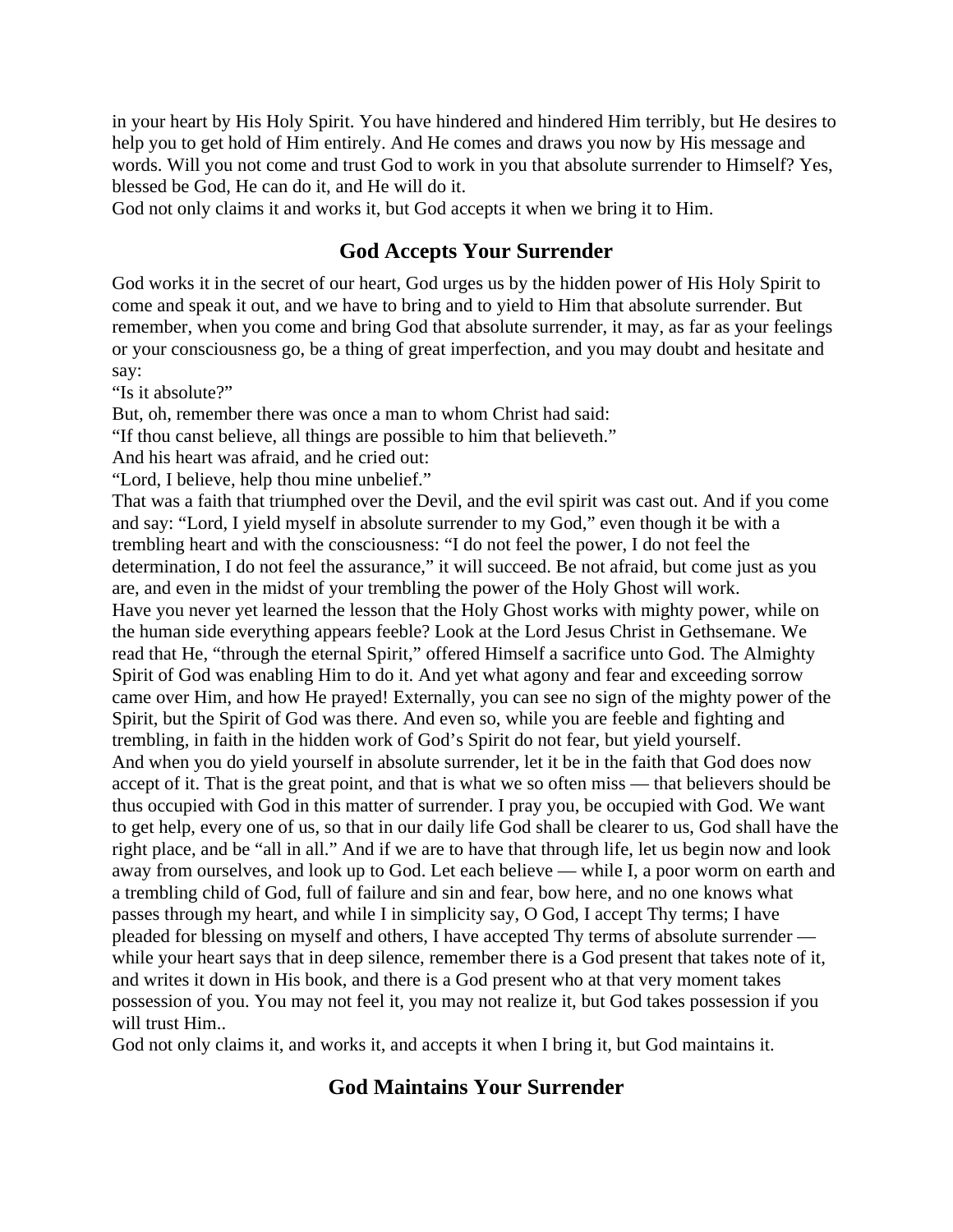That is the great difficulty with many. People say: "I have often been stirred at a meeting, or at a convention, and I have consecrated myself to God, but it has passed away. I know it may last for a week or for a month, but away it fades, and after a time it is all gone."

But listen! It is because you do not believe what I am now going to tell you and remind you of. When God has begun the work of absolute surrender in you, and when God has accepted your surrender, then God holds Himself bound to care for it and to keep it. Will you believe that? In this matter of surrender there are two: God and  $I - I$  a worm, God the everlasting and omnipotent Jehovah. Worm, will you be afraid to trust yourself to this mighty God now? God is willing. Do you not believe that He can keep you continually, day by day, and moment by moment?

Moment by moment I'm kept in His love; Moment by moment I've life from above.

If God allows the sun to shine upon you moment by moment, without intermission, will not God let His life shine upon you every moment? And why have you not experienced it? Because you have not trusted God for it, and you do not surrender yourself absolutely to God in that trust. A life of absolute surrender has its difficulties. I do not deny that. Yes, it has something far more than difficulties: it is a life that with men is absolutely impossible. But by the grace of God, by the power of God, by the power of the Holy Spirit dwelling in us, it is a life to which we are destined, and a life that is possible for us, praise God! Let us believe that God will maintain it. Some of you have read the words of that aged saint who, on his ninetieth birthday, told of all God's goodness to him — I mean George Muller. What did he say he believed to be the secret of his happiness, and of all the blessing which God had given him? He said he believed there were two reasons. The one was that he had been enabled by grace to maintain a good conscience before God day by day; the other was, that he was a lover of God's Word. Ah, yes, a good conscience is complete obedience to God day by day, and fellowship with God every day in His Word, and prayer — that is a life of absolute surrender..

Such a life has two sides — on the one side, *absolute surrender to work what God wants you to do; on the other side, to let God work what He wants to do.*

First, *to do what God wants you to do.*

Give up yourselves absolutely to the will of God. You know something of that will; not enough, far from all. But say absolutely to the Lord God: "By Thy grace I desire to do Thy will in everything, every moment of every day." Say: "Lord God, not a word upon my tongue but for Thy glory, not a movement of my temper but for Thy glory, not an affection of love or hate in my heart but for Thy glory, and according to Thy blessed will."

Someone says: "Do you think that possible?"

I ask, What has God promised you, and what can God do to fill a vessel absolutely surrendered to Him? Oh, God wants to bless you in a way beyond what you expect. From the beginning, ear hath not heard, neither hath the eye seen, what God hath prepared for them that wait for Him. God has prepared unheard-of-things, blessings much more wonderful than you can imagine, more mighty than you can conceive. They are divine blessings. Oh, say now:

"I give myself absolutely to God, to His will, to do only what God wants."

It is God who will enable you to carry out the surrender.

And, on the other side, come and say: "I give myself absolutely to God*, to let Him work in me to will and to do of His good pleasure,* as He has promised to do."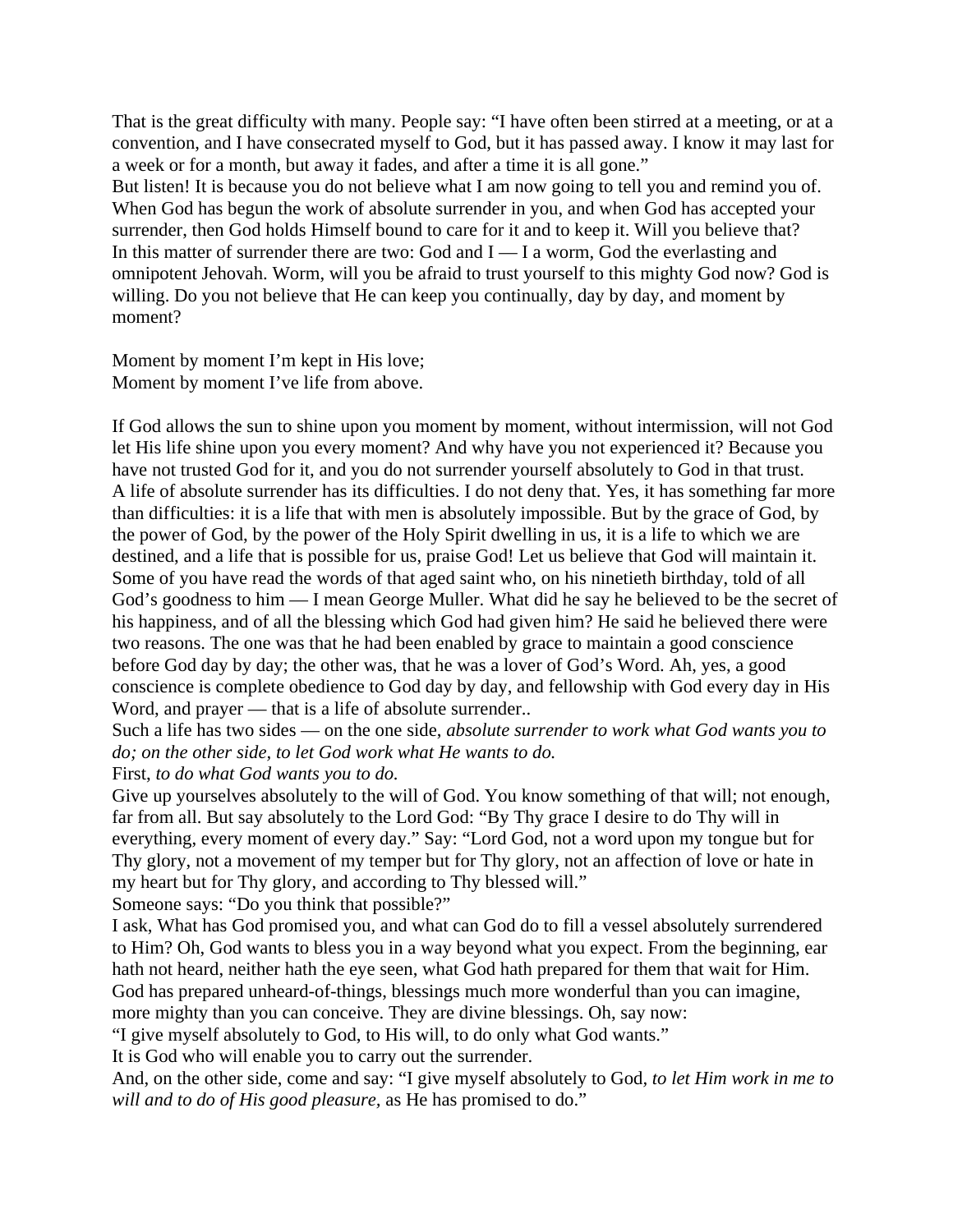Yes, the living God wants to work in His children in a way that we cannot understand, but that God's Word has revealed, and He wants to work in us every moment of the day. God is willing to maintain our life. Only let our absolute surrender be one of simple, childlike, and unbounded trust.

### **God Blesses When You Surrender**

This absolute surrender to God will wonderfully bless.

What Ahab said to his enemy, King Ben-hadad — "My lord, O king, according to thy word I am thine, and all that I have" — shall we not say to our God and loving Father? If we do say it, God's blessing will come upon us. God wants us to be separate from the world; we are called to come out from the world that hates God. Come out for God, and say: "Lord, anything for Thee." If you say that with prayer, and speak that into God's ear, He will accept it, and He will teach you what it means.s.

I say again, God will bless you. You have been praying for blessing. But do remember, there must be absolute surrender. At every tea-table you see it. Why is tea poured into that cup? Because it is empty, and given up for the tea. But put ink, or vinegar, or wine into it, and will they pour the tea into the vessel? And can God fill you, can God bless you if you are not absolutely surrendered to Him? He cannot. Let us believe God has wonderful blessings for us, if we will but stand up for God, and say, be it with a trembling will, yet with a believing heart: "O God, I accept Thy demands. I am thine and all that I have. Absolute surrender is what my soul yields to Thee by divine grace."

You may not have such strong and clear feelings of deliverances as you would desire to have, but humble yourselves in His sight, and acknowledge that you have grieved the Holy Spirit by your self-will, self-confidence, and self-effort. Bow humbly before him in the confession of that, and ask him to break the heart and to bring you into the dust before Him. Then, as you bow before Him, just accept God's teaching that in your flesh "there dwelleth no good thing," and that nothing will help you except another life which must come in. You must deny self once for all. Denying self must every moment be the power of your life, and then Christ will come in and take possession of you.

When was Peter delivered? When was the change accomplished? The change began with Peter weeping, and the Holy Ghost came down and filled his heart.

God the Father loves to give us the power of the Spirit. We have the Spirit of God dwelling within us. We come to God confessing that, and praising God for it, and yet confessing how we have grieved the Spirit. And then we bow our knees to the Father to ask that He would strengthen us with all might by the Spirit in the inner man, and that He would fill us with His mighty power. And as the Spirit reveals Christ to us, Christ comes to live in our hearts forever, and the self-life is cast out.

Let us bow before God in humility, and in that humility confess before Him the state of the whole Church. No words can tell the sad state of the Church of Christ on earth. I wish I had words to speak what I sometimes feel about it. just think of the Christians around you. I do not speak of nominal Christians, or of professing Christians, but I speak of hundreds and thousands of honest, earnest Christians who are not living a life in the power of God or to His glory. So little power, so little devotion or consecration to God, so little perception of the truth that a Christian is a man utterly surrendered to God's will! Oh, we want to confess the sins of God's people around us, and to humble ourselves. We are members of that sickly body, and the sickliness of the body will hinder us, and break us down, unless we come to God, and in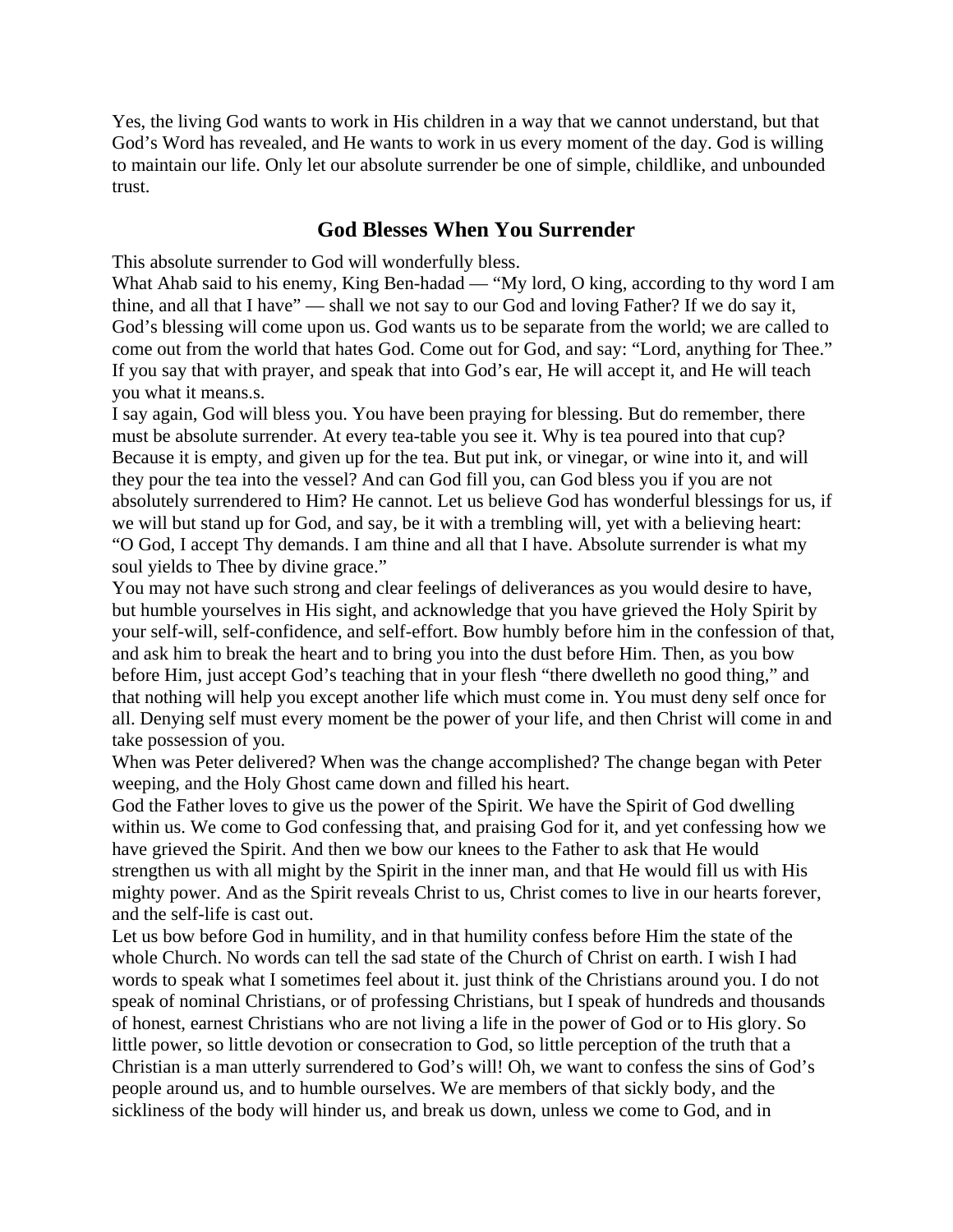confession separate ourselves from partnership with worldliness, with coldness toward each other, unless we give up ourselves to be entirely and wholly for God.

How much Christian work is being done in the spirit of the flesh and in the power of self! How much work, day by day, in which human energy — our will and our thoughts about the work is continually manifested, and in which there is but little of waiting upon God, and upon the power of the Holy Ghost! Let us make confession. But as we confess the state of the Church and the feebleness and sinfulness of work for God among us, let us come back to ourselves. Who is there who truly longs to be delivered from the power of the self-life, who truly acknowledges that it is the power of self and the flesh, and who is willing to cast all at the feet of Christ? There is deliverance.

I heard of one who had been an earnest Christian, and who spoke about the "cruel" thought of separation and death. But you do not think that, do you? What are we to think of separation and death? This: death was the path to glory for Christ. For the joy set before Him He endured the cross. The cross was the birthplace of His everlasting glory. Do you love Christ? Do you long to be in Christ, and not like Him? Let death be to you the most desirable thing on earth — death to self, and fellowship with Christ. Separation — do you think it a hard thing to be called to be entirely free from the world, and by that separation to be united to God and His love, by separation to become prepared for living and walking with God every day? Surely one ought to say:y:

"Anything to bring me to separation, to death, for a life of full fellowship with God and Christ." Come and cast this self-life and flesh-life at the feet of Jesus. Then trust Him. Do not worry yourselves with trying to understand all about it, but come in the living faith that Christ will come into you with the power of His death and the power of His life; and then the Holy Spirit will bring the whole Christ — Christ crucified and risen and living in glory — into your heart.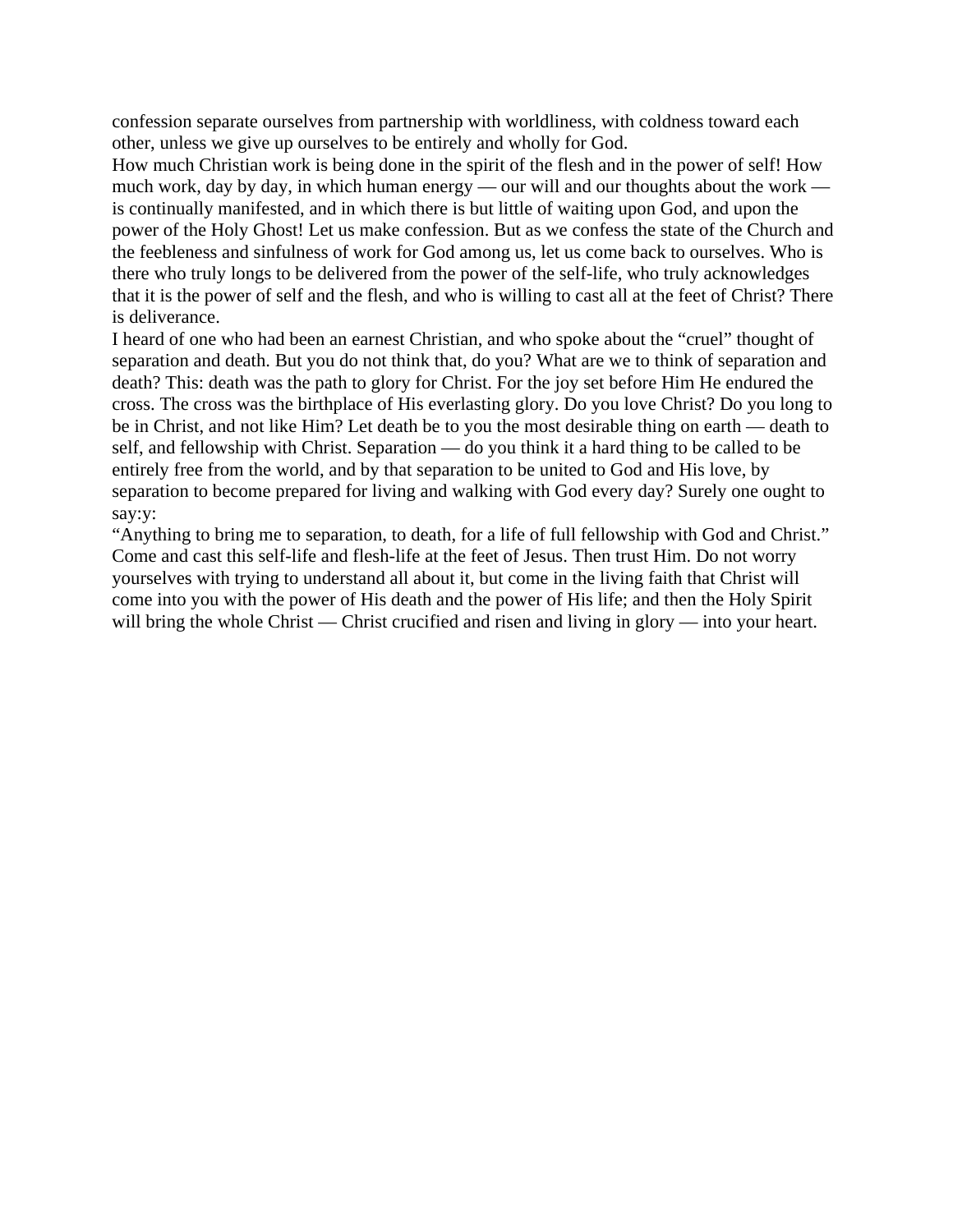## **"THE FRUIT OF THE SPIRIT IS LOVE"**

I want to look at the fact of a life filled with the Holy Spirit more from the practical side, and to show how this life will show itself in our daily walk and conduct.

Under the Old Testament you know the Holy Spirit often came upon men as a divine Spirit of revelation to reveal the mysteries of God, or for power to do the work of God. But He did not then dwell in them. Now, many just want the Old Testament gift of power for work, but know very little of the New Testament gift of the indwelling Spirit, animating and renewing the whole life. When God gives the Holy Spirit, His great object is the formation of a holy character. It is a gift of a holy mind and spiritual disposition, and what we need above everything else, is to say: "I must have the Holy Spirit sanctifying my whole inner life if I am really to live for God's glory."

You might say that when Christ promised the Spirit to the disciples, He did so that they might have power to be witnesses. True, but then they received the Holy Ghost in such heavenly power and reality that He took possession of their whole being at once and so fitted them as holy men for doing the work with power as they had to do it. Christ spoke of power to the disciples, but it was the Spirit filling their whole being that worked the power.

"The fruit of the Spirit is love."

We read that "Love is the fulfilling of the law," and my desire is to speak on love as a fruit of the Spirit with a twofold object. One is that this word may be a searchlight in our hearts, and give us a test by which to try all our thoughts about the Holy Spirit and all our experience of the holy life. Let us try ourselves by this word. Has this been our daily habit, to seek the being filled with the Holy Spirit as the Spirit of love? "The fruit of the Spirit is love." Has it been our experience that the more we have of the Holy Spirit the more loving we become? In claiming the Holy Spirit we should make this the first object of our expectation. The Holy Spirit comes as a Spirit of love. Oh, if this were true in the Church of Christ how different her state would be! May God help us to get hold of this simple, heavenly truth that the fruit of the Spirit is a love which appears in the life, and that just as the Holy Spirit gets real possession of the life, the heart will be filled with real, divine, universal love.

One of the great causes why God cannot bless His Church is *the want of love*. When the body is divided, there cannot be strength. In the time of their great religious wars, when Holland stood out so nobly against Spain, one of their mottoes was: "Unity gives strength." It is only when God's people stand as one body, one before God in the fellowship of love, one toward another in deep affection, one before the world in a love that the world can see—it is only then that they will have power to secure the blessing which they ask of God. Remember that if a vessel that ought to be one whole is cracked into many pieces, it cannot be filled. You can take a potsherd, one part of a vessel, and dip out a little water into that, but if you want the vessel full, the vessel must be whole. That is literally true of Christ's Church, and if there is one thing we must pray for still, it is this: Lord, melt us together into one by the power of the Holy Spirit; let the Holy Spirit, who at Pentecost made them all of one heart and one soul, do His blessed work among us. Praise God, we can love each other in a divine love, for "the fruit of the Spirit is love." Give yourselves up to love, and the Holy Spirit will come; receive the Spirit, and He will teach you to love more.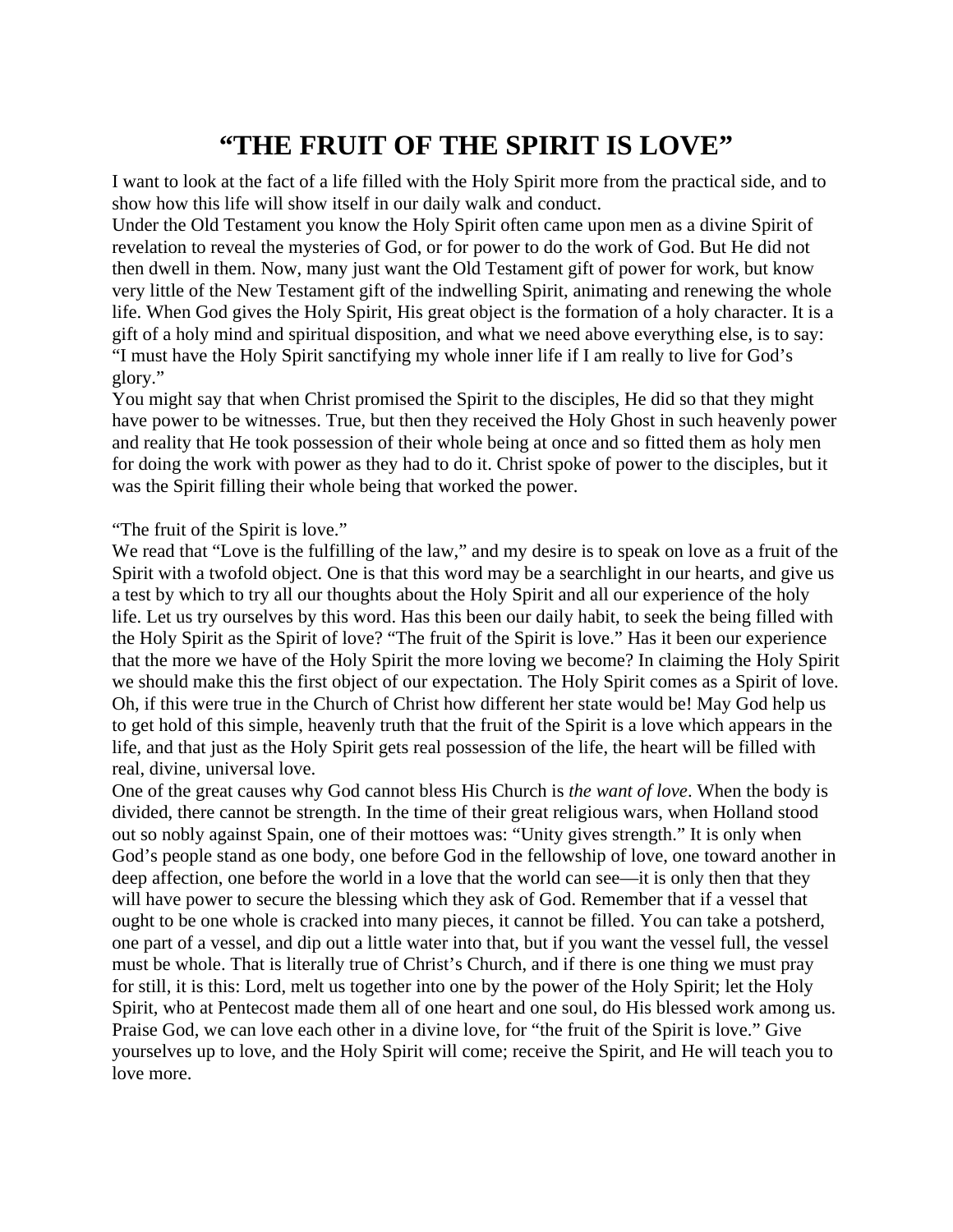### **God Is Love**

Now, why is it that the fruit of the Spirit is love? *Because God is love.* And what does that mean?

It is the very nature and being of God to delight in communicating Himself. God has no selfishness, God keeps nothing to Himself. God's nature is to be always giving. In the sun and the moon and the stars, in every flower you see it, in every bird in the air, in every fish, in the sea . God communicates life to His creatures. And the angels around His throne, the seraphim and cherumbim (sic) who are flames of fire — whence have they their glory? It is because God is love, and He imparts to them of His brightness and His blessedness. And we, His redeemed children — God delights to pour His love into us. And why? Because, as I said, God keeps nothing for Himself. From eternity God had His only begotten Son, and the Father gave Him all

One of the old Church fathers said that we cannot better understand the Trinity than as a revelation of divine love — the Father, the loving One, the Fountain of love; the Son, the beloved one, the Reservoir of love, in whom the love was poured out; and the Spirit, the living love that united both and then overflowed into this world. The Spirit of Pentecost, the Spirit of the Father, and the Spirit of the Son is love. And when the Holy Spirit comes to us and to other men, will He be less a Spirit of love than He is in God? It cannot be; He cannot change His nature. The Spirit of God is love, and "the fruit of the Spirit is love."

#### **Mankind Needs Love**

Why is that so? That was the one great need of mankind, that was the thing which Christ's redemption came to accomplish: *to restore love to this world.*

When man sinned, why was it that he sinned? Selfishness triumphed — he sought self instead of God. And just look! Adam at once begins to accuse the woman of having led him astray. Love to God had gone, love to man was lost. Look again: of the first two children of Adam the one becomes a murderer of his brother.

Does not that teach us that sin had robbed the world of love? Ah! what a proof the history of the world has been of love having been lost! There may have been beautiful examples of love even among the heathen, but only as a little remnant of what was lost. One of the worst things sin did

The Lord Jesus Christ came down from Heaven as the Son of God's love. "God so loved the world that He gave His only begotten Son." God's Son came to show what love is, and He lived a life of love here upon earth in fellowship with His disciples, in compassion over the poor and miserable, in love even to His enemies, and He died the death of love. And when He went to Heaven, whom did He send down? The Spirit of love, to come and banish selfishness and envy and pride, and bring the love of God into the hearts of men. "The fruit of the Spirit is love." And what was the preparation for the promise of the Holy Spirit? You know that promise as found in the fourteenth chapter of John's Gospel. But remember what precedes in the thirteenth chapter. Before Christ promised the Holy Spirit, He gave a new commandment, and about that new commandment He said wonderful things. One thing was: "Even as I have loved you, so love ye one another," To them His dying love was to be the only law of their conduct and intercourse with each other. What a message to those fishermen, to those men full of pride and selfishness! "Learn to love each other," said Christ, "as I have loved you." And by the grace of God they did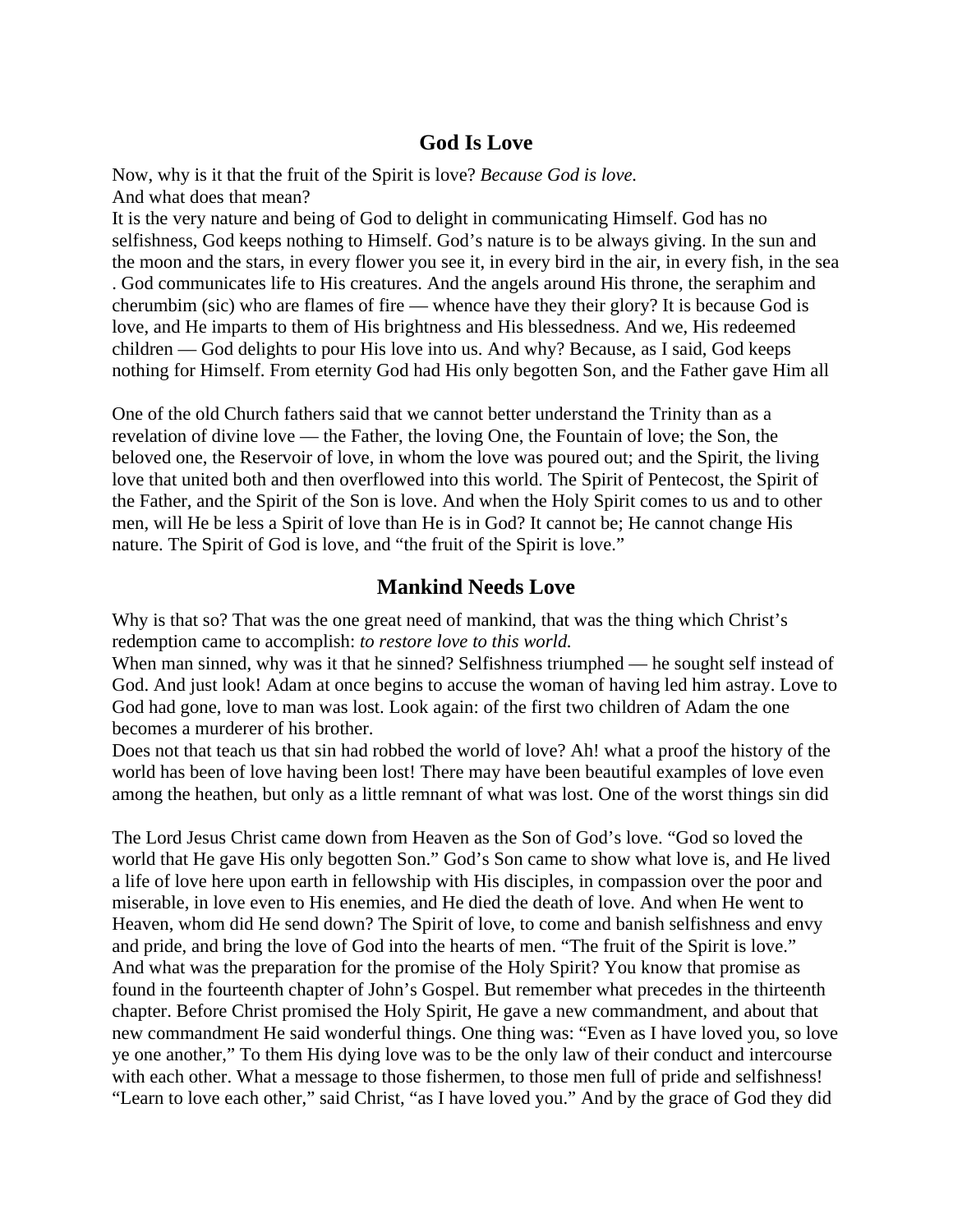it. When Pentecost came, they were of one heart and one soul. Christ did it for them.

And now He calls us to dwell and to walk in love. He demands that though a man hate you, still you love him. True love cannot be conquered by anything in Heaven or upon the earth. The more hatred there is, the more love triumphs through it all and shows its true nature. This is the love that Christ commanded His disciples to exercise.

What more did He say? "By this shall all men know that ye are my disciples, if ye have love one to another."

You all know what it is to wear a badge. And Christ said to His disciples in effect: "I give you a badge, and that badge is love. That is to be your mark. It is the only thing in Heaven or on earth by which men can know me."

Do we not begin to fear that love has fled from the earth? That if we were to ask the world: "Have you seen us wear the badge of love?" the world would say: "No; what we have heard of the Church of Christ is that there is not a place where there is no quarreling and separation." Let us ask God with one heart that we may wear the badge of Jesus' love. God is able to give it.

## **Love Conquers Selfishness**

"The fruit of the Spirit is love." Why*? Because nothing but love can expel and conquer our selfishness.*

Self is the great curse, whether in its relation to God, or to our fellow-men in general, or to fellow-Christians, thinking of ourselves and seeking our own. Self is our greatest curse. But, praise God, Christ came to redeem us from self. We sometimes talk about deliverance from the self-life — and thank God for every word that can be said about it to help us — but I am afraid some people think deliverance from the self-life means that now they are going to have no longer any trouble in serving God; and they forget that deliverance from self-life means to be a vessel overflowing with love to everybody all the day.

And there you have the reason why many people pray for the power of the Holy Ghost, and they get something, but oh, so little! because they prayed for power for work, and power for blessing, but they have not prayed for power for full deliverance from self. That means not only the righteous self in intercourse with God, but the unloving self in intercourse with men. And there is deliverance. "The fruit of the Spirit is love." I bring you the glorious promise of Christ that He is able to fill our hearts with love.

A great many of us try hard at times to love. We try to force ourselves to love, and I do not say that is wrong; it is better than nothing. But the end of it is always very sad. "I fail continually," such as one must confess. And what is the reason? The reason is simply this: Because they have never learned to believe and accept the truth that the Holy Spirit can pour God's love into their heart. That blessed text; often it has been limited! — "The love of God is shed abroad in our hearts." It has often been understood in this sense: It means the love of God to me. oh, what a limitation! That is only the beginning. The love of God is always the love of God in its entirety, in its fullness as an indwelling power, a love of God to me that leaps back to Him in love, and overflows to my fellow-men in love-God's love to me, and my love to God, and my love to my fellow-men. The three are one; you cannot separate them.

Do believe that the love of God can be shed abroad in your heart and mine so that we can love all the day.

"Ah!" you say, "how little I have understood that!"

Why is a lamb always gentle? Because that is its nature. Does it cost the lamb any trouble to be gentle? No. Why not? It is so beautiful and gentle. Has a lamb to study to be gentle? No. Why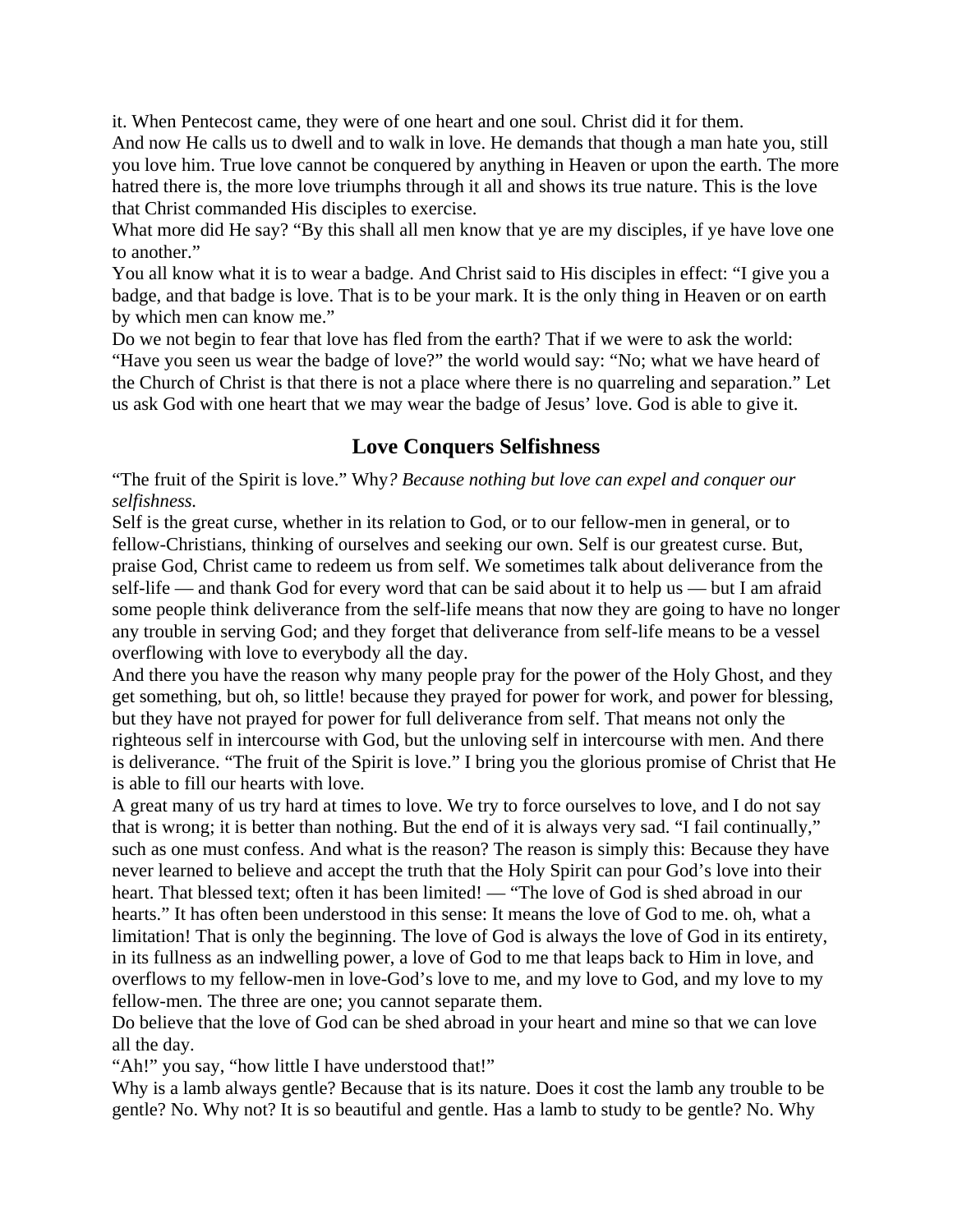does that come so easy? It is its nature. And a wolf — why does it cost a wolf no trouble to be cruel, and to put its fangs into the poor lamb or sheep? Because that is its nature. It has not to summon up its courage; the wolf-nature is there.

And how can I learn to love? Never until the Spirit of God fills my heart with God's love, and I begin to long for God's love in a very different sense from which I have sought it so selfishly, as a comfort and a joy and a happiness and a pleasure to myself; never until I begin to learn that "God is love," and to claim it, and receive it as an indwelling power for self-sacrifice; never until I begin to see that my glory, my blessedness, is to be like God and like Christ, in giving up everything in myself for my fellow-men. May God teach us that! Oh, the divine blessedness of the love with which the Holy Spirit can fill our hearts! "The fruit of the Spirit is love."

### **Love Is God's Gift**

Once again I ask, Why must this be so? And my answer is*: Without this we cannot live the daily life of love.*

How often, when we speak about the consecrated life, we have to speak about *temper*, and some people have sometimes said:

"You make too much of temper."

I do not think we can make too much of it. Think for a moment of a clock and of what its hands mean. The hands tell me what is within the clock, and if I see that the hands stand still, or that the hands point wrong, or that the clock is slow or fast, I say that something inside the clock is not working properly. And temper is just like the revelation that the clock gives of what is within. Temper is a proof whether the love of Christ is filling the heart, or not. How many there are who find it easier in church, or in prayer-meeting, or in work for the Lord — diligent, earnest work — to be holy and happy than in the daily life with wife and children and servant; easier to be holy and happy outside the home than in it! Where is the love of God? In Christ. God has prepared for us a wonderful redemption in Christ, and He longs to make something supernatural of us. Have we learned to long for it, and ask for it, and expect it in its fullness? Then there is the *tongue!* We sometimes speak of the tongue when we talk of the better life, and the restful life, but just think what liberty many Christians give to their tongues. They say:

"I have a right to think what I like."

When they speak about each other, when they speak about their neighbors, when they speak about other Christians, how often there are sharp remarks! God keep me from saying anything that would be unloving; God shut my mouth if I am not to speak in tender love. But what I am saying is a fact. How often there are found among Christians who are banded together in work, sharp criticism, sharp judgment, hasty opinion, unloving words, secret contempt of each other, secret condemnation of each other! Oh, just as a mother's love covers her children and delights in them and has the tenderest compassion with their foibles or failures, so there ought to be in the heart of every believer a motherly love toward every brother and sister in Christ. Have you aimed at that? Have you sought it? Have you ever pleaded for it? Jesus Christ said: "As I have loved you ... love one another." And He did not put that among the other commandments, but He said in effect:

"That is a new commandment, the one commandment: Love one another as I have loved you." It is in our daily life and conduct that the fruit of the Spirit is love. From that there comes all the graces and virtues in which love is manifested: joy, peace, longsuffering, gentleness, goodness; no sharpness or hardness in your tone, no unkindness or selfishness; meekness before God and man. You see that all these are the gentler virtues. I have often thought as I read those words in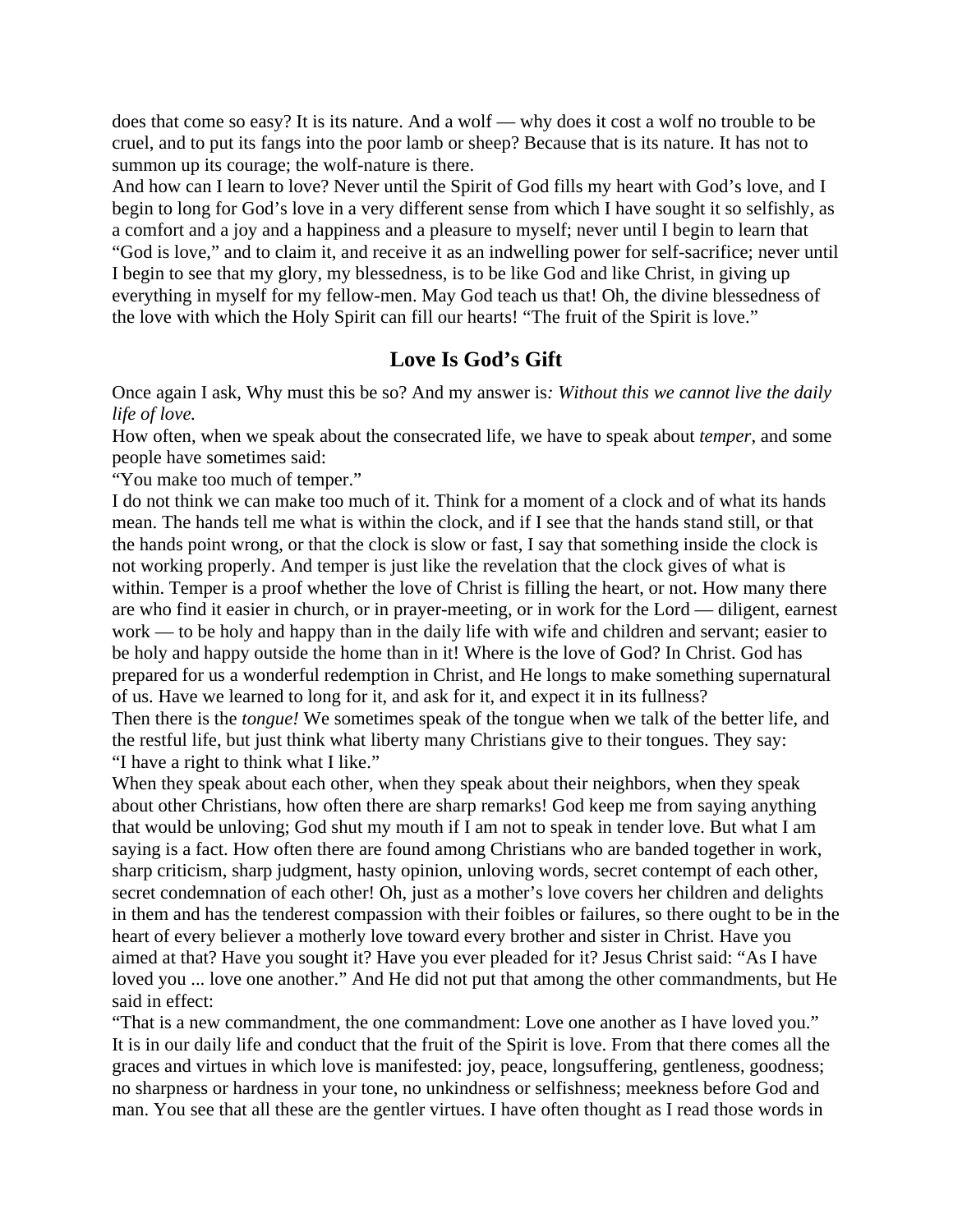Colossians, "Put on therefore as the elect of God, holy and beloved, bowels of mercies, kindness, humbleness of mind, meekness, longsuffering," that if we had written, we should have put in the foreground the manly virtues, such as zeal, courage and diligence; but we need to see how the gentler, the most womanly virtues are specially connected with dependence upon the Holy Spirit. These are indeed heavenly graces. They never were found in the heathen world. Christ was needed to come from Heaven to teach us. Your blessedness is longsuffering, meekness, kindness; your glory is humility before God. The fruit of the Spirit that He brought from Heaven out of the heart of the crucified Christ, and that He gives in our heart, is first and foremost love.

You know what John says: "No man hath seen God at any time. If we love one another, God dwelleth in us." That is, I cannot see God, but as a compensation I can see my brother, and if I love him, God dwells in me. Is that really true? That I cannot see God, but I must love my brother, and God will dwell in me? Loving my brother is the way to real fellowship with God. You know what John further says in that most solemn test, "If a man say, I love God, and hateth his brother, he is a liar; for he that loveth not his brother whom he hath seen, how can he love God whom he hath not seen?" (I John 4:20). There is a brother, a most unlovable man. He worries you every time you meet him. He is of the very opposite disposition to yours. You are a careful businessman, and you have to do with him in your business. He is most untidy, unbusiness-like. You say:

"I cannot love him."

Oh, friend, you have not learned the lesson that Christ wanted to teach above everything. Let a man be what he will, you are to love him. Love is to be the fruit of the Spirit all the day and every day. Yes, listen! if a man loves not his brother whom he hath seen — if you don't love that unlovable man whom you have seen, how can you love God whom you have not seen? You can deceive yourself with beautiful thoughts about loving God. You must prove your love to God by your love to your brother; that is the one standard by which God will judge your love to Him. If the love of God is in your heart you will love your brother. The fruit of the Spirit is love. And what is the reason that God's Holy Spirit cannot come in power? Is it not possible? You remember the comparison I used in speaking of the vessel. I can dip a little water into a potsherd, a bit of a vessel; but if a vessel is to be full, it must be unbroken. And the children of God, wherever they come together, to whatever church or mission or society they belong, must love each other intensely, or the Spirit of God cannot do His work. We talk about grieving the Spirit of God by worldliness and ritualism and formality and error and indifference, but, I tell you, the one thing above everything that grieves God's Spirit is this want of love. Let every heart search itself, and ask that God may search it.

## **Our Love Shows God's Power**

Why are we taught that "the fruit of the Spirit is love*"? Because the Spirit of God has come to make our daily life an exhibition of divine power and a revelation of what God can do for His children.*

In the second and the fourth chapters of Acts we read that the disciples were of one heart and of one soul. During the three years they had walked with Christ they never had been in that spirit. All Christ's teaching could not make them of one heart and one soul. But the Holy Spirit came from Heaven and shed the love of God in their hearts, and they were of one heart and one soul. The same Holy Spirit that brought the love of Heaven into their hearts must fill us too. Nothing less will do. Even as Christ did, one might preach love for three years with the tongue of an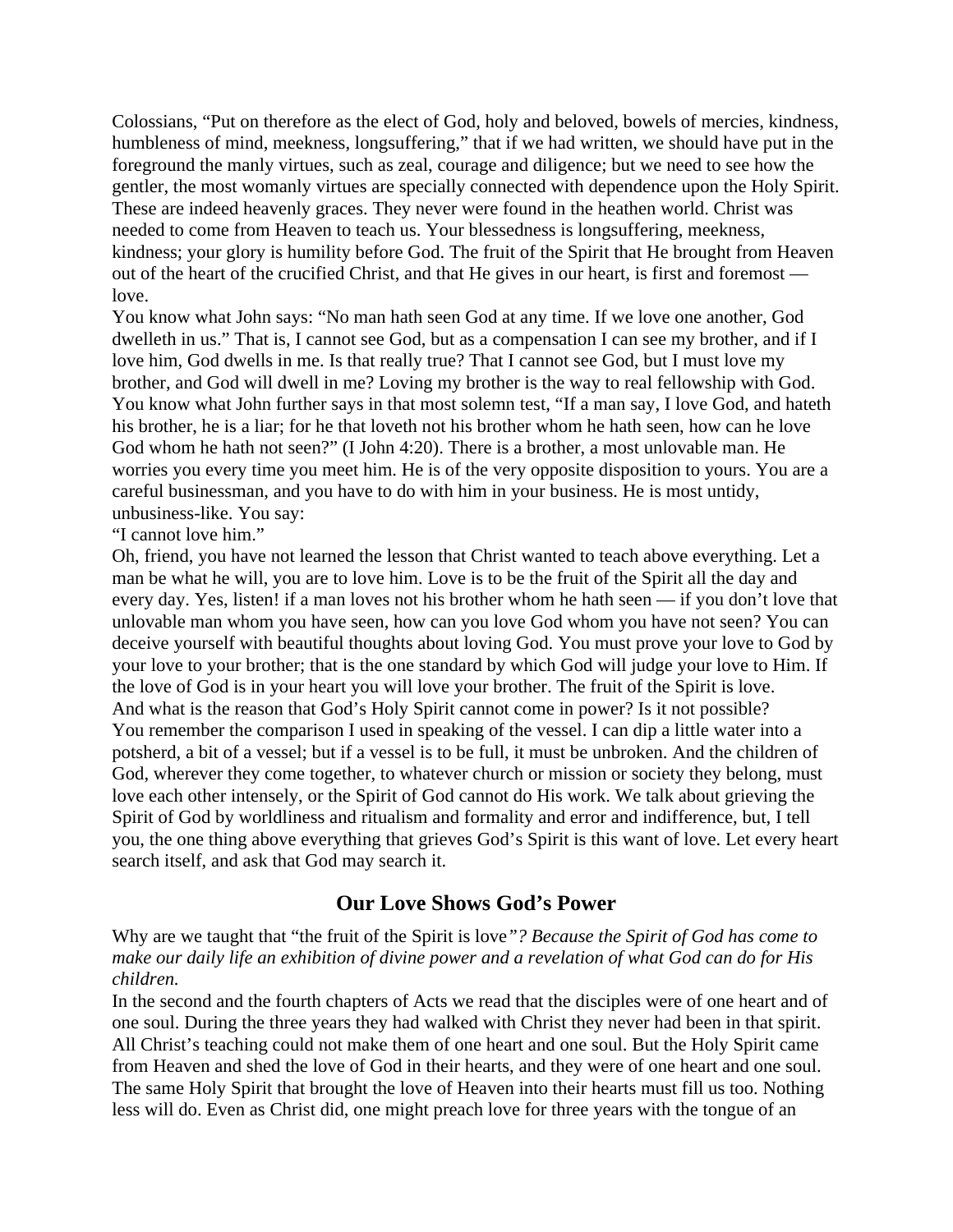angel, but that would not teach any man to love unless the power of the Holy Spirit should come upon him to bring the love of Heaven into his heart.

Think of the church at large. What divisions! Think of the different bodies. Take the question of holiness, take the question of the cleansing blood, take the question of the baptism of the Spirit — what differences are caused among dear believers by such questions! That there are differences of opinion does not trouble me. We do not have the same constitution and temperament and mind. But how often hate, bitterness, contempt, separation, unlovingness are caused by the holiest truths of God's Word! Our doctrines, our creeds, have been more important than love. We often think we are valiant for the truth and we forget God's command to speak the truth *in love*. And it was so in the time of the Reformation between the Lutheran and Calvinistic churches. What bitterness there was than in regard to the Holy Supper, which was meant to be the bond of union among all believers! And so, down the ages, the very dearest truths of God have become mountains that have separated us.

If we want to pray in power, and if we want to expect the Holy Spirit to come down in power, and if we want indeed that God shall pour out His Spirit, we must enter into a covenant with God that we love one another with a heavenly love.

Are you ready for that? Only that is true love that is large enough to take in all God's children, the most unloving and unlovable, and unworthy, and unbearable, and trying. If my vow absolute surrender to God — was true, then it must mean absolute surrender to the divine love to fill me; to be a servant of love to love every child of God around me. "The fruit of the Spirit is love."

Oh, God did something wonderful when He gave Christ, at His right hand, the Holy Spirit to come down out of the heart of the Father and His everlasting love. And how we have degraded the Holy Spirit into a mere power by which we have to do our work! God forgive us! Oh, that the Holy Spirit might be held in honor as a power to fill us with the very life and nature of God and of Christ!

## **Christian Work Requires Love**

"The fruit of the Spirit is love." I ask once again, Why is it so? And the answer comes: *That is the only power in which Christians really can do their work.*

Yes, it is that we need. We want not only love that is to bind us to each other, but we want a divine love in our work for the lost around us. Oh, do we not often undertake a great deal of work, just as men undertake work of philanthropy, from a natural spirit of compassion for our fellow-men? Do we not often undertake Christian work because our minister or friend calls us to it? And do we not often perform Christian work with a certain zeal but without having had a baptism of love?

People often ask: "What is the baptism of fire?"

I have answered more than once: I know no fire like the fire of God, the fire of everlasting love that consumed the sacrifice on Calvary. The baptism of love is what the Church needs, and to get that we must begin at once to get down upon our faces before God in confession, and plead: "Lord, let love from Heaven flow down into my heart. I am giving up my life to pray and live as one who has given himself up for the everlasting love to dwell in and fill him."

Ah, yes, if the love of God were in our hearts, what a difference it would make! There are hundreds of believers who say:

"I work for Christ, and I feel I could work much harder, but I have not the gift. I do not know how or where to begin. I do not know what I can do."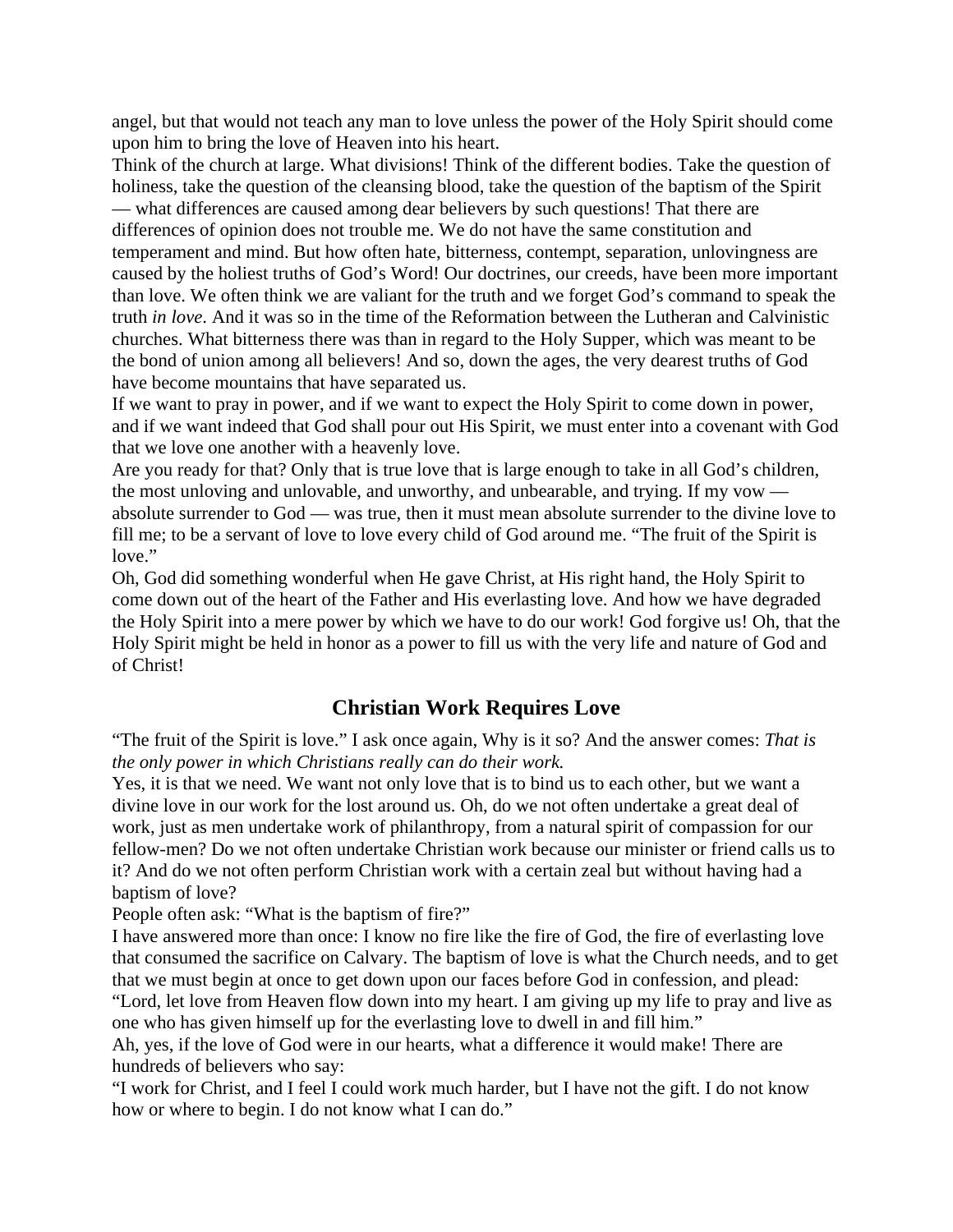Brother, sister, ask God to baptize you with the Spirit of love, and love will find its way. Love is a fire that will burn through every difficulty. You may be a shy, hesitating man, who cannot speak well, but love can burn through everything. God fill us with love! We need it for our work. You have read many a touching story of love expressed, and you have said, How beautiful! I heard one not long ago. A lady had been asked to speak at a Rescue Home where there were a number of poor women. As she arrived there and got to the window with the matron, she saw outside a wretched object sitting, and asked:

"Who is that?"

The matron answered: "She has been into the house thirty or forty times, and she has always gone away again. Nothing can be done with her, she is so low and hard."

But the lady said: "She must come in."

The matron then said: "We have been waiting for you, and the company is assembled, and you have only an hour for the address."

The lady replied: "No, this is of more importance"; and she went outside where the woman was sitting and said:

"My sister, what is the matter?"

"I am not your sister," was the reply.

Then the lady laid her hand on her, and said: "Yes, I am your sister, and I love you"; and so she spoke until the heart of the poor woman was touched.

The conversation lasted some time, and the company were waiting patiently. Ultimately the lady brought the woman into the room. There was the poor wretched, degraded creature, full of shame. She would not sit on a chair, but sat down on a stool beside the speaker's seat, and she let her lean against her, with her arms around the poor woman's neck, while she spoke to the assembled people. And that love touched the woman's heart; she had found one who really loved her, and that love gave access to the love of Jesus.

Praise God! there is love upon earth in the hearts of God's children; but oh, that there were more!

O God, baptize our ministers with a tender love, and our missionaries, and our colporters, and our Bible-readers, and our workers, and our young men's and young women's associations. Oh, that God would begin with us now, and baptize us with heavenly love!

## **Love Inspires Intercession**

Once again. *It is only love that can fit us for the work of intercession.*

I have said that love must fit us for our work. Do you know what the hardest and the most important work is that has to be done for this sinful world? It is the work of intercession, the work of going to God and taking time to lay hold on Him.

A man may be an earnest Christian, an earnest minister, and a man may do good, but alas! how often he has to confess that he knows but little of what it is to tarry with God. May God give us the great gift of an intercessory spirit, a spirit of prayer and supplication! Let me ask you in the name of Jesus not to let a day pass without praying for all saints, and for all God's people. I find there are Christians who think little of that. I find there are prayer unions where they pray for the members, and not for all believers. I pray you, take time to pray for the Church of Christ. It is right to pray for the heathen, as I have already said. God help us to pray more for them. It is right to pray for missionaries and for evangelistic work, and for the unconverted. But Paul did not tell people to pray for the heathen or the unconverted. Paul told them to pray for believers. Do make this your first prayer every day: "Lord, bless Thy saints everywhere."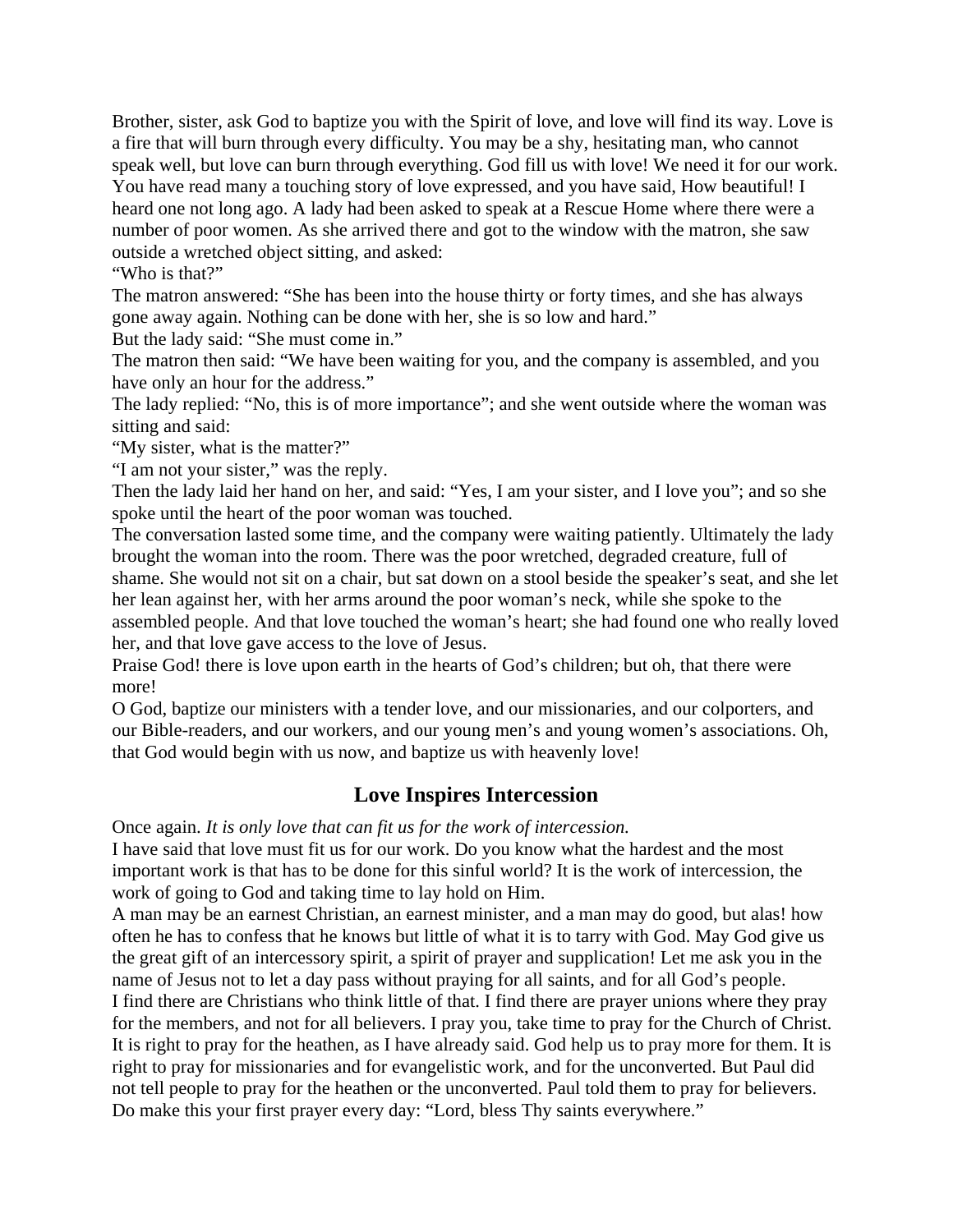The state of Christ's Church is indescribably low. Plead for God's people that He would visit them, plead for each other, plead for all believers who are trying to work for God. Let love fill your heart. Ask Christ to pour it out afresh into you every day. Try to get it into you by the Holy Spirit of God: I am separated unto the Holy Spirit, and the fruit of the Spirit is love. God help us to understand it.

May God grant that we learn day by day to wait more quietly upon Him. Do not wait upon God only for ourselves, or the power to do so will soon be lost; but give ourselves up to the ministry and the love of intercession, and pray more for God's people, for God's people round about us, for the Spirit of love in ourselves and in them, and for the work of God we are connected with; and the answer will surely come, and our waiting upon God will be a source of untold blessing and power. "The fruit of the Spirit is love."

Have you a lack of love to confess before God? Then make confession and say before Him, "O Lord, my lack of heart, my lack of love — I confess it." And then, as you cast that lack at His feet, believe that the blood cleanses you, that Jesus comes in His mighty, cleansing, saving

"The fruit of the Spirit is love."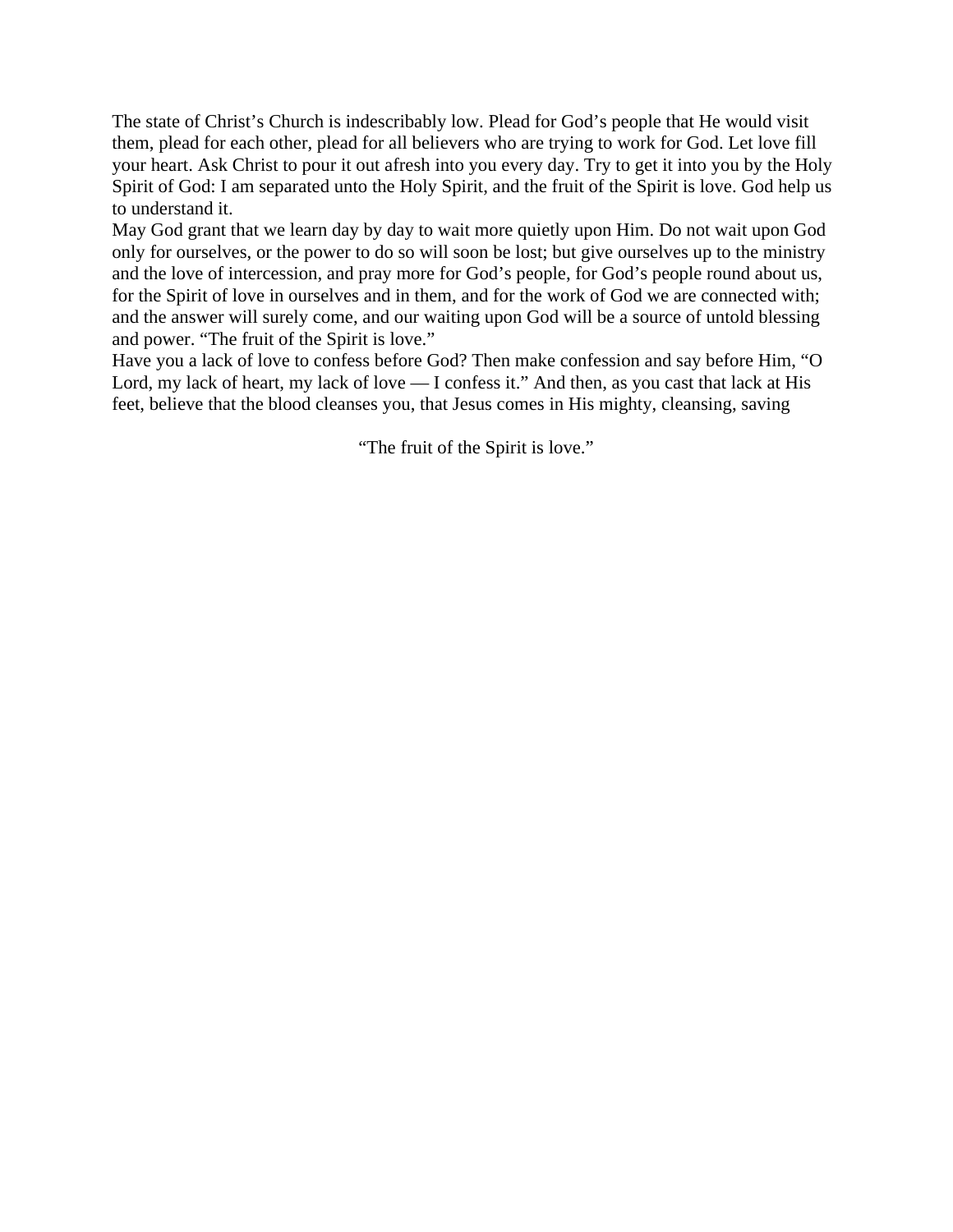## **SEPARATED UNTO THE HOLY GHOST**

"Now there were in the church that was at Antioch certain prophets and teachers; as Barnabas, and Simeon that was called Niger, and Lucius of. Cyrene, and Manaen ... and Saul.

"As they ministered to the Lord, and fasted, the Holy Ghost said, Separate me Barnabas and Saul for the work whereunto I have called them.

"And when they had fasted and prayed, and laid their hands on them, they sent them away. So they, being sent forth by the Holy Ghost, departed unto Seleucia" (Acts 13:1-4).

In the story of our text we shall find some precious thoughts to guide us as to what God would have of us, and what God would do for us. The great lesson of the verses quoted is this: *The Holy Ghost is the director of the work of God upon the earth.* And what we should do if we are to work rightly for God, and if God is to bless our work, is to see that we stand in a right relation to the Holy Ghost, that we give Him every day the place of honor that belongs to Him, and that in all our work and (what is more) in all our private inner life, the Holy Ghost shall always have the first place. Let me point out to you some of the precious thoughts our passage suggests. First of all, we see that *God has His own plans with regard to His kingdom.*

His church at Antioch had been established. God had certain plans and intentions with regard to Asia, and with regard to Europe., He had conceived them; they were His, and He made them known to His servants.

Our great Commander organizes every campaign, and His generals and officers do not always know the great plans. They often receive sealed orders, and they have to wait on Him for what He gives them as orders. God in Heaven has wishes, and a will, in regard to any work that ought to be done, and to the way in which it has to be done. Blessed is the man who gets into God's secrets and works under God.

Some years ago, at Wellington, South Africa, where I live, we opened a Mission Institute what is counted there a fine large building. At our opening services the principal said something that I have never forgotten. He remarked:

"Last year we gathered here to lay the foundation-stone, and what was there then to be seen? Nothing but rubbish, and stones, and bricks, and ruins of an old building that had been pulled down. There we laid the foundation-stone, and very few knew what the building was that was to rise. No one know it perfectly in every detail except one man, the architect. In his mind it was all clear, and as the contractor and the mason and the carpenter came to their work they took their orders from him, and the humblest laborer had to be obedient to orders, and the structure rose, and this beautiful building has been completed. And just so," he added, "this building that we open today is but laying the foundation of a work of which only God knows what is to become." But God has His workers and His plans clearly mapped out, and our position is to wait, that God should communicate to us as much of His will as each time is needful.

We have simply to be faithful in obedience, carrying out His orders. God has a plan for His Church upon earth. But alas! we too often make our plan, and we think that we know what ought to be done. We ask God first to bless our feeble efforts, instead of absolutely refusing to go unless God go before us. God has planned for the work and the extension of His kingdom. The Holy Ghost has had that work given in charge to Him. "The work whereunto I have called them." May God, therefore, help us all to be afraid of touching "the ark of God" except as we are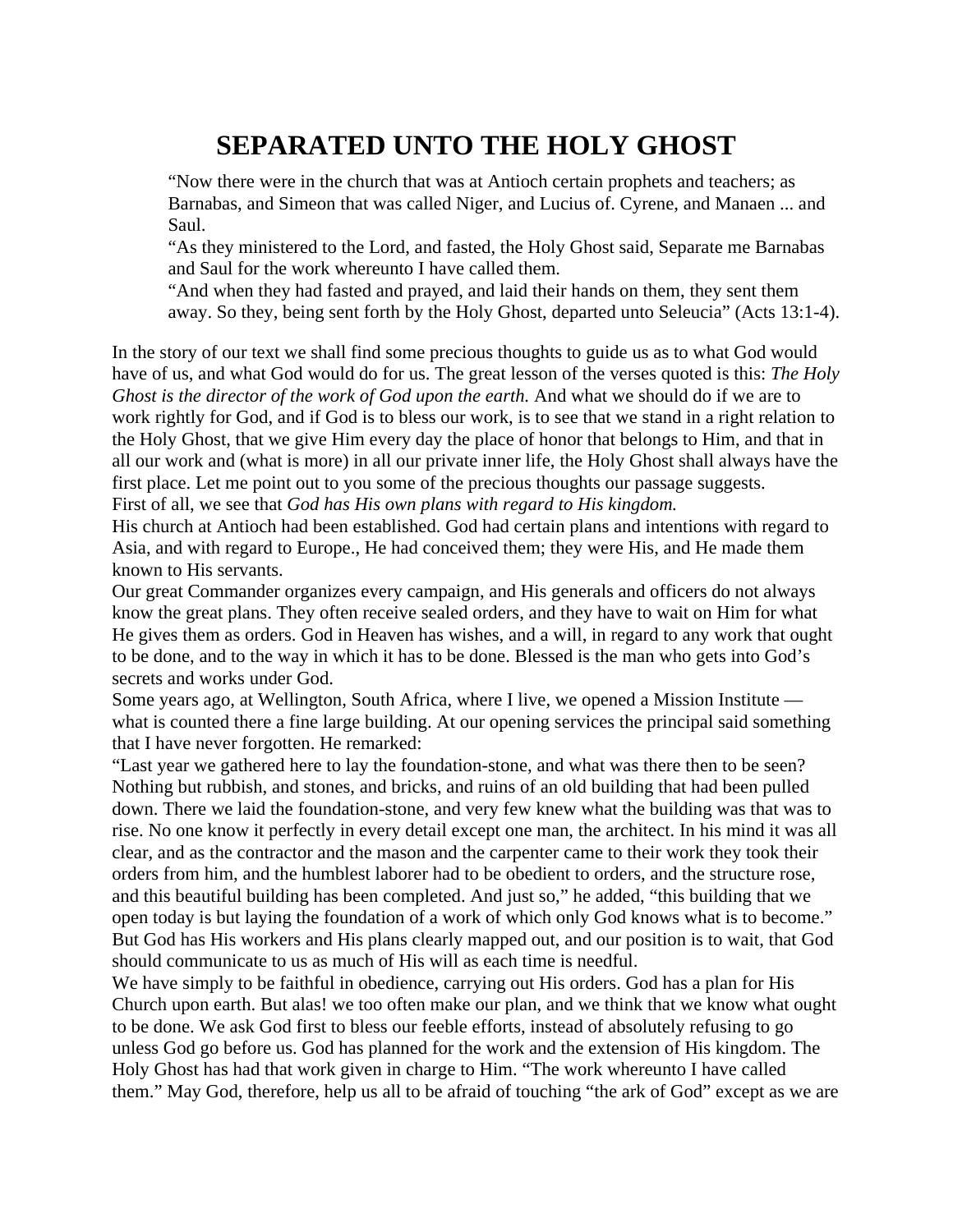led by the Holy Ghost.

Then the *second* thought — *God is willing and able to reveal to His servants what His will is.* Yes, blessed be God, communications still come down from Heaven! As we read here what the Holy Ghost said, so the Holy Ghost will still speak to His Church and His people. In these later days He has often done it. He has come to individual men, and by His divine teaching He has led them out into fields of labor that others could not at first understand or approve, into ways and methods that did not recommend themselves to the majority. But the Holy Ghost does still in our time teach His people. Thank God, in our foreign missionary societies and in our home missions, and in a thousand forms of work, the guiding of the Holy Ghost is known, but (we are all ready, I think, to confess) *too little*

should make a solemn declaration before God: O God, we want to wait more for Thee to show us Thy Will.

Do not ask God only for power. Many a Christian has his own plan of working, but God must send the power. The man works in his own will, and God must give the grace — the one reason why God often gives so little grace and so little success. But let us all take our place before God and say:

"What is done in the will of God the strength of God will not be withheld from it; what is done in the will of God must have the mighty blessing of God."

And so let our first desire be to have the will of God revealed.

If you ask me, Is it an easy thing to get these communications from Heaven, and to understand them? I can give you the answer. It is easy to those who are in right fellowship with Heaven, and who understand the art of waiting upon God in prayer.

How often we ask: How can a person know the will of God? And people want, when they are in perplexity, to pray very earnestly that God should answer them at once. But God can only reveal His will. to a heart that is humble and tender and empty. God can only reveal His will in perplexities and special difficulties to a heart that has learned to obey and honor Him loyally in little things and in daily life.

That brings me to the *third* thought — *Note the disposition to which the Spirit reveals God's will.*

What do we read here? There were a number of men ministering to the Lord and fasting, and the Holy Ghost came and spoke to them. Some people understand this passage very much as they would in reference to a missionary committee of our day. We see there is an open field, and we have had our missions in other fields, and we are going to get on to that field. We have virtually settled that, and we pray about it. But the position was a very different one in those former days. I doubt whether any of them thought of Europe, for later on even Paul himself tried to go back into Asia, till the night vision called him by the will of God. Look at those men. God had done wonders. He had extended the Church to Antioch, and He had given rich and large blessing. Now, here were these men ministering to the Lord, serving Him with prayer and fasting. What a deep conviction they have — "It must all come direct from Heaven. We are in fellowship with the risen Lord; we must have a close union with Him, and somehow He will let us know what He wants." And there they were, empty, ignorant, helpless, glad and joyful, but deeply humbled. "O Lord," they seem to say, "we are Thy servants, and in fasting and prayer we wait upon Thee. What is Thy will for us?"

Was it not the same with Peter? He was on the housetop, fasting and praying, and little did he think of the vision and the command to go to Caesarea. He was ignorant of what his work might be.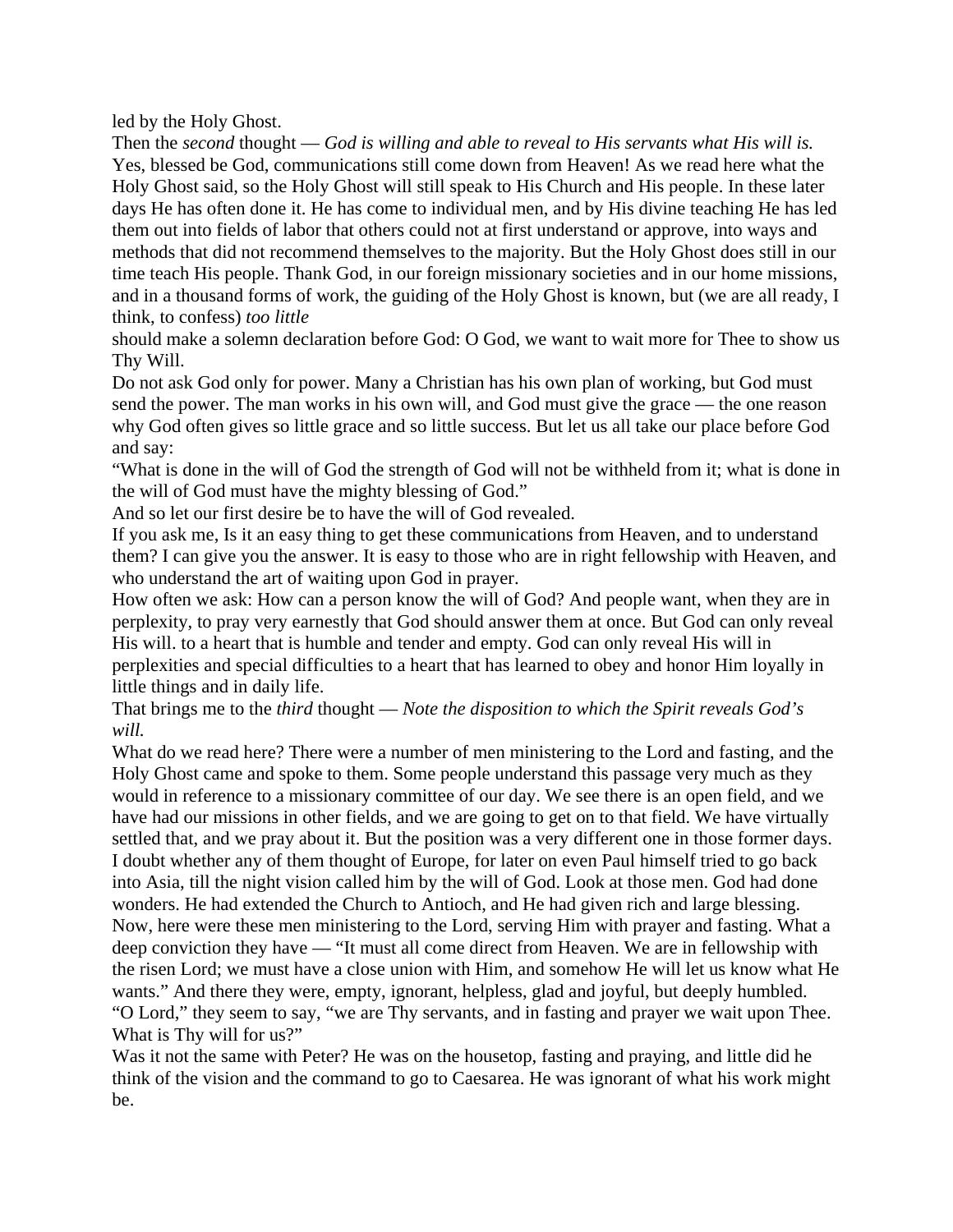It is in hearts entirely surrendered to the Lord Jesus, in hearts separating themselves from the world, and even from ordinary religious exercises, and giving themselves up in intense prayer to look to their Lord — it is in such hearts that the heavenly will of God will be made manifest. You know that word fasting occurs a second time (in the third verse): "They fasted and prayed." When you pray, you love to go into your closet, according to the command of Jesus, and shut the door. You shut out business and company and pleasure and anything that can distract, and you want to be alone with God. But in one way even the material world follows you there. You must eat. These men wanted to shut themselves out from the influences of the material and the visible, and they fasted. What they ate was simply enough to supply the wants of nature, and in the intensity of their souls they thought to give expression to their letting go of everything on earth in their fasting before God. Oh, may God give us that intensity of desire, that separation from everything, because we want to wait upon God, that the Holy Ghost may reveal to us God's blessed will.

The *fourth* thought — What is now the will of God as the Holy Ghost reveals it? It is contained in one phrase: *Separation unto the Holy Ghost.* That is the keynote of the message from Heaven. "Separate me Barnabas and Saul for the work whereunto I have called them. The work is mine, and I care for it, and I have chosen these men and called them, and I want you who represent the Church of Christ upon earth to set them apart unto me."

Look at this heavenly message in its twofold aspect. The men were to be set apart to the Holy Ghost, and *the Church was to do this separating work.* The Holy Ghost could trust these men to do it in a right spirit. There they were abiding in fellowship with the heavenly, and the Holy Ghost could say to them, "Do the work of separating these men." And these were the men the Holy Ghost had prepared, and He could say of them, "Let them be separated unto me." Here we come to the very root, to the very life of the need of Christian workers. The question is: What is needed that the power of God should rest upon us more mightily, that the blessing of God should be poured out more abundantly among those poor, wretched people and perishing sinners among whom we labor? And the answer from Heaven is:

"I want men separated unto the Holy Ghost."

What does that imply? You know that there are two spirits on earth. Christ said, when He spoke about the Holy Spirit: "The world cannot receive him." Paul said: "We have received not the spirit of the world, but the Spirit that is of God." That is the great want in every worker — the spirit of the world going out, and the Spirit of God coming in to take possession of the inner life and of the whole being.

I am sure there are workers who often cry to God for the Holy Spirit to come upon them as a Spirit of power for their work, and when they feel that measure of power, and get blessing, they thank God for it. But God wants something more and something higher. God wants us to seek for the Holy Spirit as a Spirit of power in our own heart and life, to conquer self and cast out sin,

There is a difference between the power of the Spirit as a gift, and the power of the Spirit for the grace of a holy life. A man may often have a measure of the power of the Spirit, but if there be not a large measure of the Spirit as the Spirit of grace and holiness, the defect will be manifest in his work. He may be made the means of conversion, but he never will help people on to a higher standard of spiritual life, and when he passes away, a great deal of his work may pass away too. But a man who is separated unto the Holy Ghost is a man who is given up to say:

"Father, let the Holy Ghost have full dominion over me, in my home, in my temper, in every word of my tongue, in every thought of my heart, in every feeling toward my fellow men; let the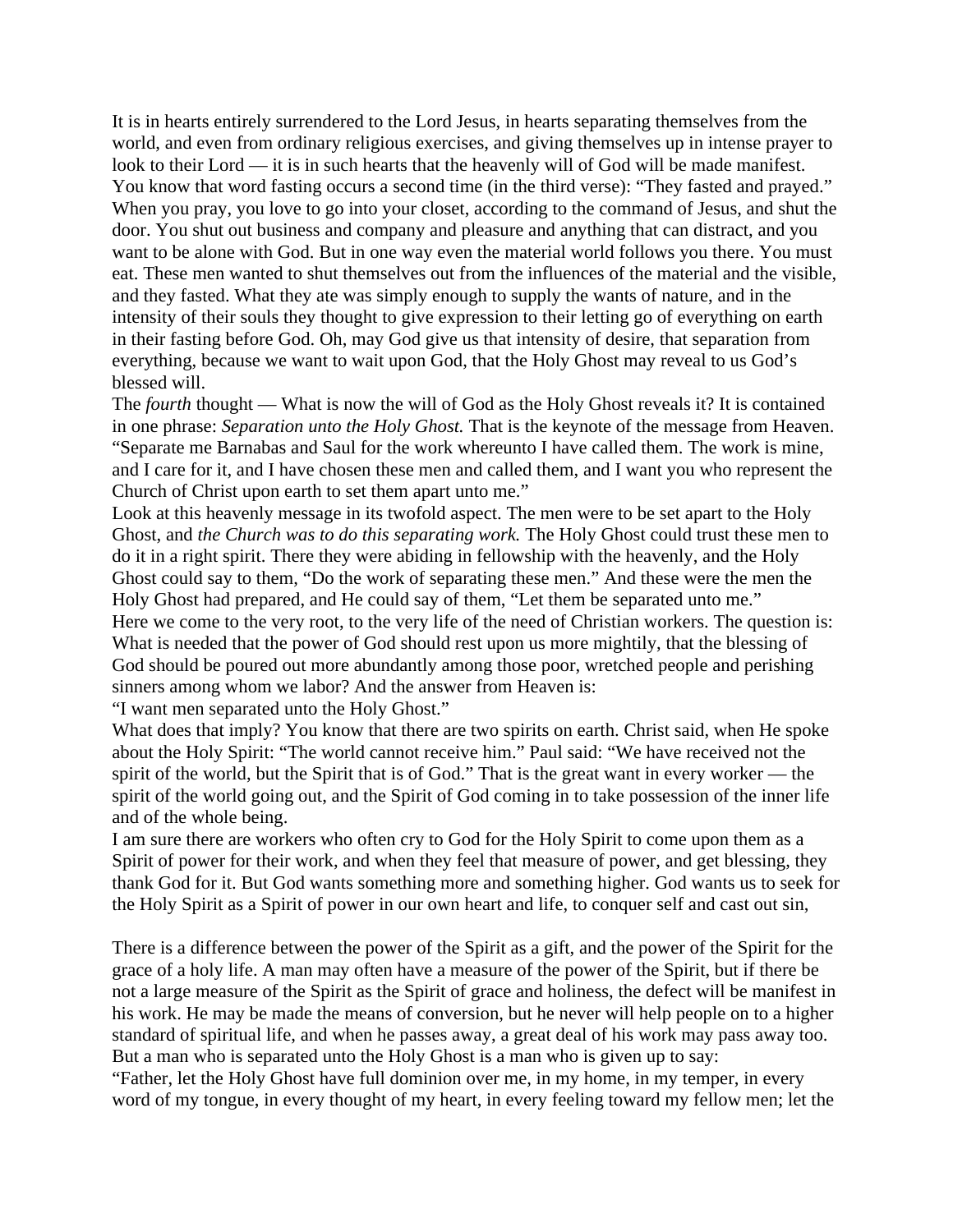Holy Spirit have entire possession."

Is that what has been the longing and the covenant of your heart with your God — to be a man or a woman separated and given up unto the Holy Ghost? I pray you listen to the voice of Heaven. "Separate me," said the Holy Ghost. Yes, separated unto the Holy Ghost. May God grant that the Word may enter into the very depths of our being to search us, and if we discover that we have not come out from the world entirely, if God discovers to us that the self-life, self-will,

Man, woman, brother, sister, you are a worker separated unto the Holy Ghost. Is that true? Has that been your longing desire? Has that been your surrender? Has that been what you have expected through faith in the power of our risen and almighty Lord Jesus? If not, here is the call of faith, and here is the key of blessing — separated unto the Holy Ghost. God write the word in our hearts!

I said the Holy Spirit spoke to that church as a church capable of doing that work. The Holy Spirit trusted them. God grant that our churches, our missionary societies, and our workers' unions, that all our directors and councils and committees may be men and women who *are fit for the work of separating workers unto the Holy Spirit.* We can ask God for that too. Then comes my *fifth* thought, and it is this — *This holy partnership with the Holy Spirit in this work becomes a matter of consciousness and of action.*

These men, what did they do? They set apart Paul and Barnabas, and then it is written of the two that they, being sent forth by the Holy Ghost, went down to Seleucia. Oh, what fellowship! The Holy Spirit in Heaven doing part of the work, men on earth doing the other part. After the ordination of the men upon earth, it is written in God's inspired Word that they were sent forth by the Holy Ghost.

And see how this partnership calls to new prayer and fasting. They had for a certain time been ministering to the Lord and fasting, perhaps days; and the Holy Spirit speaks, and they have to do the work and to enter into partnership, and at once they come together for more prayer and fasting. That is the spirit in which they obey the command of their Lord. And that teaches us that it is not only in the beginning of our Christian work, but all along that we need to have our strength in prayer. If there is one thought with regard to the Church of Christ, which at times comes to me with overwhelming sorrow; if there is one thought in regard to my own life of which I am ashamed; if there is one thought of which I feel that the Church of Christ has not accepted it and not grasped it; if there is one thought which makes me pray to God: "Oh, teach us by Thy grace, new things" — it is the wonderful power that prayer is meant to have in the kingdom. We have so little availed ourselves of it.

We have all read the expression of Christian in Bunyan's great work, when he found he had the key in his breast that should unlock the dungeon. We have the key that can unlock the dungeon of atheism and of heathendom. But, oh! we are far more occupied with our work than we are with prayer. We believe more in speaking to men than we believe in speaking to God. Learn from these men that the work which the Holy Ghost commands must call us to new fasting and prayer, to new separation from the spirit and the pleasures of the world, to new consecration to God and to His fellowship. Those men gave themselves up to fasting and prayer, and if in all our ordinary Christian work there were more prayer, there would be more blessing in our own inner life. If we felt and proved and testified to the world that our only strength lay in keeping every minute in contact with Christ, every minute allowing God to work in us — if that were our spirit, would not, by the grace of God, our lives be holier? Would not they be more abundantly fruitful? I hardly know a more solemn warning in God's Word than that which we find in the third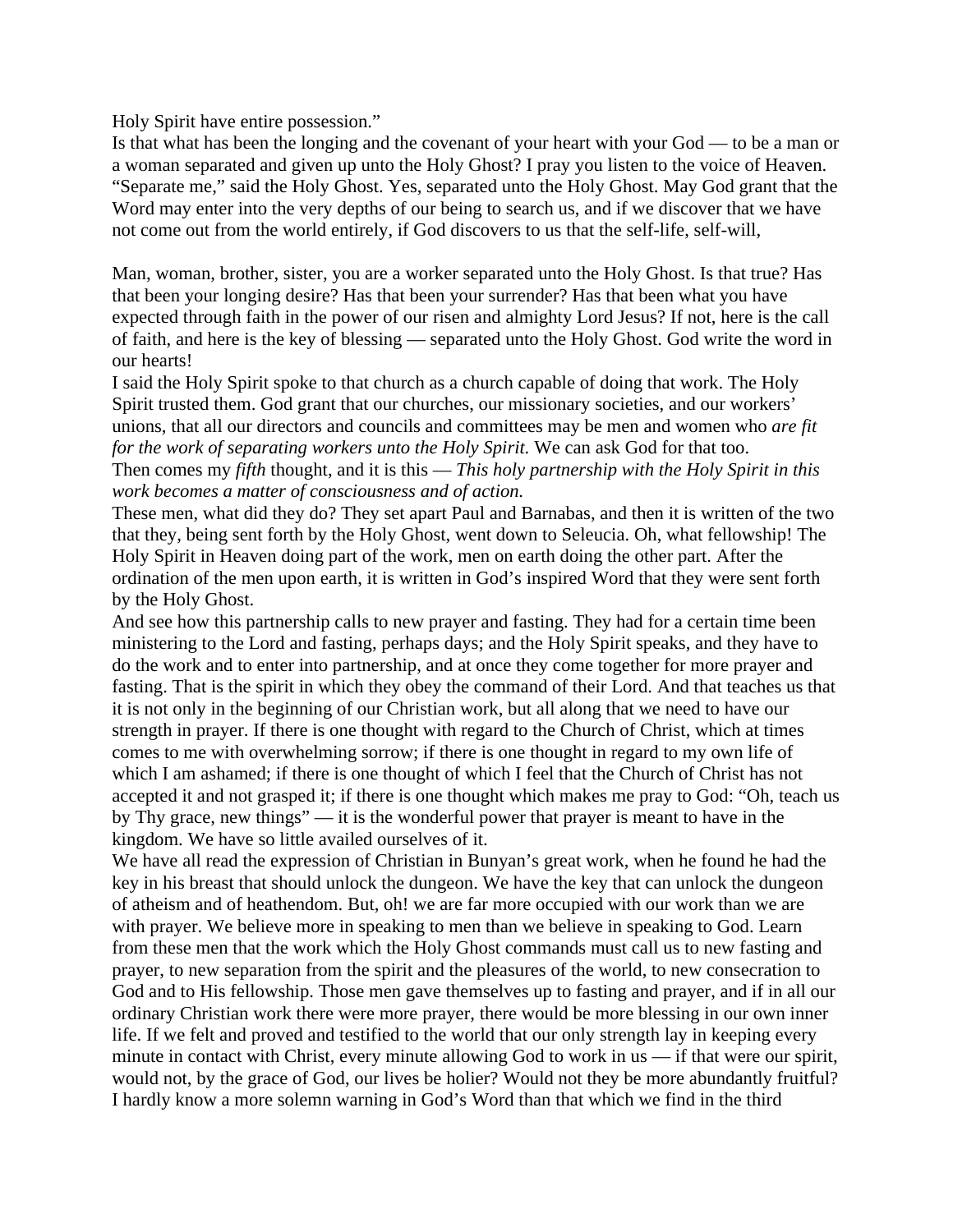chapter of Galatians, where Paul asked:

"Having begun in the Spirit, are ye now made perfect by the flesh?"

Do you understand what that means? A terrible danger in Christian work, just as in a Christian life that is begun with much prayer, begun in the Holy Spirit, is that it may be gradually shunted off on to the lines of the flesh; and the word comes: "Having begun in the Spirit, are ye now made perfect by the flesh?" In the time of our first perplexity and helplessness we prayed much to God, and God answered and God blessed, and our organization became perfected, and our band of workers became large; but gradually the organization and the work and the rush have so taken possession of us that the power of the Spirit, in which we began when we were a small company, has almost been lost. Oh, I pray you, note it well! It was with new prayer and fasting, with more prayer and fasting, that this company of disciples carried out the command of the Holy Ghost, "My soul, wait thou only upon God." That is our highest and most important work. The Holy Spirit comes in answer to believing prayer.

You know when the exalted Jesus had ascended to the throne, for ten days the footstool of the throne was the place where His waiting disciples cried to Him. And that is the law of the kingdom — the King upon the throne, the servants upon the footstool. May God find us there unceasingly!

Then comes the *last* thought — *What a wonderful blessing comes when the Holy Ghost is allowed to lead and to direct the work, and when it is carried on in obedience to Him!* You know the story of the mission on which Barnabas and Saul were sent out. You know what

power there was with them. The Holy Ghost sent them, and they went on from place to place with large blessing. The Holy Ghost was their leader further on. You recollect how it was by the Spirit that Paul was hindered from going again into Asia, and was led away over to Europe. Oh, the blessing that rested upon that little company of men, and upon their ministry unto the Lord! I pray you, let us learn to believe that God has a blessing for us. The Holy Ghost, into whose hands God has put the work, has been called "the executive of the Holy Trinity." The Holy Ghost has not only power, but He has the Spirit of love. He is brooding over this dark world and every sphere of work in it, and He is willing to bless. And why is there not more blessing? There can be but one answer. We have not honored the Holy Ghost as we should have done. Is there one who can say that that is not true? Is not every thoughtful heart ready to cry: "God forgive me that I have not honored the Holy Spirit as I should have done, that I have grieved Him, that I have allowed self and the flesh and my own will to work where the Holy Ghost should have been honored! May God forgive me that I have allowed self and the flesh and the will actually to have the place that God wanted the Holy Ghost to have."

Oh, the sin is greater than we know! No wonder that there is so much feebleness and failure in the Church of Christ!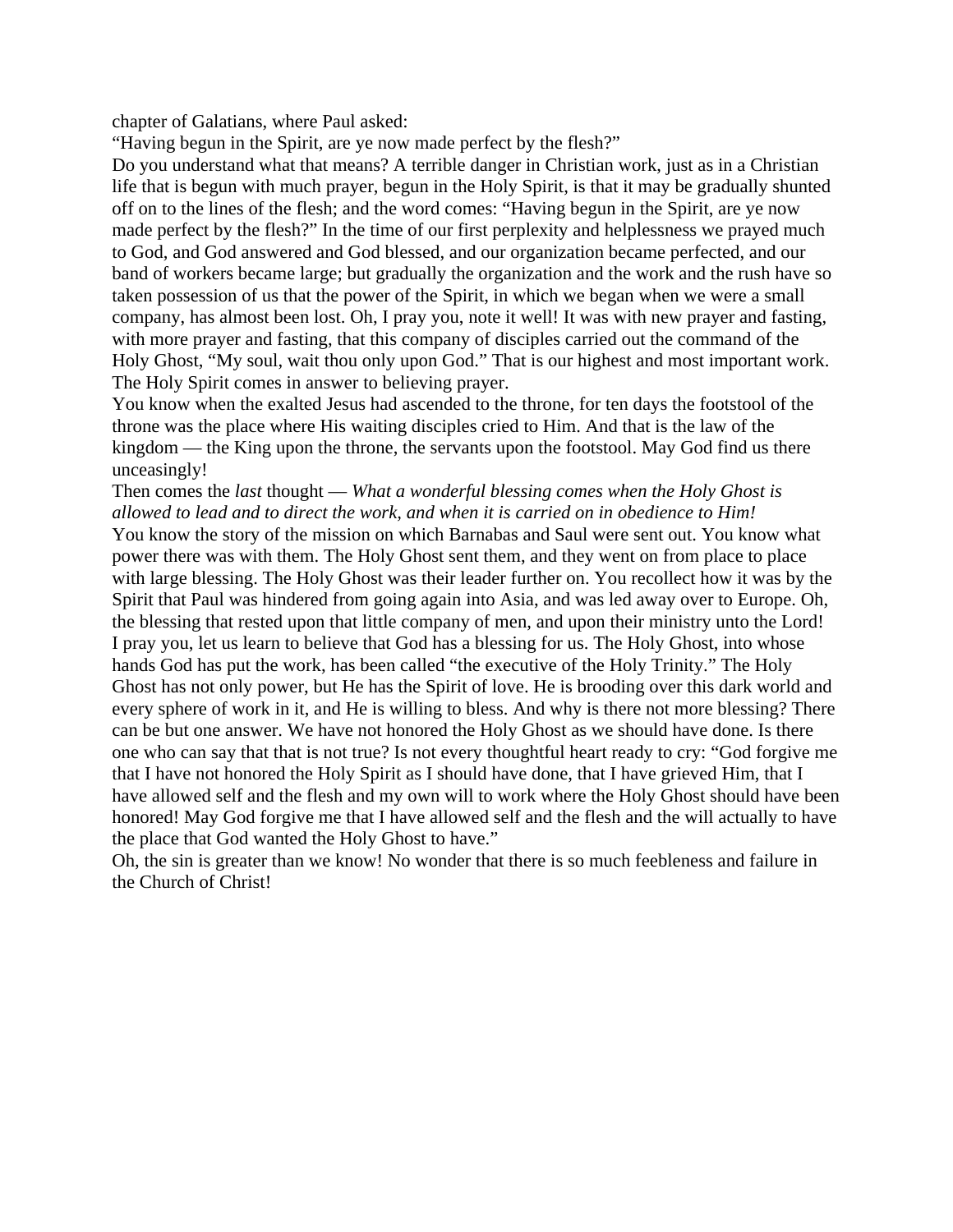## **PETER'S REPENTANCE**

"And the Lord turned, and looked upon Peter. And Peter remembered the word of the Lord, how he had said unto him, Before the cock crow, thou shalt deny me thrice. And Peter went out, and wept bitterly" (LUKE 22:61, 62).

That was the turning-point in the history of Peter. Christ had said to him: "Thou canst not follow me now." Peter was not in a fit state to follow Christ, because he had not been brought to an end of himself; he did not know himself, and he therefore could not follow Christ. But when he went out and wept bitterly, then came the great change. Christ previously said to him: "When thou art converted, strengthen thy brethren." Here is the point where Peter was converted from self to Christ.

I thank God for the story of Peter. I do not know a man in the Bible who gives us greater comfort. When we look at his character, so full of failures, and at what Christ made him by the power of the Holy Ghost, there is hope for every one of us. But remember, before Christ could fill Peter with the Holy Spirit and make a new man of him, he had to go out and weep bitterly; he had to be humbled. If we want to understand this, I think there are four points that we must look at. First, let us look at *Peter the devoted disciple of Jesus;* next, at *Peter as he lived the life of self;* then at *Peter in his repentance;* and last, at *what Christ made of Peter by the Holy Spirit.*

### **Peter the Devoted Disciple of Christ**

Christ called Peter to forsake his nets, and follow Him. Peter did it at once, and he afterward could say rightly to the Lord:

"We have forsaken all and followed thee."

Peter was a man of *absolute surrender*

*ready obedience*. You remember Christ said to him, "Launch out into the deep, and let down the net." Peter the fisherman knew there were no fish there, for they had been toiling all night and had caught nothing; but he said: "At thy word I will let down the net." He submitted to the word of Jesus. Further, he was a man *of great faith.* When he saw Christ walking on the sea, he said: "Lord, if it be thou, bid me come unto thee"; and at the voice of Christ he stepped out of the boat and walked upon the water.

And Peter was a man of *spiritual insight.* When Christ asked the disciples: "Whom do ye say that I am?" Peter was able to answer: "Thou art the Christ, the Son of the living God." And Christ said: '.Blessed art thou, Simon Barjona; for flesh and blood hath not revealed it unto thee, but my Father which is in heaven." And Christ spoke of him as the rock man, and of his having the keys of the kingdom. Peter was a splendid man, a devoted disciple of Jesus, and if he were living nowadays, everyone would say that he was an advanced Christian. And yet how much there was wanting in Peter!

## **Peter Living the Life of Self**

You recollect that just after Christ had said to him: "Flesh and blood hath not revealed it unto thee, but my Father which is in heaven," Christ began to speak about His sufferings, and Peter dared to say: "Be it far from thee, Lord; this shall not be unto thee." Then Christ had to say: "Get thee behind me, Satan; for thou savorest not the things that be of God, but those that be of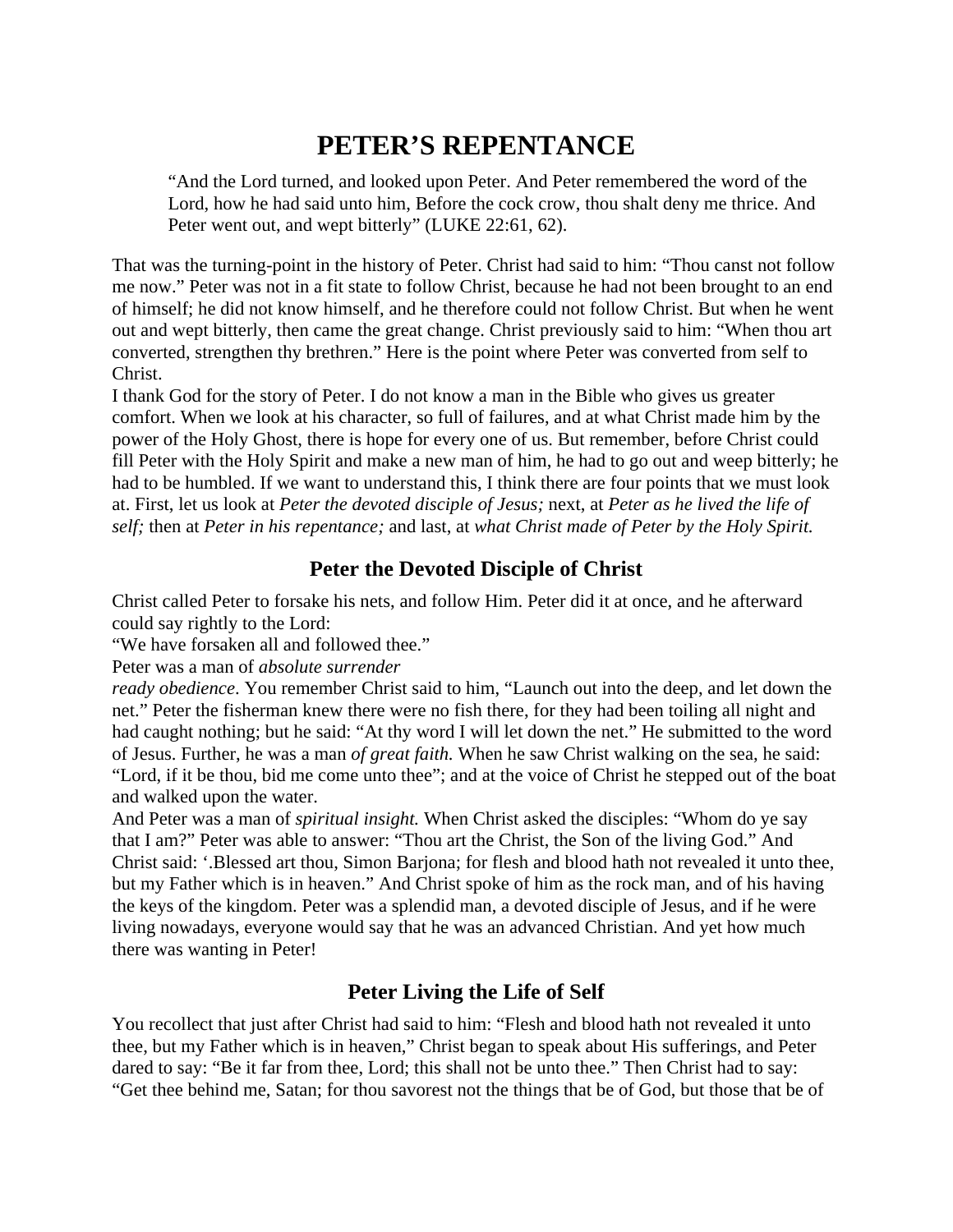men."

There was Peter in his self-will, trusting his own wisdom, and actually forbidding Christ to go and die. Whence did that come? Peter trusted in himself and his own thoughts about divine things. We see later on, more than once, that among the disciples there was a questioning who should be the greatest, and Peter was one of them, and he thought he had a right to the very first place. He sought his own honor even above the others. It was the life of self strong in Peter. He had left his boats and his nets, but not his old self.

When Christ had spoken to him about His sufferings, and said: "Get thee behind me, Satan," He followed it up by saying: "If any man will come after me, let him deny himself, and take up his cross, and follow me." No man can follow Him unless he do that. Self must be utterly denied. What does that mean? When Peter denied Christ, we read that he said three times: "I do not know the man" ; in other words: "I have nothing to do with Him; He and I are no friends; I deny having any connection with Him." Christ told Peter that he must deny self. Self must be ignored, and its every claim rejected. That is the root of true discipleship; but Peter did not understand it, and could not obey it. And what happened? When the last night came, Christ said to him: "Before the cock crow twice thou shalt deny me thrice."

But with what self-confidence Peter said: "Though all should forsake thee, yet will not I. I am ready to go with thee, to prison and to death."

Peter meant it honestly, and Peter really intended to do it; but Peter did not know himself. He did not believe he was as bad as Jesus said he was.

We perhaps think of individual sins that come between us and God, but what are we to do with that self-life which is all unclean, our very nature? What are we to do with that flesh that is entirely under the power of sin? Deliverance from that is what we need. Peter knew it not, and therefore it was that in his self-confidence he went forth and denied his Lord.

Notice how Christ uses. that word *deny* twice. He said to Peter the first time, *"Deny self";* He said to Peter the second time*, "Thou wilt deny me."* It is either of the two. There is no choice for us; we must either deny self or deny Christ. There are two great powers fighting each other the self-nature in the power of sin, and Christ in the power of God. Either of these must rule within us.

It was self that made the Devil. He was an angel of God, but he wanted to exalt self. He became a Devil in Hall. Self was the cause of the fall of man. Eve wanted something for herself, and so our first parents fell into all the wretchedness of sin. We their children have inherited an awful nature of sin.

## **Peter's Repentance**

Peter denied his Lord thrice, and then the Lord looked upon him; and that look of Jesus broke the heart of Peter, and all at once there opened up before him the terrible sin that he had committed, the terrible failure that had come, and the depth into which he had fallen, and "Peter went out and wept bitterly."

Oh! who can tell what that repentance must have been? During the following hours of that night, and the next day, when he saw Christ crucified and buried, and the next day, the Sabbath — oh, in what hopeless despair and shame he must have spent that day!

"My Lord is gone, my hope is gone, and I denied my Lord. After that life of love, after that blessed fellowship of three years, I denied my Lord. God have mercy upon me!"

I do not think we can realize into what a depth of humiliation Peter sank then. But that was the turningpoint and the change; and on the first day of the week Christ was seen of Peter, and in the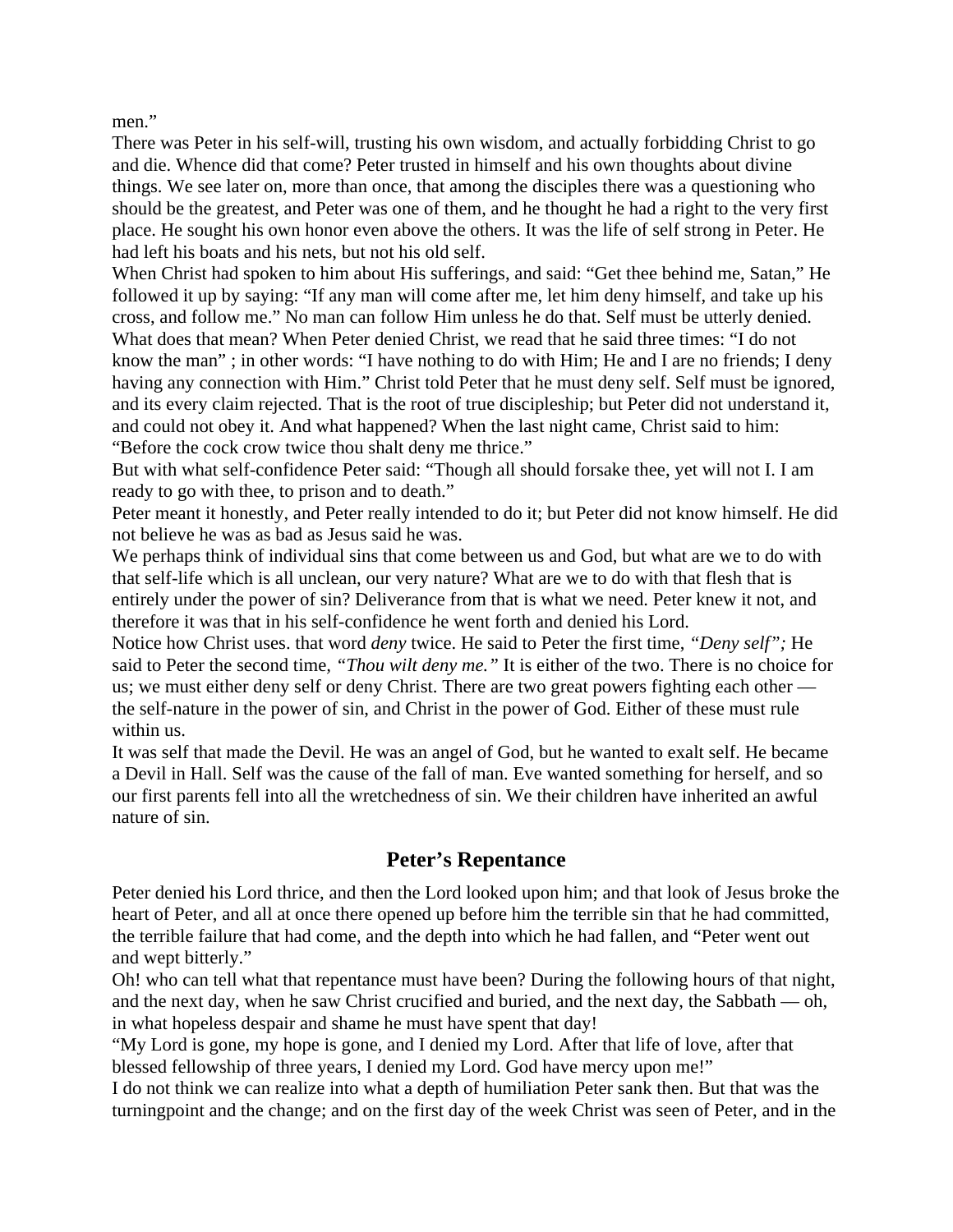evening He met him with the others. Later on at the Lake of Galilee He asked him: "Lovest thou me?" until Peter was made sad by the thought that the Lord reminded him of having denied Him thrice; and said in sorrow, but in uprightness:

"Lord, thou knowest all things; thou knowest that I love thee."

## **Peter Transformed**

Now Peter was prepared for deliverance from self, and that is my last thought. You know Christ took him with others to the footstool of the throne, and bade them wait there; and then on the day of Pentecost the Holy Spirit came, and Peter was a changed man. I do not want you to think only of the change in Peter, in that boldness, and that power, and that insight into the Scriptures, and that blessing with which he preached that day. Thank God for that. But there was something for Peter deeper and better. Peter's whole nature was changed. The work that Christ began in Peter when He looked upon him, was perfected when he was filled with the Holy Ghost. If you want to see that, read the First Epistle of Peter. You know wherein Peter's failings lay. When he said to Christ, in effect: "Thou never canst suffer; it cannot be" — it showed he had not a conception of what it was to pass through death into life. Christ said*: "Deny thyself,"* and in spite of that he denied his Lord. When Christ warned him: "Thou shalt deny me," and he insisted that he never would, Peter showed how little he understood what there was in himself. But when I read his epistle and hear him say: "If ye be reproached for the name of Christ, happy are ye, for the Spirit of God and of glory resteth upon you," then I say that it is not the old Peter, but that is

I read again how he says: "Hereunto ye are called, to suffer, even as Christ suffered." I understand what a change had come over Peter. Instead of denying Christ, he found joy and pleasure in having self denied and crucified and given up to the death. And therefore it is in the Acts we read that, when he was called before the Council, he could boldly say: "We must obey God rather than men," and that he could return with the other disciples and rejoice that they were counted worthy to suffer for Christ's name.

You remember his self-exaltation; but now he has found out that "the ornament of a meek and quiet spirit is in the sight of God of great price." Again he tells us to be "subject one to another, and be clothed with humility."

Dear friend, I beseech you, look at Peter utterly changed — the self-pleasing, the self-trusting, the self-seeking Peter, full of sin, continually getting into trouble, foolish and impetuous, but now filled with the Spirit and the life of Jesus. Christ had done it for him by the Holy Ghost. And now, what is my object in having thus very briefly pointed to the story of Peter? That story must be the history of every believer who is really to be made a blessing by God. That story is a prophecy of what everyone can receive from God in Heaven.

Now let us just glance hurriedly at what these lessons teach us.

The *first lesson* is this — You may be a very earnest, godly, devoted believer, in whom the power of the flesh is yet very strong.

That is a very solemn truth. Peter, before he denied Christ, had cast out devils and had healed the sick; and yet the flesh had power, and the flesh had room in him. Oh, beloved, we want to realize that it is just because there is so much of that self-life in us that the power of God cannot work in us as mightily as God is willing that it should work. Do you realize that the great God is longing to double His blessing, to give tenfold blessing through us? But there is something hindering Him, and that something is a proof of nothing but the self-life. We talk about the pride of Peter, and the impetuosity of Peter, and the self-confidence of Peter. It all rooted in that one word, self.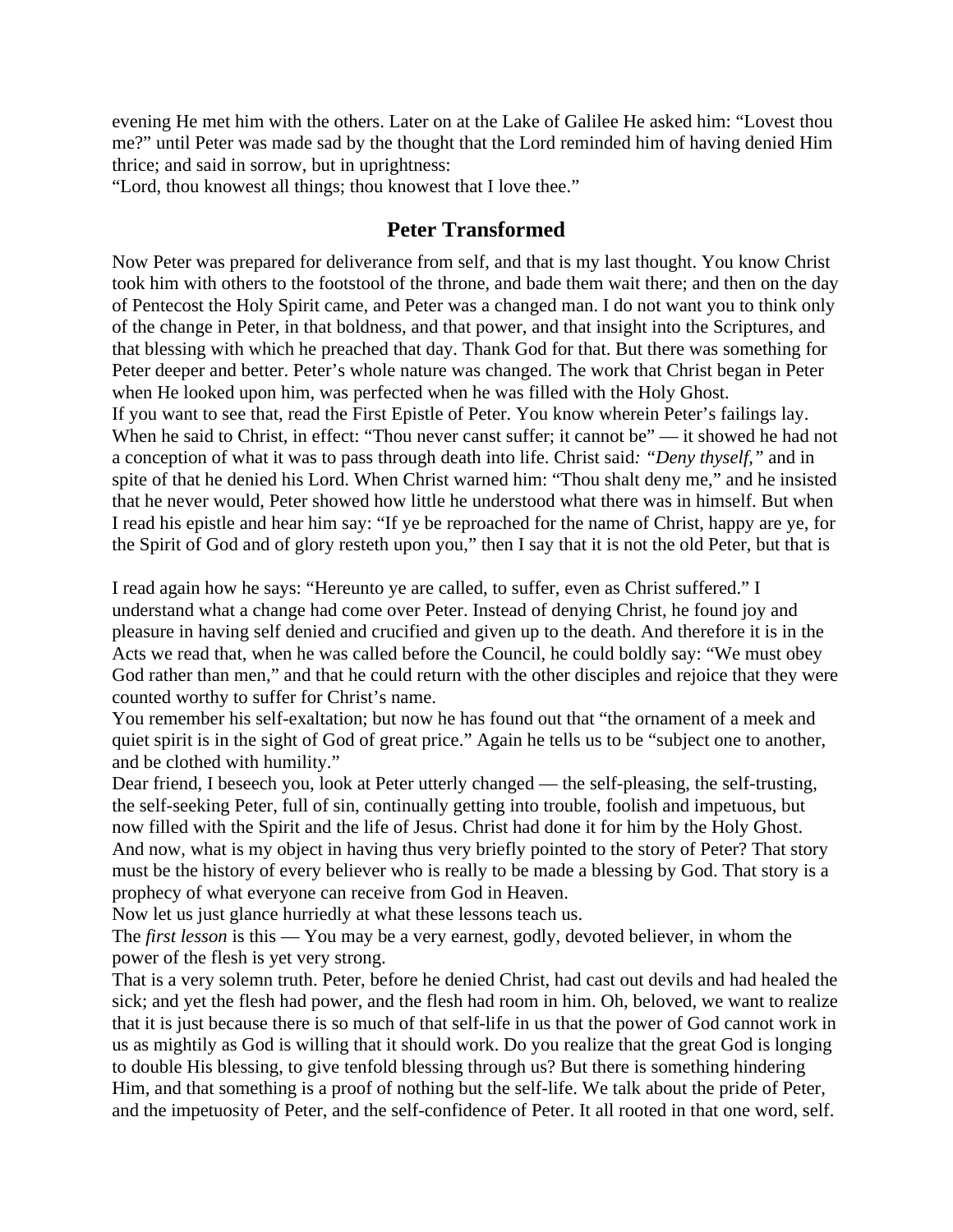Christ had said, "Deny self," and Peter had never understood, and never obeyed; and every failing came out of that.

What a solemn thought, and what an urgent plea for us to cry: O God, do discover this to us, that none of us may be living the self-life! It has happened to many a one who had been a Christian for years, who had perhaps occupied a prominent position, that God found him out and taught him to find himself out, and he became utterly ashamed, falling down broken before God. Oh, the bitter shame and sorrow and pain and agony that came to him, until at last he found that there was deliverance! Peter went out and wept bitterly, and there may be many a godly one in whom the power of the flesh still rules.

And then my *second lesson* is — It is the work of our blessed Lord Jesus to discover the power of self.

How was it that Peter, the carnal Peter, self-willed Peter, Peter with the strong self-love, ever became a man of Pentecost and the writer of his epistle? It was because Christ had him in charge, and Christ watched over him, and Christ taught and blessed him. The warnings that Christ had given him were part of the training; and last of all there came that look of love. In His suffering Christ did not forget him, but turned round and looked upon him, and "Peter went out and wept bitterly." And the Christ who led Peter to Pentecost is waiting today to take charge of every heart that is willing to surrender itself to Him.

Are there not some saying: "Ah! that is the mischief with me; it is always the self-life, and self-comfort, and self-consciousness, and self-pleasing, and self-will; how am I to get rid of it?" My answer is: It is Christ Jesus who can rid you of it; none else but Christ Jesus can give deliverance from the power of self. And what does He ask you to do? He asks that you should humble yourself before Him.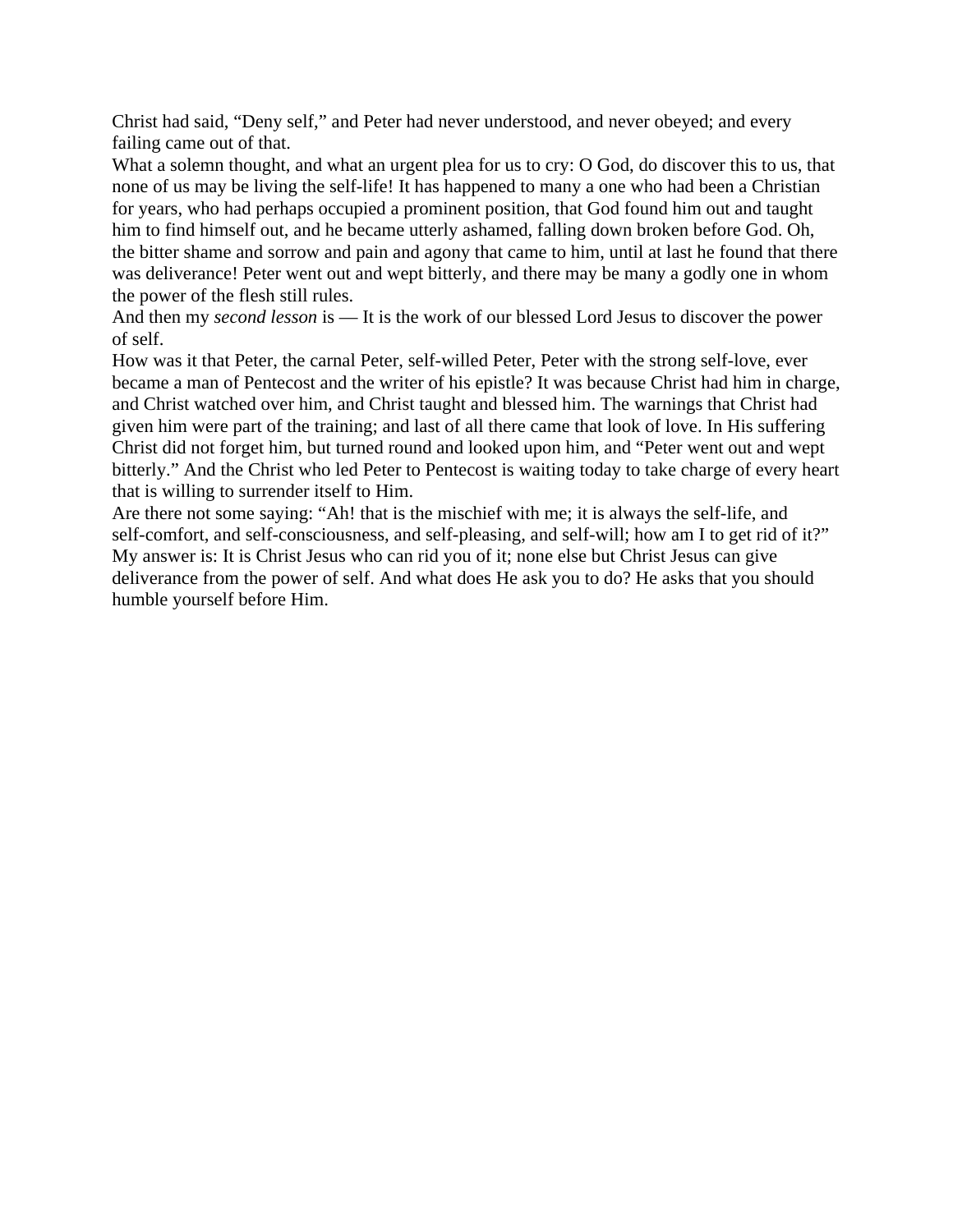## **IMPOSSIBLE WITH MAN, POSSIBLE WITH GOD**

"And he said, The things which are impossible with men are possible with God" (Luke 18:27).

Christ had said to the rich young ruler, "Sell all that thou hast ... and come, follow me." The young man went away sorrowful. Christ then turned to the disciples, and said: "How hardly shall they that have riches enter into the kingdom of God!" The disciples, we read, were greatly astonished, and answered: "If it is so difficult to enter the kingdom, who, then, can be saved?" And Christ gave this blessed answer:

"The things which are impossible with men are possible with God."

The text contains two thoughts — that *in religion, in the question of salvation and of following Christ by a holy life, it is impossible for man to do it.* And then alongside that is the thought — *What is impossible with man is possible with God.*

The two thoughts mark the two great lessons that man has to learn in the religious life. It often takes a long time to learn the first lesson, that in religion man can do nothing, that salvation is impossible to man. And often a man learns that, and yet he does not learn the second lesson what has been impossible to him is possible with God. Blessed is the man who learns both lessons! The learning of them marks stages in the Christian's life.

#### **Man Cannot**

The one stage is when a man is trying to do his utmost and fails, when a man tries to do better and fails again, when a man tries much more and always fails. And yet very often he does not even then learn the lesson*: With man it is impossible to serve God and Christ.* Peter spent three years in Christ's school, and he never learned that, *It is impossible,* until he had denied his Lord and went out and wept bitterly. Then he learned it.

Just look for a moment at a man who is learning this lesson. At first he fights against it; then he submits to it, but reluctantly and in despair; at last he accepts it willingly and rejoices in it. At the beginning of the Christian life the young convert has no conception of this truth. He has been converted, he has the joy of the Lord in his heart, he begins to run the race and fight the battle; he is sure he can conquer, for he is earnest and honest, and God will help him. Yet, somehow, very soon he fails where he did not expect it, and sin gets the better of him. He is disappointed; but he thinks: "I was not watchful enough, I did not make my resolutions strong enough." And again he vows, and again he prays, and yet he fails. He thought: "Am I not a regenerate man? Have I not the life of God within me?" And he thinks again: "Yes, and I have Christ to help me, I can live the holy life."

At a later period he comes to another state of mind. He begins to see such a life is impossible, but he does not accept it. There are multitudes of Christians who come to this point: "I cannot"; and then think God never expected them to do what they cannot do. If you tell them that God does expect it, it appears to them a mystery. A good many Christians are living a low life, a life of failure and of sin, instead of rest and victory, because they began to see: "I cannot, it is impossible." And yet they do not understand it fully, and so, under the impression, I cannot, they give way to despair. They will do their best, but they never expect to get on very far. But God leads His children on to a third stage, when a man comes to take that, *It is impossible,* in its full truth, and yet at the same time says: "I must do it, and I will do it — it is impossible for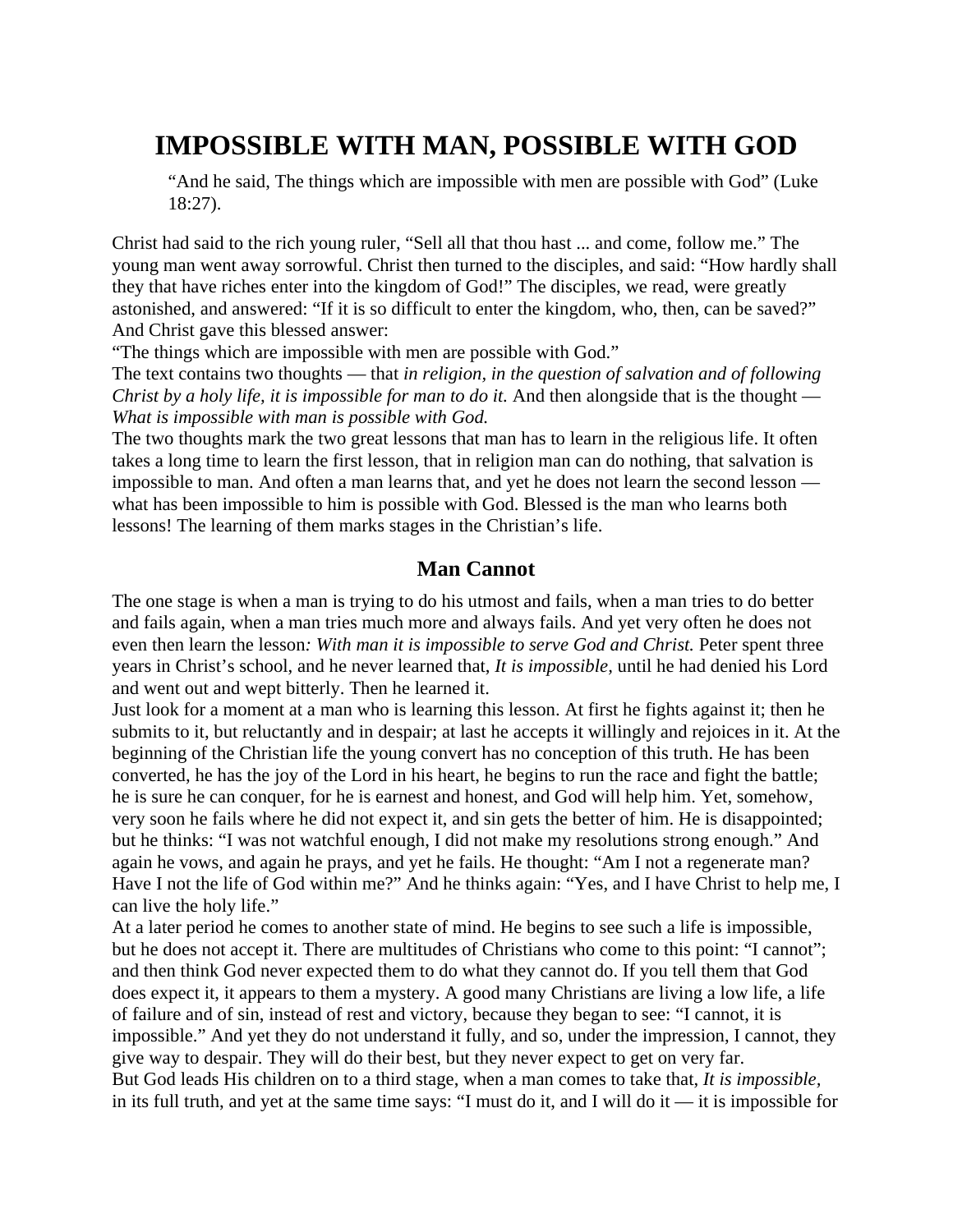man, and yet I must do it"; when the renewed will begins to exercise its whole power, and in intense longing and prayer begins to cry to God: "Lord, what is the meaning of this? — how am I to be freed from the power of sin?"

It is the state of the regenerate man in Romans 7. There you will find the Christian man trying his very utmost to live a holy life. God's law has been revealed to him as reaching down into the very depth of the desires of the heart, and the man can dare to say:

"I delight in the law of God after the inward man. To will what is good is present with me. My

Can a man like that fail, with his heart full of delight in God's law and with his will determined to do what is right? Yes. That is what Romans 7 teaches us. There is something more needed. Not only must I delight in the law of God after the inward man, and will what God wills, but I need a divine omnipotence to work it in me. And that is what the apostle Paul teaches in Philippians 2:13:

"It is God which worketh in you, both to will and to do."

Note the contrast. In Romans 7, the regenerate man says: "To will is present with me, but to do — I find I cannot do. I will, but I cannot perform." But in Philippians 2, you have a man who has been led on farther, a man who understands that when God has worked the renewed will, God will give the power to accomplish what that will desires. Let us receive this as the first great lesson in the spiritual life: "It is impossible for me, my God; let there be an end of the flesh and all its powers, an end of self, and lot it be my glory to be helpless."

Praise God for the divine teaching that makes us helpless!

When you thought of absolute surrender to God were you not brought to an end of yourself, and to feel that you could see how you actually could live as a man absolutely surrendered to God every moment of the day — at your table, in your house, in your business, in the midst of trials and temptations? I pray you learn the lesson now. If you felt you could not do it, you are on the right road, if you let yourselves be led. Accept that position, and maintain it before God: "My heart's desire and delight, O God, is absolute surrender, but I cannot perform it. It is impossible for me to live that life. It is beyond me." Fall down and learn that when you are utterly helpless,

## **God Can**

Now comes the second lesson. "The things which *are impossible with men are possible with God."*

I said a little while ago that there is many a man who has learned the lesson*, It is impossible with men,* and then he gives up in helpless despair, and lives a wretched Christian life, without joy, or strength, or victory. And why? Because he does not humble himself to learn that other lesson: *With God all things are possible.*

Your religious life is every day to be a proof that God works impossibilities; your religious life is to be a series of impossibilities made possible and actual by God's almighty power. That is what the Christian needs. He has an almighty God that he worships, and he must learn to understand that he does not need a little of God's power, but he needs — with reverence be it said — the whole of God's omnipotence to keep him right, and to live like a Christian.

The whole of Christianity is a work of God's omnipotence. Look at the birth of Christ Jesus. That was a miracle of divine power, and it was said to Mary: "With God nothing shall be impossible." It was the omnipotence of God. Look at Christ's resurrection. We are taught that it was according to the exceeding greatness of His mighty power that God raised Christ from the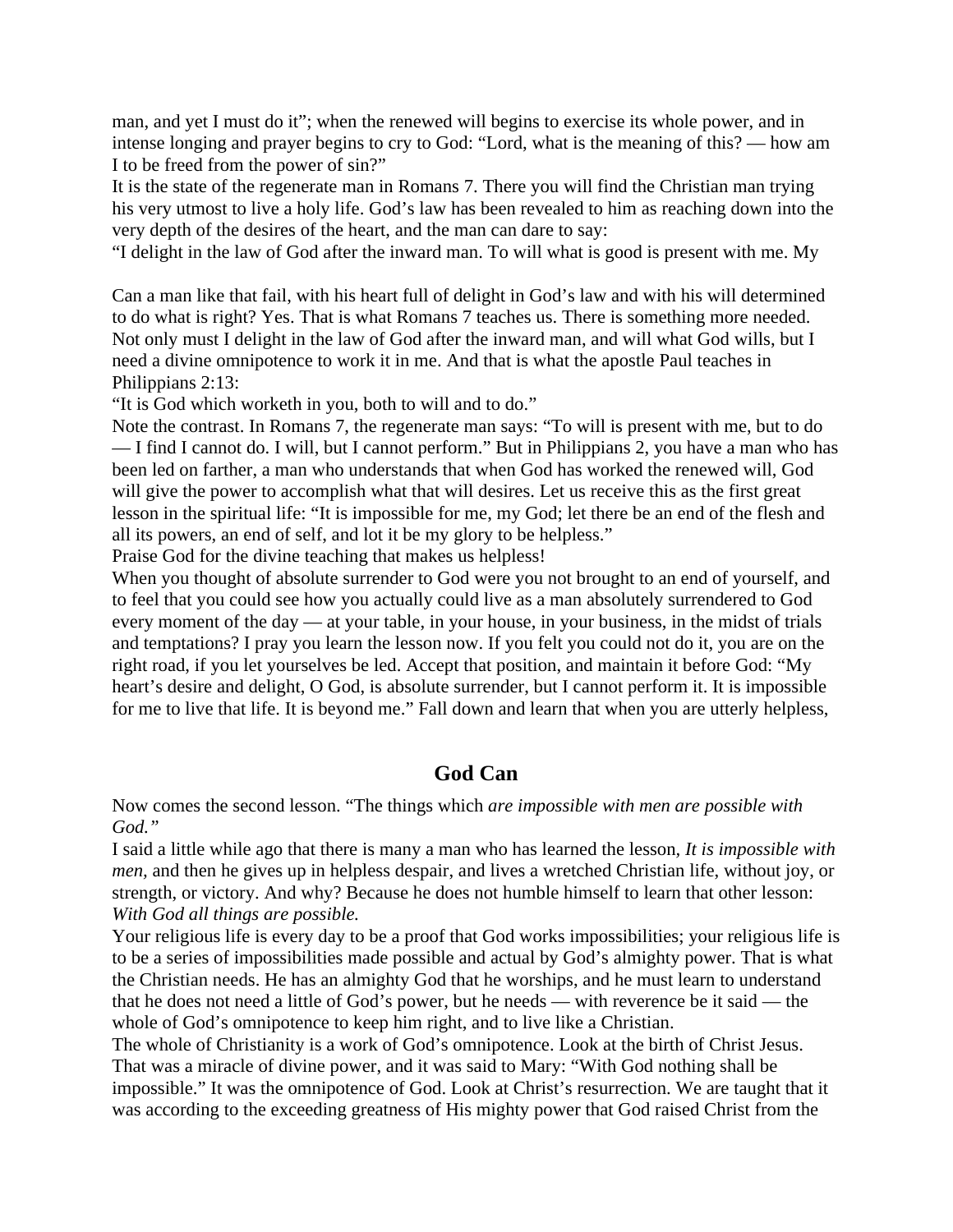dead.

Every tree must grow on the root from which it springs. An oak tree three hundred years old grows all the time on the one root from which it had its beginning. Christianity had its beginning in the omnipotence of God, and in every soul it must have its continuance in that omnipotence. All the possibilities of the higher Christian life have their origin in a new apprehension of Christ's power to work all God's will in us.

I want to call upon you now to come and worship an almighty God. Have you learned to do it? Have you learned to deal so closely with an almighty God that you know omnipotence is working in you? In outward appearance there is often so little sign of it. The apostle Paul said: "I was with you in weakness and in fear and in much trembling, and . . . my preaching was ... in demonstration of the Spirit and of power." From the human side there was feebleness, from the divine side there was divine omnipotence. And that is true of every godly life; and if we would only learn that lesson better, and give a wholehearted, undivided surrender to it, we should learn what blessedness there is in dwelling every hour and every moment with an almighty God. Have you ever studied in the Bible the attribute of God's omnipotence? You know that it was God's omnipotence that created the world, and created fight out of darkness, and created man. But have you studied God's omnipotence in the works of redemption?

Look at Abraham. When God called him to be the father of that people out of which Christ was to be born, God said to him: "I am God Almighty, walk before me and be thou perfect." And God trained Abraham to trust Him as the omnipotent One; and whether it was his going out to a land that he knew not, or his faith as a pilgrim midst the thousands of Canaanites — his faith said: This is my land — or whether it was his faith in waiting twenty-five years for a son in his old age, against all hope, or whether it was the raising up of Isaac from the dead on Mount Moriah when he was going to sacrifice him — Abraham believed God. He was strong in faith, giving glory to God, because he accounted Him who had promised able to perform. The cause of the weakness of your Christian life is that you want to work it out partly, and to let God help you. And that cannot be. You must come to be utterly helpless, to let God work, and God will work gloriously. It is this that we need if we are indeed to be workers for God. I could go through Scripture and prove to you how Moses, when he led Israel out of Egypt; how Joshua, when he brought them into the land of Canaan; how all God's servants in the Old Testament counted upon the omnipotence of God doing impossibilities. And this God lives today, and this God is the God of every child of His. And yet we are some of us wanting God to give us a little help while we do our best, instead of coming to understand what God wants, and to say: "I can do nothing. God must and will do all." Have you said: "In worship, in work, in sanctification, in obedience to God, I can do nothing of myself, and so my place is to worship the omnipotent God, and to believe that He will work in me every moment"? Oh, may God teach us this! Oh, that God would by His grace show you what a God you have, and to what a God you have entrusted yourself — an omnipotent God, willing with His whole omnipotence to place Himself at the disposal of every child of His! Shall we not take the lesson of the Lord Jesus and say: "Amen; the things which are impossible with men are possible with God"?

Remember what we have said about Peter, his self-confidence, self-power, self-will, and how he came to deny his Lord. You feel, "Ah! there is the self-life, there is the flesh-life that rules in me!" And now, have you believed that there is deliverance from that? Have you believed that Almighty God is able so to reveal Christ in your heart, so to let the Holy Spirit rule in you, that. the self-life shall not have power or dominion over you? Have you coupled the two together, and with tears of penitence and with deep humiliation and feebleness, cried out: "O God, it is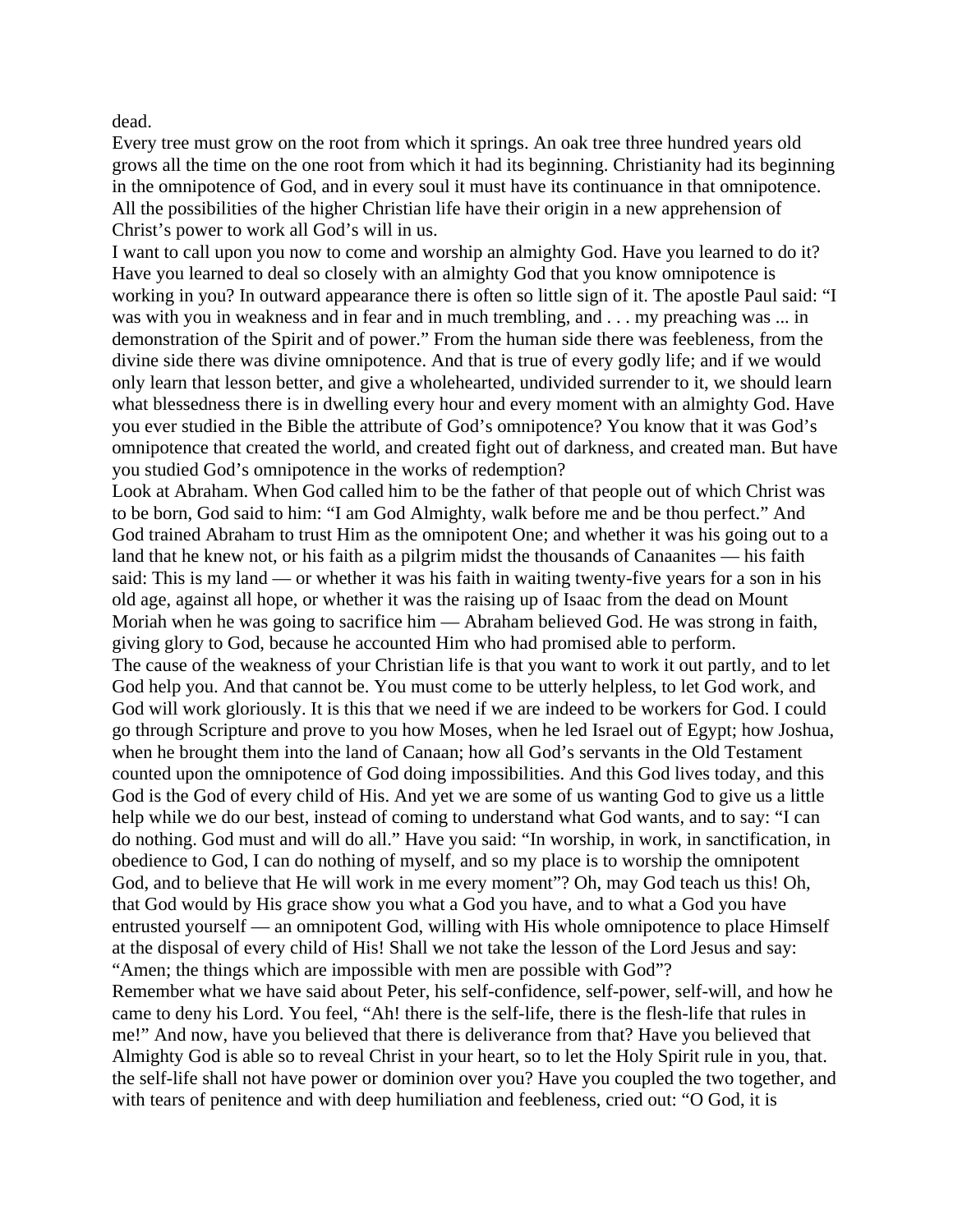impossible to me; man cannot do it, but, glory to Thy name, it is possible with God"? Have you claimed deliverance? Do it now. Put yourself afresh in absolute surrender into the hands of a God of infinite love; and as infinite as His love is His power to do it.

#### **God Works in Man**

But again, we came to the question of absolute surrender, and felt that that is the want in the Church of Christ, and that is why the Holy Ghost cannot fill us, and why we cannot live as people entirely separated unto the Holy Ghost; that is why the flesh and the self-life cannot be conquered. We have never understood what it is to be absolutely surrendered to God as Jesus was. I know that many a one earnestly and honestly says: "Amen, I accept the message of absolute surrender to God"; and yet thinks: "Will that ever be mine? Can I count upon God to make me one of whom it shall be said in Heaven and on earth and in Hell, he lives in absolute surrender to God?" Brother, sister, "the things which are impossible with men are possible with God." Do believe that when He takes charge of you in Christ, it is possible for God to make you a man of absolute surrender. And God is able to maintain that. He is able to let you rise from bed every morning of the week with that blessed thought directly or indirectly: "I am in God's charge. My God is working out my life for me."

Some are weary of thinking about sanctification. You pray, you have longed and cried for it, and yet it appeared so far off! The holiness and humility of Jesus — you are so conscious of how distant it is. Beloved friends, the one doctrine of sanctification that is scriptural and real and effectual is: "The things which are impossible with men are possible with God." God can sanctify men, and by His almighty and sanctifying power every moment God can keep them. Oh, that we might get a step nearer to our God now! Oh, that the light of God might shine, and that we might know our God better!

I could go on to speak about the life of Christ in us — living like Christ, taking Christ as our Saviour from sin, and as our life and strength. It is God in Heaven who can reveal that in you. What does that prayer of the apostle Paul say: "That he would grant you according to riches of his glory" — it is sure to be something very wonderful if it is according to the riches of His glory — "to be strengthened with might by his Spirit in the inner man"? Do you not see that it is an omnipotent God working by His omnipotence in the heart of His believing children, so that Christ can become an indwelling Saviour? You have tried to grasp it and to seize it, and you have tried to believe it, and it would not come. It was because you had not been brought to believe that "the things which are impossible with men are possible with God."

And so, I trust that the word spoken about love may have brought many to see that we must have an inflowing of love in quite a new way; our heart must be filled with life from above, from the Fountain of everlasting love, if it is going to overflow all the day; then it will be just as natural for us to love our fellowmen as it is natural for the lamb to be gentle and the wolf to be cruel. Until I am brought to such a state that the more a man hates and speaks evil of me, the more unlikable and unlovable a man is, I shall love him all the more; until I am brought to such a state that the more the obstacles and hatred and ingratitude, the more can the power of love triumph in me — until I am brought to see that, I am not saying: "It is impossible with men." But if you have been led to say: "This message has spoken to me about a love utterly beyond my power; it is absolutely impossible" — then we can come to God and say: "It is possible with Thee." Some are crying to God for a great revival. I can say that that is the prayer of my heart unceasingly. Oh, if God would only revive His believing people! I cannot think in the first place of the unconverted formalists of the Church, or of the infidels and skeptics, or of all the wretched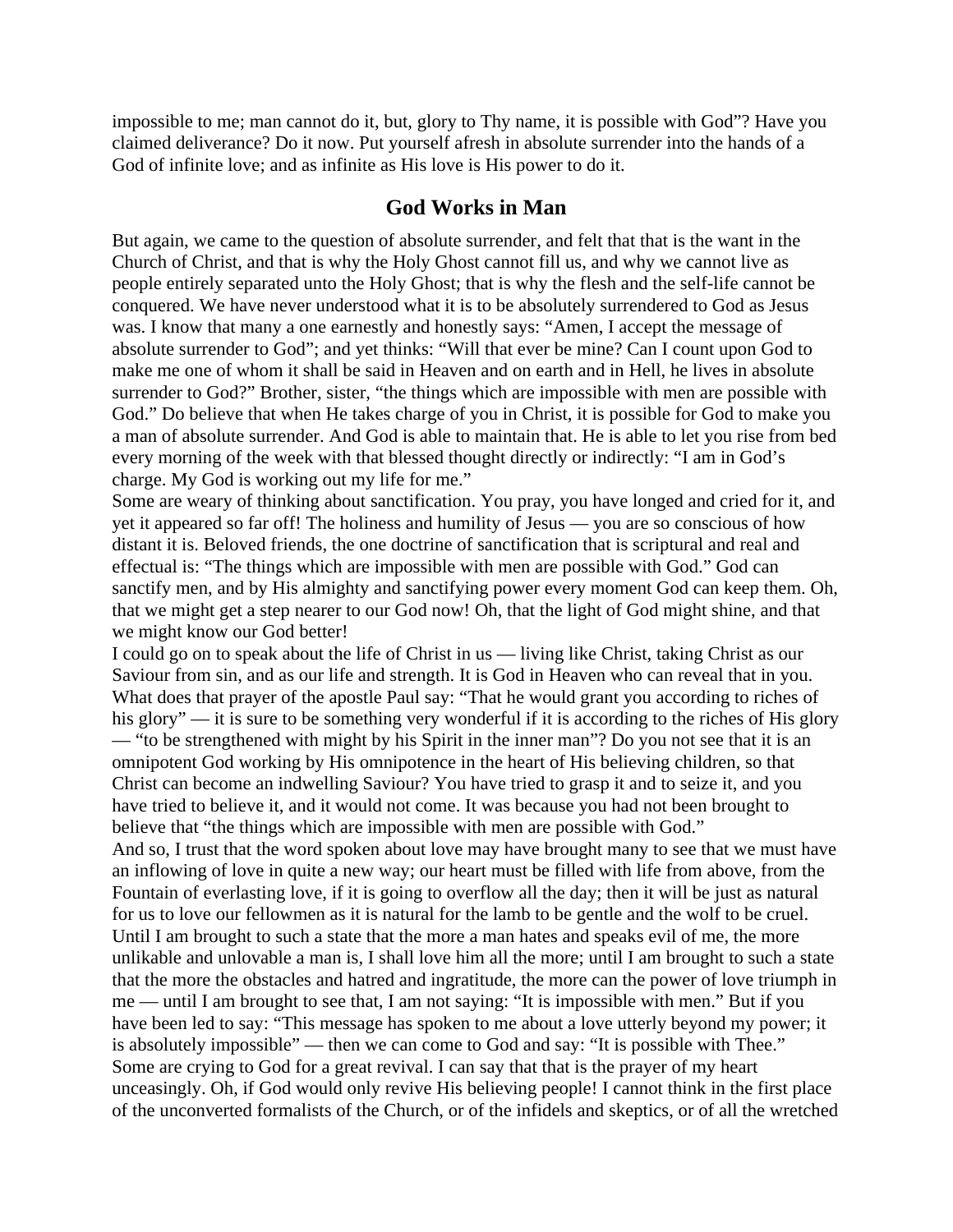and perishing around me, my heart prays in the first place: "My God, revive Thy Church and people." It is not for nothing that there are in thousands of hearts yearnings after holiness and consecration: it is a forerunner of God's power. God works *to will* and then He works *to do. to will*. Oh, let us in faith believe

that the omnipotent God will work *to do* among His people more than we can ask. "Unto him," Paul said, "who is able to do exceeding abundantly above all that we ask or think.... unto him be glory." Let our hearts say that. Glory to God, the omnipotent One, who can do above what we dare to ask or think!

"The things which are impossible with men are possible with God." All around you there is a world of sin and sorrow, and the Devil is there. But remember, Christ is on the throne, Christ is stronger, Christ has conquered, and Christ will conquer. But wait on God. My text casts us down: "The things which are *impossible with men*"; but it ultimately lifts us up high — "are *possible with God."* Get linked to God. Adore and trust Him as the omnipotent One, not only for your own life, but for all the souls that are entrusted to you. Never pray without adoring His omnipotence, saying*: "Mighty God, I claim Thine almightiness."* And the answer to the prayer will come, and like Abraham you will become strong in faith, giving glory to God, because you account Him who hath promised able to perform.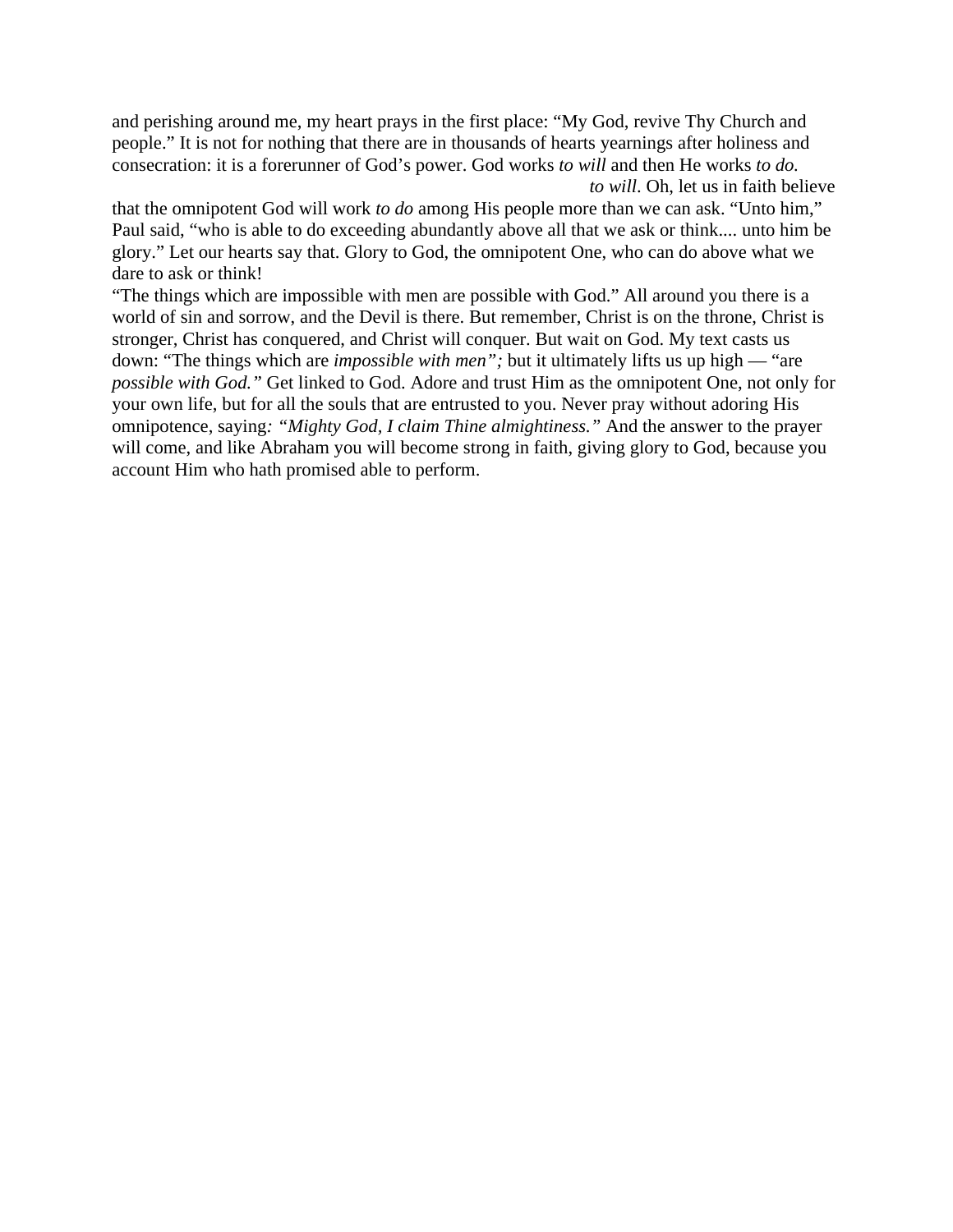## **"O WRETCHED MAN THAT I AM!"**

"O wretched man that I am! who shall deliver me from the body of this death? I thank God through Jesus Christ our Lord" (Romans 7:24, 25).

You know the wonderful place that this text has in the wonderful epistle to the Romans. It stands here at the end of the seventh chapter as the gateway into the eighth. In the first sixteen verses of the eighth chapter the name of the Holy Spirit is found sixteen times; you have there the description and promise of the life that a child of God can live in the power of the Holy Ghost. This begins in the second verse: "The law of the Spirit of life in Christ Jesus hath made me free from the law of sin and death." From that Paul goes on to speak of the great privileges of the child of God, who is to be led by the Spirit of God. The gateway into all this is in the twenty-fourth verse of the seventh chapter:

"O wretched man that I am!"

There you have the words of a man who has come to the end of himself. He has in the previous verses described how he had struggled and wrestled in his own power to obey the holy law of God, and had failed. But in answer to his own question he now finds the true answer and cries out: "I thank God through Jesus Christ our Lord." From that he goes on to speak of what that deliverance is that he has found.

I want from these words to describe the path by which a man can be led out of the spirit of bondage into the spirit of liberty. You know how distinctly it is said: "Ye have not received the spirit of bondage again to fear." We are continually warned that this is the great danger of the Christian life, to go again into bondage; and I want to describe the path by which a man can get out of bondage into the glorious liberty of the children of God. Rather, I want to describe the man himself.

*First,* these words are the language of a *regenerate* man; *second,* of an *impotent* man; *third,* of a *wretched* man; and *fourth,* of a man *on the borders of complete liberty.*

#### **The Regenerate Man**

There is much evidence of regeneration from the fourteenth verse of the chapter on to the twenty-third. "It is no more I that do it, but sin that dwelleth in me": that is the language of a regenerate man, a man who knows that his heart and nature have been renewed, and that sin is now a power in him that is not himself. "I delight in the law of the Lord after the inward man": that again is the language of a regenerate man. He dares to say when he does evil: "It is no more I that do it, but sin that dwelleth in me." It is of great importance to understand this. In the first two great sections of the epistle, Paul deals with justification and sanctification. In dealing with justification, he lays the foundation of the doctrine in the teaching about sin, not in the singular sin, but in the plural, sins — the actual transgressions. In the second part of the fifth chapter he begins to deal with sin, not as actual transgression, but as a power. just imagine what a loss it would have been to us if we had not this second half of the seventh chapter of the Epistle to the Romans, if Paul had omitted in his teaching this vital question of the sinfulness of the believer. We should have missed the question we all want answered as to sin in the believer. What is the answer? The regenerate man is one in whom the will has been renewed, and who can say: "I delight in the law of God after the inward man."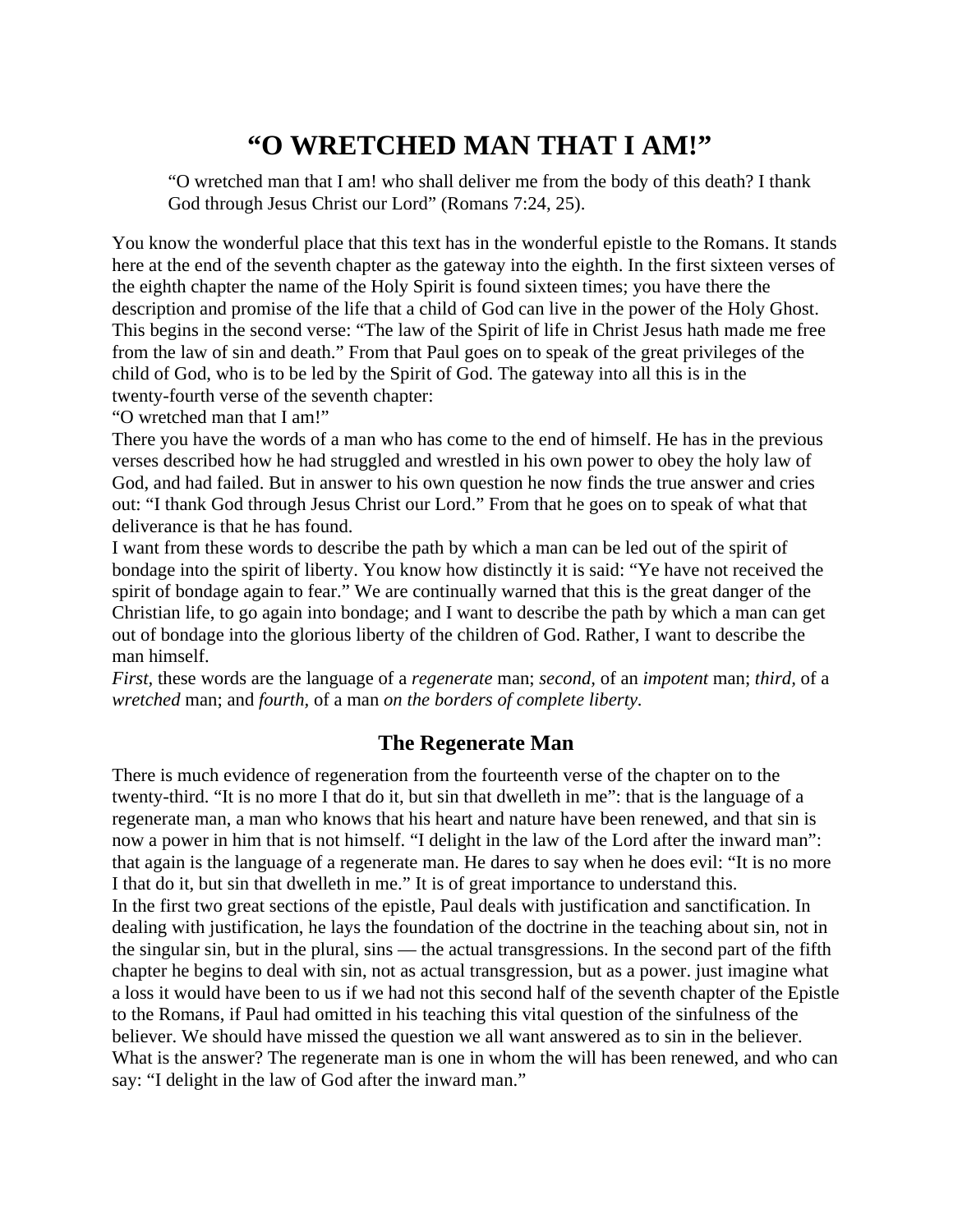#### **The Impotent Man**

Here is the great mistake made by many Christian people: they think that when there is a renewed will, it is enough; but that is not the case. This regenerate man tells us: *"I will to do what is good, but the power to perform I find not."* How often people tell us that if you set yourself determinedly, you can perform what you will! But this man was as determined as any man can be, and yet he made the confession: "To will is present with me; but how to perform that which is good, I find not."

But, you ask: "How is it God makes a regenerate man utter such a confession, with a right will, with a heart that longs to do good, and longs to do its very utmost to love God?"

Let us look at this question. What has God given us our will for? Had the angels who fell, in their own will, the strength to stand? Verily, no. The will of the creature is nothing but an empty vessel in which the power of God is to be made manifest. The creature must seek in God all that it is to be. You have it in the second chapter of the epistle to the Philippians, and you have it here also, that God's work is to work in us both *to will* and *to do* of His good pleasure. Here is a man who appears to say: "God has not worked to do in me." But we are taught that God works both to will and to do. How is the apparent contradiction to be reconciled?

You will find that in this passage (Rom. 7:6-25) the name of the Holy Spirit does not occur once, nor does the name of Christ occur. The man is wrestling and struggling to fulfill God's law. Instead of the Holy Spirit and of Christ, the law is mentioned nearly twenty times. In this chapter, it shows a believer doing his very best to obey the law of God with his regenerate will. Not only this; but you will find the little words, *I, me, my,* occur more than forty times. It is the regenerate *I* in its impotence seeking to obey the law without being filled with the Spirit. This is the experience of almost every saint. After conversion a man begins to do his best, and he fails; but if we are brought into the full light, we need fail no longer. Nor need we fail at all if we have received the Spirit in His fullness at conversion.

God allows that failure that the regenerate man should be taught his own utter impotence. It is in the course of this struggle that there comes to us this sense of our utter sinfulness. It is God's way of dealing with us. He allows that man to strive to fulfill the law that, as he strives and wrestles, he may be brought to this: "I am a regenerate child of God, but I am utterly helpless to obey His law." See what strong words are used all through the chapter to describe this condition: "I am carnal, sold under sin"; "I see another law in my members bringing me into captivity"; and last of all, "O wretched man that I am! who shall deliver me from the body of this death?" This believer who bows here in deep contrition is utterly unable to obey the law of God.

#### **The Wretched Man**

*Not only is the man who makes this confession a regenerate and an impotent man, but he is also a wretched man.* He is utterly unhappy and miserable; and what is it that makes him so utterly miserable? It is because God has given him a nature that loves Himself. He is deeply wretched because he feels he is not obeying his God. He says, with brokenness of heart: "It is not I that do it, but I am under the awful power of sin, which is holding me down. It is I, and yet not I: alas! alas! it is myself; so closely am I bound up with it, and so closely is it intertwined with my very nature." Blessed be God when a man learns to say: "O wretched man that I am!" from the depth of his heart. He is on the way to the eighth chapter of Romans.

There are many who make this confession a pillow for sin. They say that Paul had to confess his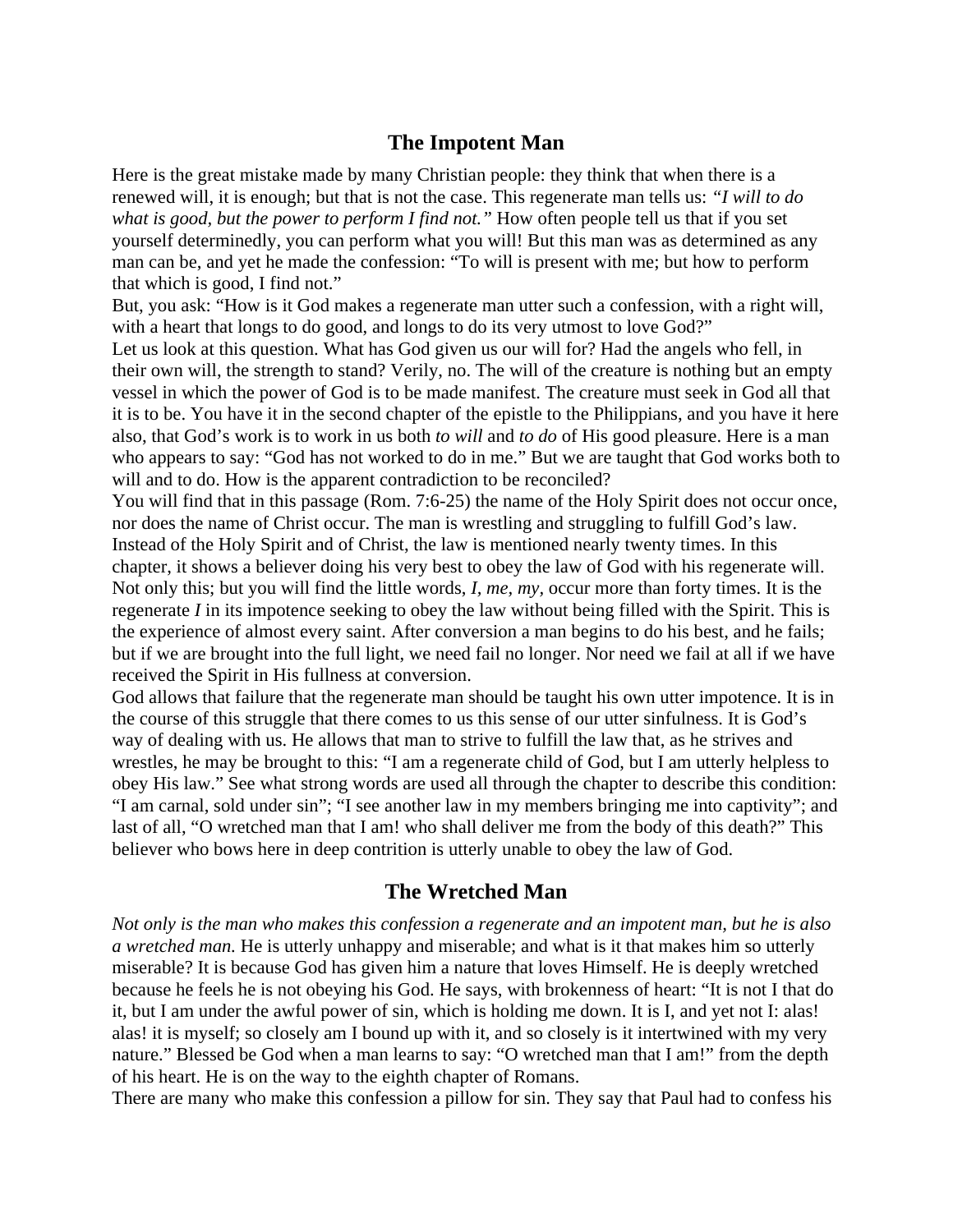weakness and helplessness in this way, what are they that they should try to do better? So the call to holiness is quietly set aside. Would God that every one of us had learned to say these words in the very spirit in which they are written here! When we hear sin spoken of as the abominable thing that God hates, do not many of us wince before the word? Would that all Christians who go on sinning and sinning would take this verse to heart. If ever you utter a sharp word say: "O wretched man that I am!" And every time you lose your temper, kneel down and understand that it never was meant by God that this was to be the state in which His child should remain. Would God that we would take this word into our daily life, and say it every time we are touched about our own honor, and every time we say sharp things, and every time we sin against the Lord God, and against the Lord Jesus Christ in His humility, and in His obedience, and in His self-sacrifice! Would to God you could forget everything else, and cry out: "O wretched man

Why should you say this whenever you commit sin? Because it is when a man is brought to this confession that deliverance is at hand.

And remember it was not only the sense of being impotent and taken captive that made him wretched, but it was above all the sense of sinning against his God. The law was doing its work, making sin exceeding sinful in his sight. The thought of continually grieving God became utterly unbearable — it was this brought forth the piercing cry: "O wretched man!" As long as we talk and reason about our impotence and our failure, and only try to find out what Romans 7 means, it will profit us but little; but when once every sin gives new intensity to the sense of wretchedness, and we feel our whole state as one of not only helplessness, but actual exceeding sinfulness, we shall be pressed not only to ask: "Who shall deliver us?" but to cry: "I thank God through Jesus Christ my Lord."

#### **The Almost-Delivered Man**

The man has tried to obey the beautiful law of God. He has loved it, he has wept over his sin, he has tried to conquer, he has tried to overcome fault after fault, but every time he has ended in failure.

What did he mean by "the body of this death"? Did he mean, my body when I die? Verily no. In the eighth chapter you have the answer to this question in the words: "If ye through the Spirit do mortify the deeds of the body, ye shall live." That is the body of death from which he is seeking deliverance.

And now he is on the brink of deliverance! In the twenty-third verse of the seventh chapter we have the words: "I see another law in my members, warring against the law of my mind, and bringing me into captivity to the law of sin which is in my members." It is a *captive* that cries: "O wretched man that I am! who shall deliver me from the body of this death?" He is a man who feels himself bound. But look to the contrast in the second verse of the eighth chapter: "The law of the Spirit of life in Christ Jesus hath *made me free* from the law of sin and death." That is the deliverance through Jesus Christ our Lord; the *liberty* to the captive which the Spirit brings. Can you keep captive any longer a man made free by the "law of the Spirit of life in Christ Jesus"? But you say, the regenerate man, had not he the Spirit of Jesus when he spoke in the sixth chapter? Yes, *but he did not know what the Holy Spirit could do for him.*

God does not work by His Spirit as He works by a blind force in nature. He leads His people on as reasonable, intelligent beings, and therefore when He wants to give us that Holy Spirit whom He has promised, He brings us first to the end of self, to the conviction that though we have been striving to obey the law, we have failed. When we have come to the end of that, then He shows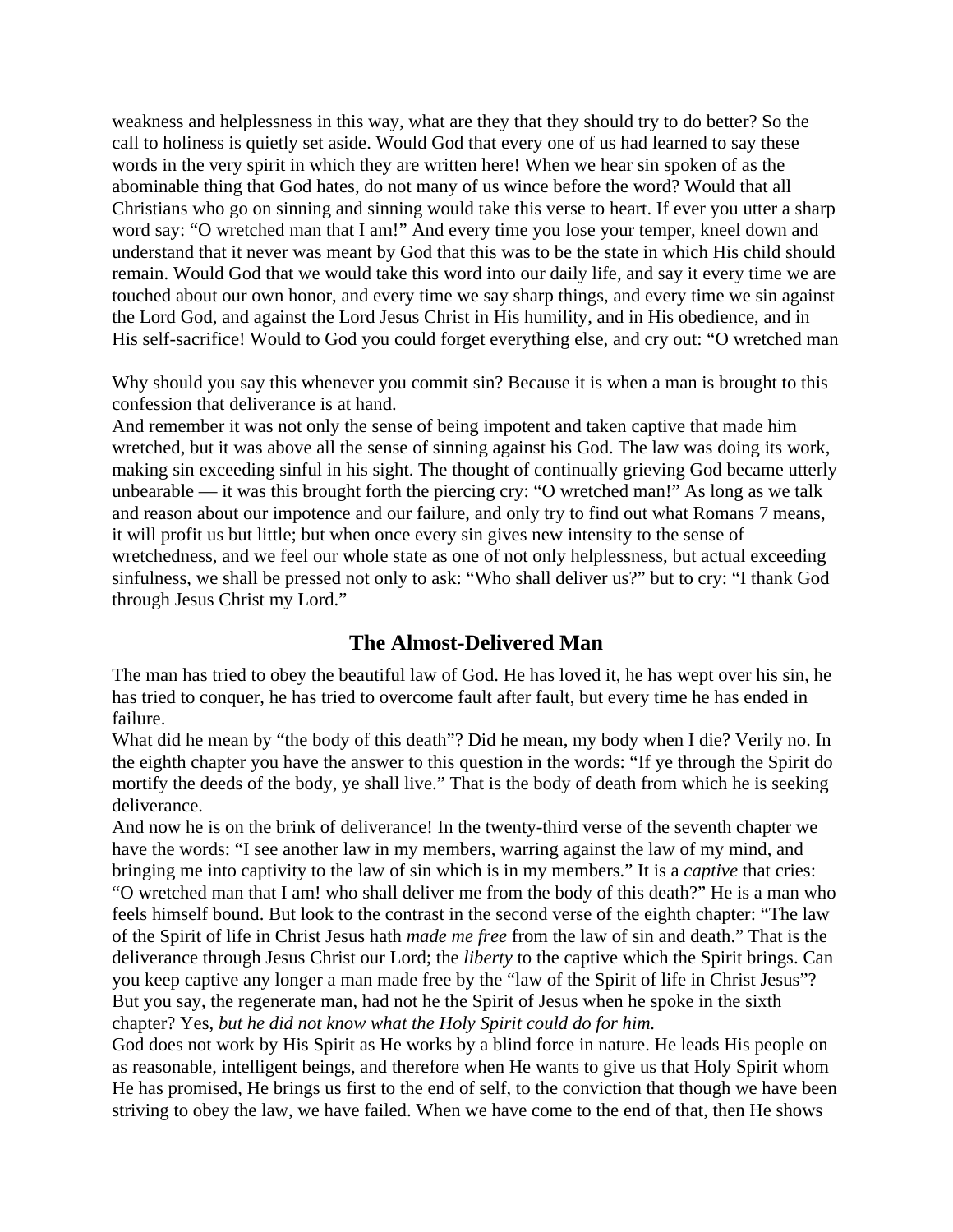us that in the Holy Spirit we have the power of obedience, the power of victory, and the power of real holiness.

God works *to will*, and He is ready to work *to do*, but, alas! many Christians misunderstand this. They think because they have the will, it is enough, and that now they are able to do. This is not so. The new will is a permanent gift, an attribute of the new nature. The power to do is not a permanent gift, but must be each moment received from the Holy Spirit. It is the man who is conscious *of his own impotence as a believer* who will learn that by the Holy Spirit *he can live a holy life.* This man is on the brink of that great deliverance; the way has been prepared for the glorious eighth chapter. I now ask this solemn question: Where are you living? Is it with you, "O wretched man that I am! who shall deliver me?" with now and then a little experience of the power of the Holy Spirit? or is it, "I thank God through Jesus Christ! The law of the Spirit hath set me free from the law of sin and of death"?

What the Holy Spirit does is to give the victory. "If ye through the Spirit do mortify the deeds of the flesh, ye shall live." It is the Holy Ghost who does this — the third Person of the Godhead. He it is who, when the heart is opened wide to receive Him, comes in and reigns there, and mortifies the deeds of the body, day by day, hour by hour, and moment by moment. I want to bring this to a point. Remember, dear friend, what we need is to come to decision and action. There are in Scripture two very different sorts of Christians. The Bible speaks in *Romans, Corinthians* and *Galatians* about yielding to the flesh; and that is the life of tens of thousands of believers. All their lack of joy in the Holy Ghost, and their lack of the liberty He gives, is just owing to the flesh. The Spirit is within them, but the flesh rules the life. To be led by the Spirit of God is what they need. Would God that I could make every child of His realize what it means that the everlasting God has given His dear Son, Christ Jesus, to watch over you every day, and that what you have to do is to trust; and that the work of the Holy Spirit is to enable you. every moment to remember Jesus, and to trust Him! The Spirit has come to keep the link with Him unbroken every moment. Praise God for the Holy Ghost! We are so accustomed to think of the Holy Spirit as a luxury, for special times, or for special ministers and men. But the Holy Spirit is necessary for every believer, every moment of the day. Praise God you have Him, and that He gives you the full experience of the deliverance in Christ, as He makes you free from the power of sin.

Who longs to have the power and the liberty of the Holy Spirit? Oh, brother, bow before God in one final cry of despair:

"O God, must I go on sinning this way forever? Who shall deliver me, O wretched man that I am! from the body of this death?"

Are you ready to sink before God in that cry and seek the power of Jesus to dwell and work in

What good does it do that we go to church or attend conventions, that we study our Bibles and pray, unless our lives are filled with the Holy Spirit? That is what God wants; and nothing else will enable us to live a life of power and peace. You know that when a minister or parent is using the catechism, when a question is asked an answer is expected. Alas! how many Christians are content with the question put here: "O wretched man that I am! who shall deliver me from the body of this death?" but never give the answer. Instead of answering, they are silent. Instead of saying: "I thank God through Jesus Christ our Lord," they are forever repeating the question without the answer. If you want the path to the full deliverance of Christ, and the liberty of the Spirit, the glorious liberty of the children of God, take it through the seventh chapter of Romans; and then say: "I thank God through Jesus Christ our Lord." Be not content to remain ever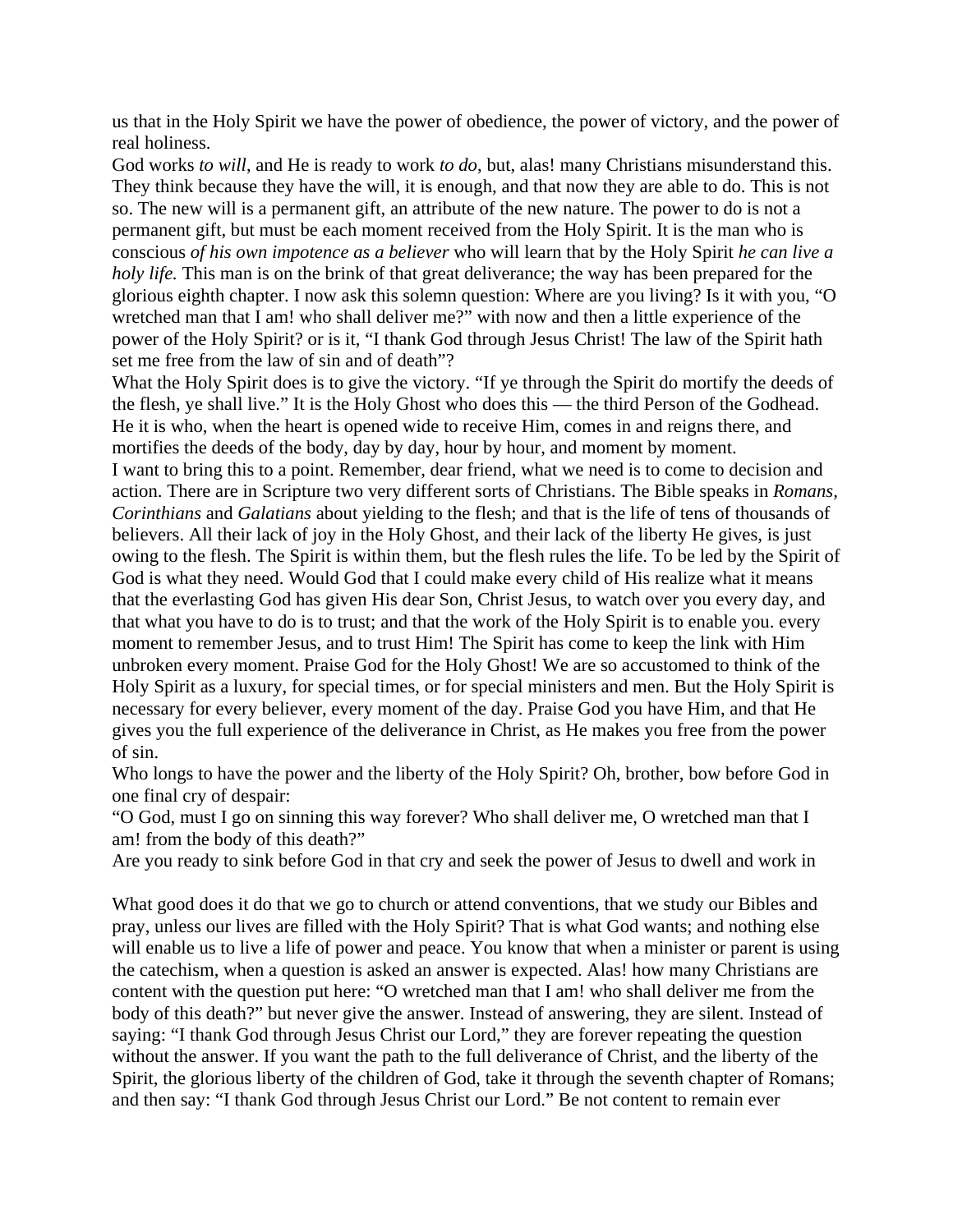groaning, but say: "I, a wretched man, thank God, through Jesus Christ. Even though I do not see it all, I am going to praise God."

There is deliverance, there is the liberty of the Holy Spirit. The kingdom of God is "joy in the Holy Ghost."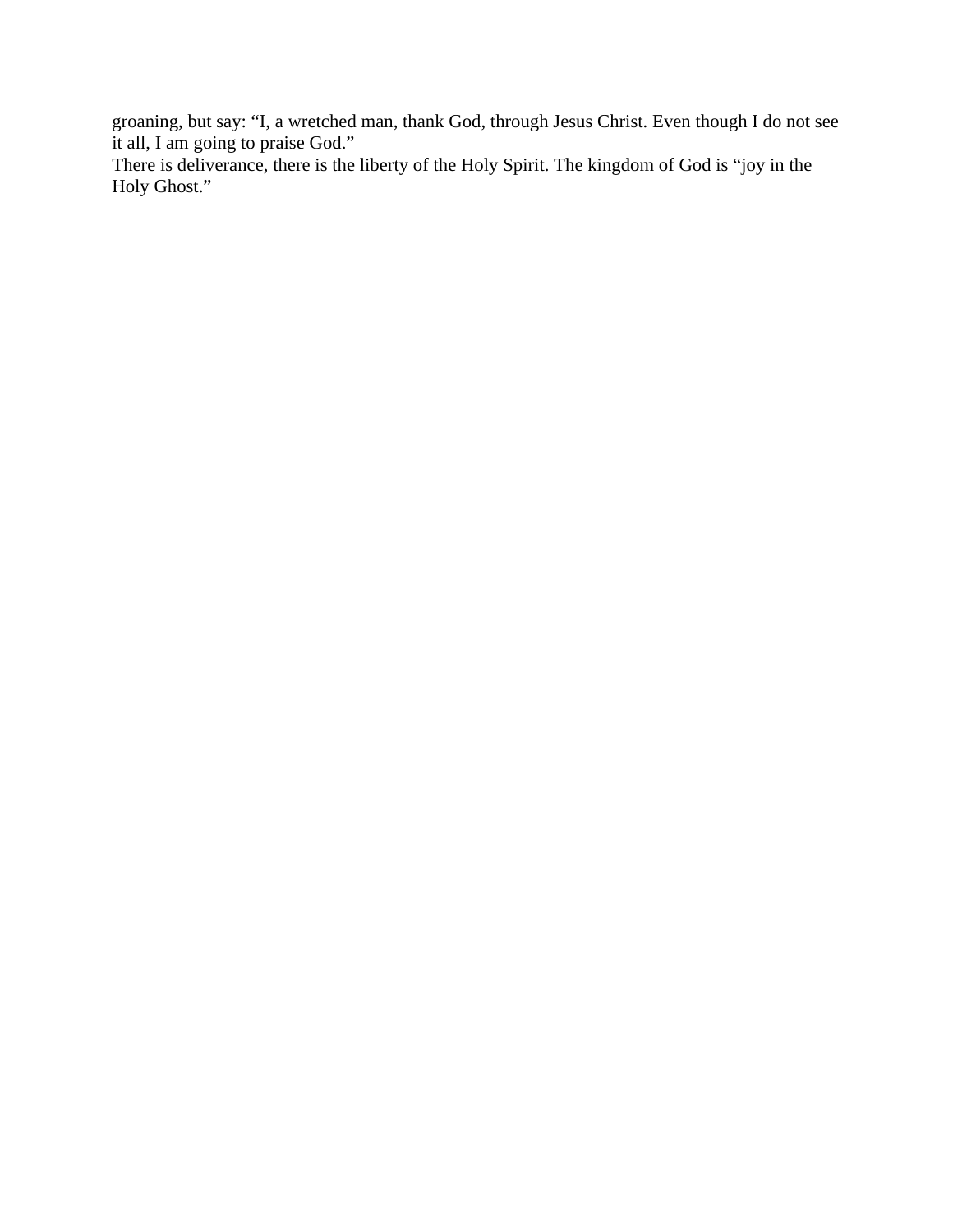## **"HAVING BEGUN IN THE SPIRIT"**

The words from which I wish to address you, you will find in the epistle to the Galatians, the third chapter, the third verse; let us read the second verse also: "This only would I learn of you, Received ye the Spirit by the works of the law, or by the hearing of faith? Are ye so foolish?" And then comes my text — "Having begun in the Spirit, are ye now made perfect by the flesh?" When we speak of the quickening or the deepening or the strengthening of the spiritual life, we are thinking of something that is feeble and wrong and sinful; and it is a great thing to take our place before God with the confession:

"Oh, God, our spiritual life is not what it should be!"

May God work that in your heart, reader.

As we look round about on the church we see so many indications of feebleness and of failure, and of sin, and of shortcoming, that we are compelled to ask: Why is it? Is there any necessity for the church of Christ to be living in such a low state? Or is it actually possible that God's people should be living always in the joy and strength of their God? Every believing heart must answer: It is possible.

Then comes the great question: Why is it, how is it to be accounted for, that God's church as a whole is so feeble, and that the great majority of Christians are not living up to their privileges? There must be a reason for it. Has God not given Christ His Almighty Son to be the Keeper of every believer, to make Christ an ever-present reality, and to impart and communicate to us all that we have in Christ? God has given His Son, and God has given His Spirit. How is it that believers do not live up to their privileges?

We find in more than one of the epistles a very solemn answer to that question. There are epistles, such as the first to the Thessalonians, where Paul writes to the Christians, in effect: "I want you to grow, to abound, to increase more and more." They were young, and there were things lacking in their faith, but their state was so far satisfactory, and gave him great joy, and he writes time after time: "I pray God that you may abound more and more; I write to you to increase more and more." But there are other epistles where he takes a very different tone, especially the epistles to the Corinthians and to the Galatians, and he tells them in many different ways what the one reason was, that they were not living as Christians ought to live; many were under the power of the flesh. My text is one example. He reminds them that by the preaching of faith they had received the Holy Spirit. He had preached Christ to them; they had accepted that Christ, and had received the Holy Spirit in power. But what happened? Having begun in the Spirit, they tried to perfect the work that the Spirit had begun in the flesh by their own effort. We find the same teaching in the epistle to the Corinthians.

Now, we have here a solemn discovery of what the great want is in the church, of Christ. God has called the church of Christ to live in the power of the Holy Spirit, and the church is living for the most part in the power of human flesh, and of will and energy and effort apart from the Spirit of God. I doubt not that that is the case with many individual believers; and oh, if God will use me to give you a message from Him, my one message will be this: "If the church will return to acknowledge that the Holy Spirit is her strength and her help, and if the church will return to give up everything, and wait upon God to be filled with the Spirit, her days of beauty and gladness will return, and we shall see the glory of God revealed among us." This is my message to every individual believer: "Nothing will help you unless you come to understand that you must live every day under the power of the Holy Ghost."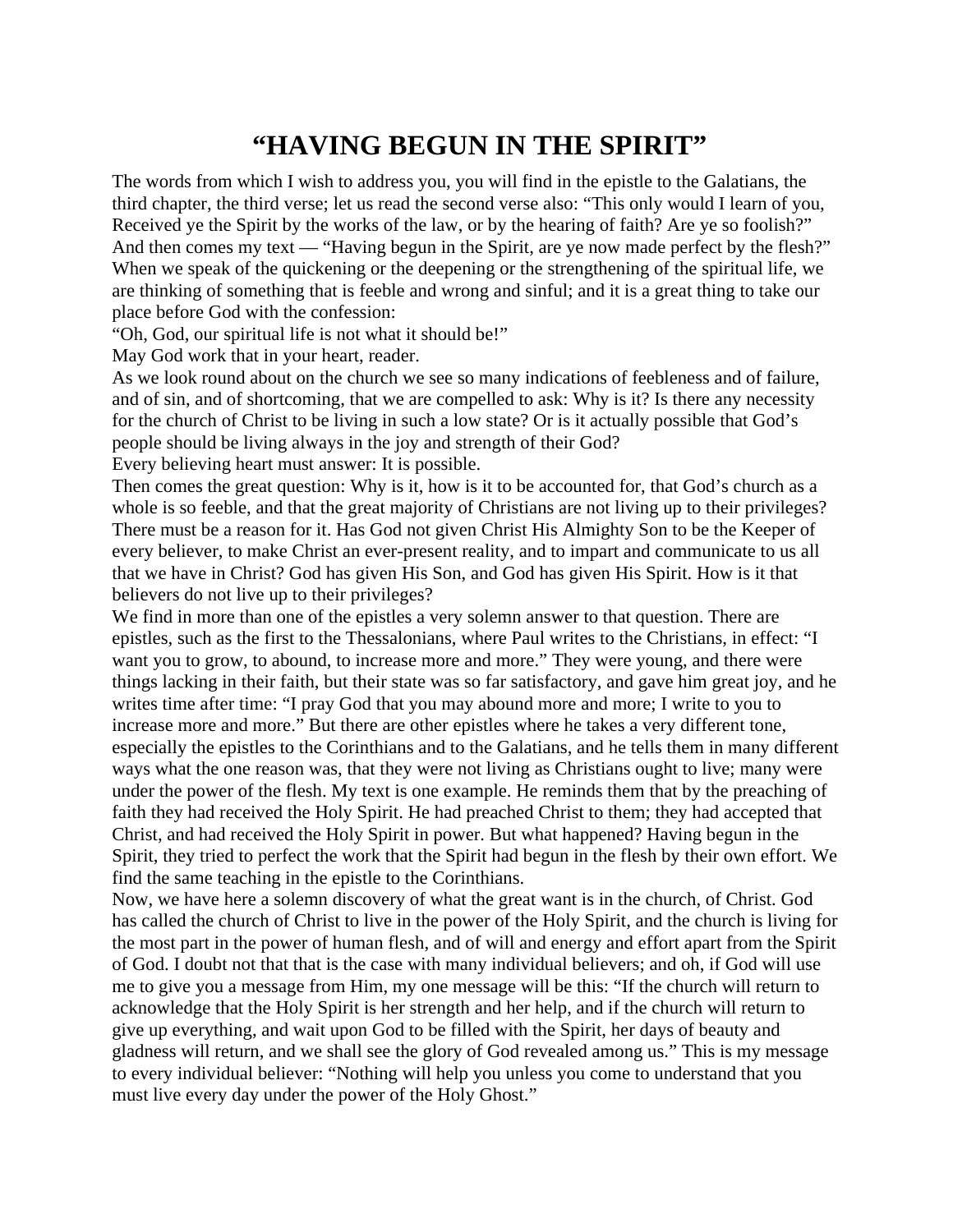God wants you to be a living vessel in whom the power of the Spirit is to be manifested every hour and every moment of your life, and God will enable you to be that.

Now let us try to learn that this word to the Galatians teaches us — some very simple thoughts. It shows us how (1) the beginning of the Christian life is receiving the Holy Spirit. It shows us (2) what great danger there is of forgetting that we are to live by the Spirit, and not live after the flesh. It shows us (3*) what are the fruits and the proofs of our seeking perfection in the flesh.* And then it suggests to us (4*) the way of deliverance from this state.*

## **Receiving the Holy Spirit**

First of all, Paul says: *"Having begun in the Spirit."* Remember, the apostle not only preached justification by faith, but he preached something more. He preached this — the epistle is full of it — that justified men cannot live but by the Holy Spirit, and that therefore God gives to every justified man the Holy Spirit to seal him. The apostle says to them in effect more than once: "How did you receive the Holy Spirit? Was it by the preaching of the law, or by the preaching of faith?"

He could point back to that time when there had been a mighty revival under his teaching. The power of God had been manifested, and the Galatians were compelled to confess:

"Yes, we have got the Holy Ghost: accepting Christ by faith, by faith we received the Holy Spirit."

Now, it is to be feared that there are many Christians who hardly know that when they believed, they received the Holy Ghost. A great many Christians can say: "I received pardon and I received peace." But if you were to ask them: "Have you received the Holy Ghost?" they would hesitate, and many, if they were to say Yes, would say it with hesitation; and they would tell you that they hardly knew what it was, since that time, to walk in the power of the Holy Spirit. Let us try and take hold of this great truth: The beginning of the true Christian life is to receive the Holy Ghost. And the work of every Christian minister is that which was the work of Paul — to remind his people that they received the Holy Ghost, and must live according to His guidance and in His power.

If those Galatians who received the Holy Spirit in power were tempted to go astray by that terrible danger of perfecting in the flesh what had been begun in the Spirit, how much more danger do those Christians run who hardly ever know that they have received the Holy Spirit, or who, if they know it as a matter of belief, hardly ever think of it and hardly ever praise God for it!

## **Neglecting the Holy Spirit**

But now look, in the second place, at *the great danger.*

You all know what shunting is on a railway. A locomotive with its train may be run in a certain direction, and the points at some place may not be properly opened or closed, and unobservingly it is shunted off to the right or to the left. And if that takes place, for instance, on a dark night, the train goes in the wrong direction, and the people might never know it until they have gone some distance.

And just so God gives Christians the Holy Spirit with this intention, that every day all their life should be lived in the power of the Spirit. A man cannot live one hour a godly life unless by the power of the Holy Ghost. He may live a proper, consistent life, as people call it, an irreproachable life, a life of virtue and diligent service; but to live a life acceptable to God, in the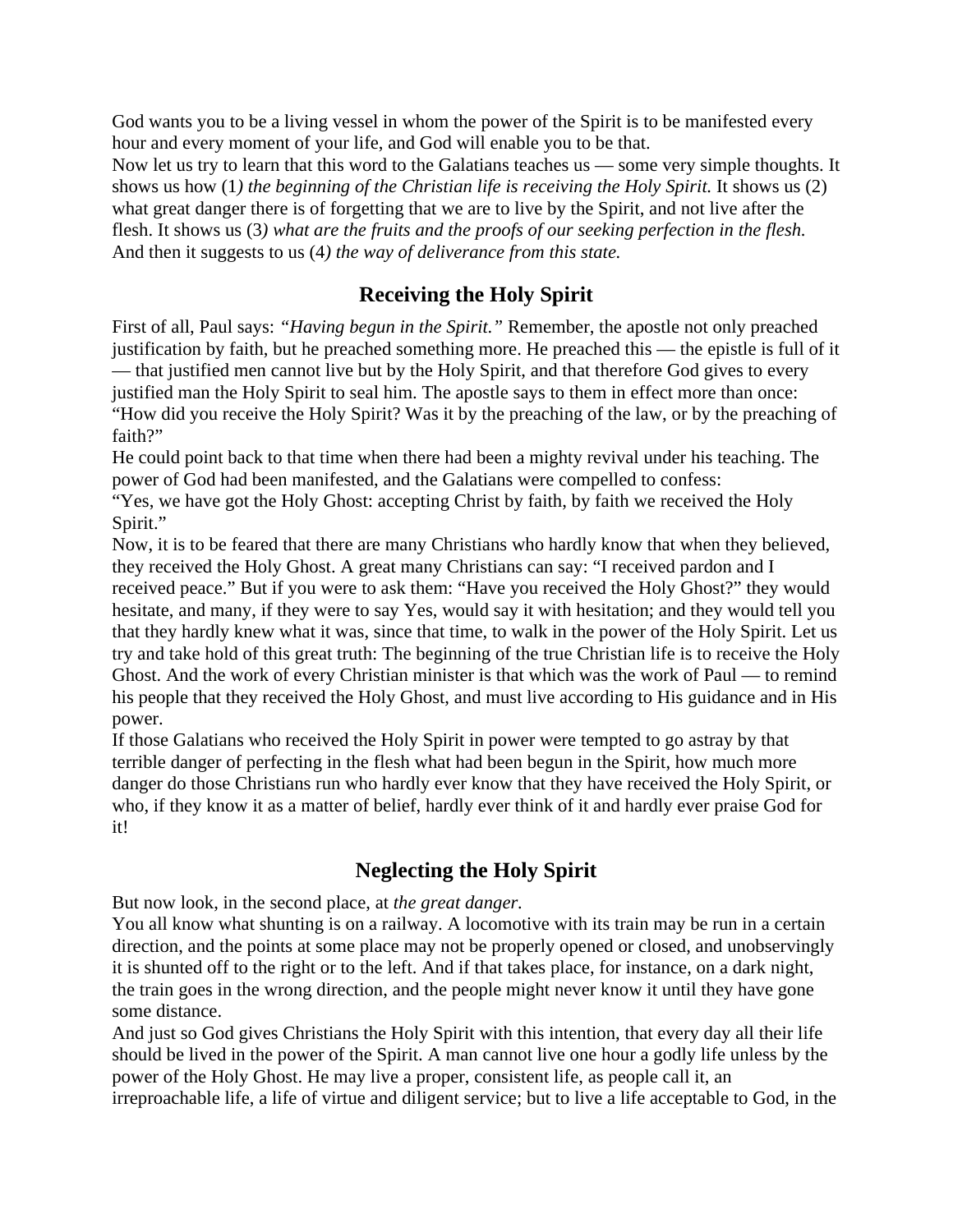enjoyment of God's salvation and God's love, to live and walk in the power of the new life — he cannot do it unless he be guided by the Holy Spirit every day and every hour.

But now listen to the danger. The Galatians received the Holy Ghost, but what was begun by the Spirit they tried to perfect in the flesh. How? They fell back again under Judaizing teachers who told them they must be circumcised. They began to seek their religion in external observances. And so Paul uses that expression about those teachers who had them circumcised, that "they sought to glory in their flesh."

You sometimes hear the expression used, *religious flesh.* What is meant by that? It is simply an expression made to give utterance to this thought: My human nature and my human will and my human effort can be very active in religion, and after being converted, and after receiving the Holy Ghost, I may begin in my own strength to try to serve God.

I may be very diligent and doing a great deal, and yet all the time it is more the work of human flesh than of God's Spirit. What a solemn thought, that man can, without noticing it, be shunted off from the line of the Holy Ghost on to the line of the flesh; that he can be most diligent and make great sacrifices, and yet it is all in the power of the human will! Ah, the great question for us to ask of God in self-examination is that we may be shown whether our religious life is lived more in the power of the flesh than in the power of the Holy Spirit. A man may be a preacher, he may work most diligently in his ministry, a man may be a Christian worker, and others may tell of him that he makes great sacrifices, and yet you can feel there is a want about it. You feel that he is not a spiritual man; there is no spirituality about his life. How many Christians there are about whom no one would ever think of saying: "What a spiritual man he is!" Ah! there is the weakness of the Church of Christ. It is all in that one word — flesh.

Now, the flesh may manifest itself in many ways. It may be manifested in fleshly wisdom. My mind may be most active about religion. I may preach or write or think or meditate, and delight in being occupied with things in God's Book and in God's Kingdom; and yet the power of the Holy Ghost may be markedly absent. I fear that if you take the preaching throughout the Church of Christ and ask why there is, alas! so little converting power in the preaching of the Word, why there is so much work and often so little result for eternity, why the Word has so little power to build up believers in holiness and in consecration-the answer will come: It is the absence of the power of the Holy Ghost. And why is this? There can be no other reason but that the flesh and human energy have taken the place that the Holy Ghost ought to have. That was true of the Galatians, it was true of the Corinthians. You know Paul said to them: "I cannot speak to you as to spiritual men; you ought to be spiritual men, but you are carnal." And you know how often in the course of his epistles he had to reprove and condemn them for strife and for divisions.

#### **Lacking the Fruit of the Holy Spirit**

A third thought: *What are the proofs or indications that a church like the Galatians, or a*

#### *the Spirit?*

The answer is very easy. Religious self-effort always ends in sinful flesh. What was the state of those Galatians? Striving to be justified by the works of the law. And yet they were quarreling and in danger of devouring one another. Count up the expressions that the apostle uses to indicate their want of love, and you will find more than twelve — envy, jealousy, bitterness, strife, and all sorts of expressions. Read in the fourth and fifth chapters what he says about that. You see how they tried to serve God in their own strength, and they failed utterly. All this religious effort resulted in failure. The power of sin and the sinful flesh got the better of them,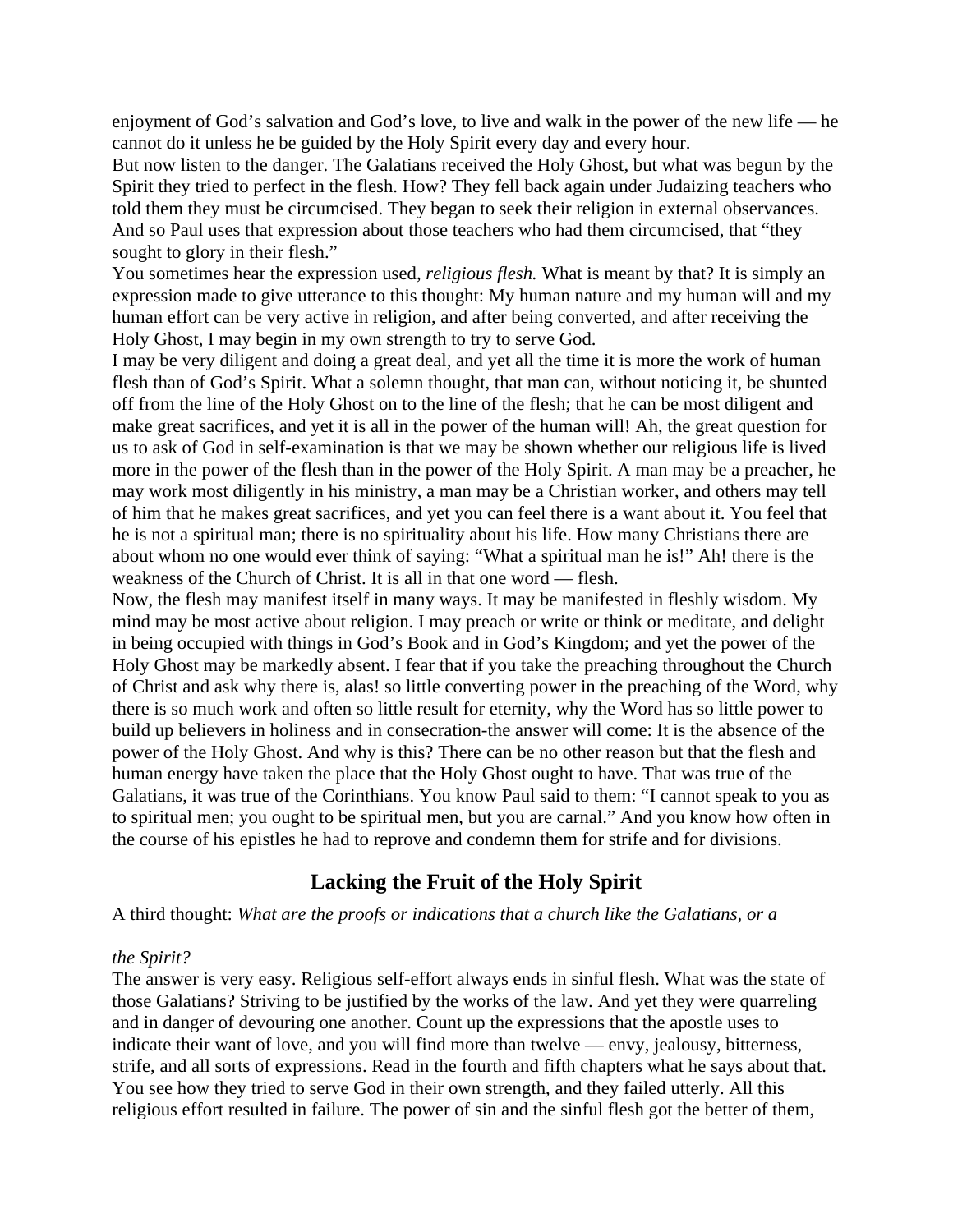and their whole condition was one of the saddest that could be thought of.

This comes to us with unspeakable solemnity. There is a complaint everywhere in the Christian Church of the want of a high standard of integrity and godliness, even among the professing members of Christian churches. I remember a sermon which I heard preached on commercial morality. And, oh, if we speak not only of the commercial morality or immorality, but if we go into the homes of Christians, and if we think of the life to which God has called His children, and which He enables them to live by the Holy Ghost, and if we think of how much, nevertheless, there is of unlovingness and temper and sharpness and bitterness, and if we think how much there is very often of strife among the members of churches, and how much there is of envy and jealousy and sensitiveness and pride, then we are compelled to say: "Where are marks of the presence of the Spirit of the Lamb of God?" Wanting, sadly wanting!

Many people speak of these things as though they were the natural result of our feebleness and cannot well be helped. Many people speak of these things as sins, yet have given up the hope of conquering them'. Many people speak of these things in the church around them, and do not see the least prospect of ever having the things changed. There is no prospect until there comes a radical change, until the Church of God begins to see that every sin in the believer comes from the flesh, from a fleshly life midst our religious activities, from a striving in self-effort to serve God. Until we learn to make confession, and until we begin to see, we must somehow or other get God's Spirit in power back to His Church, we must fail. Where did the Church begin in Pentecost? There they began in the Spirit. But, alas, how the Church of the next century went off into the flesh! They thought to perfect the Church in the flesh.

Do not let us think, because the blessed Reformation restored the great doctrine of justification by faith, that the power of the Holy Spirit was then fully restored. If it is our faith that God is going to have mercy on His Church in these last ages, it will be because the doctrine and the truth about the Holy Spirit will not only be studied, but sought after with a whole heart; and not only because that truth will be sought after, but because ministers and congregations will be found bowing before God in deep abasement with one cry: "We have grieved God's Spirit; we have tried to be Christian churches with as little as possible of God's Spirit; we have not sought to be churches filled with the Holy Ghost."

All the feebleness in the Church is owing to the refusal of the Church to obey its God. And why is that so? I know your answer. You say: "We are too feeble and too helpless, and we try to obey, and we vow to obey, but somehow we fail."

Ah, yes; *you fail because you do not accept the strength of God.* God alone can work out His will in you. You cannot work out God's will, but His Holy Spirit can; and until the Church, until believers grasp this, and cease trying by human effort to do God's will, and wait upon the Holy Spirit to come with all His omnipotent and enabling power, the Church will never be what God wants her to be, and what God is willing to make of her.

## **Yielding to the Holy Spirit**

I come now to my last thought, the question: *What is the way to restoration?*

Beloved friend, the answer is simple and easy. If that train has been shunted off, there is nothing for it but to come back to the point at which it was led away. The Galatians had no other way in returning but to come back to where they had gone wrong, to come back from all religious effort in their own strength, and from seeking anything by their own work, and to yield themselves humbly to the Holy Spirit. There is no other way for us as individuals.

Is there any brother or sister whose heart is conscious: "Alas! my life knows but little of the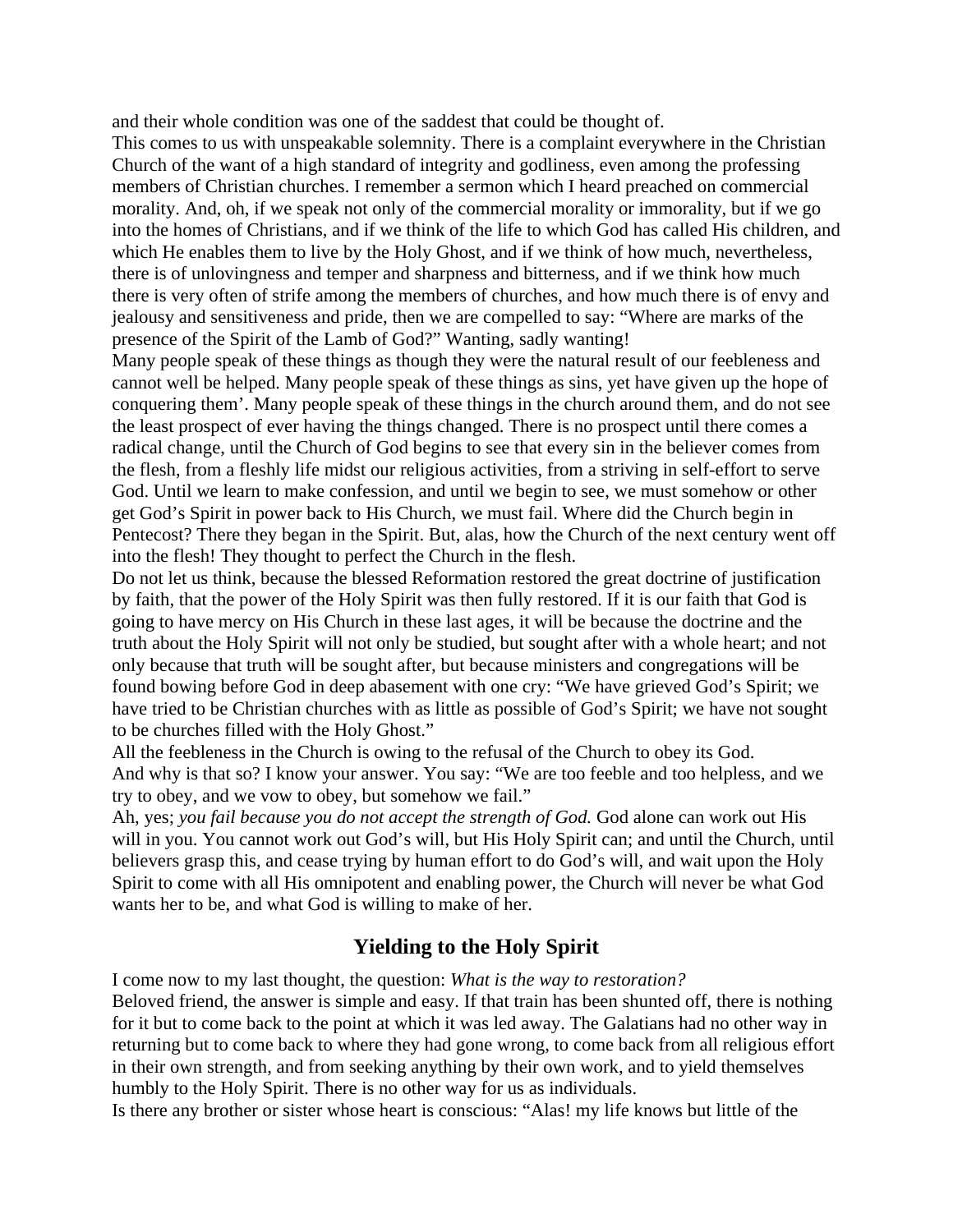power of the Holy Ghost"? I come to you with God's message that you can have no conception of what your life would be in the power of the Holy Spirit. It is too high and too blessed and too wonderful, but I bring you the message that just as truly as the everlasting Son of God came to this world and wrought His wonderful works, that just as truly as on Calvary He died and wrought out your redemption by His precious blood, so, just as truly, can the Holy Spirit come into your heart that with His divine power He may sanctify you and enable you to do God's blessed will, and fill your heart with joy and with strength. But, alas! we have forgotten, we have grieved, we have dishonored the Holy Spirit, and He has not been able to do His work. But I bring you the message: The Father in Heaven loves to fill His children with His Holy Spirit. God longs to give each one individually, separately, the power of the Holy Spirit for daily life. The command comes to us individually, unitedly. God wants us as His children to arise and place our sins before Him, and to call upon Him for mercy. Oh, are ye so foolish? Having begun in the Spirit, are ye perfecting in the flesh that which was begun in the Spirit? Let us bow in shame, and confess before God how our fleshly religion, our self-effort, and self-confidence, have been the cause of every failure.

I have often been asked by young Christians: "Why is it that I fail so? I did so solemnly vow with my whole heart, and did desire to serve God; why have I failed?"

To such I always give the one answer: "My dear friend, you are trying to do in your own strength what Christ alone can do in you."

And when they tell me: "I am sure I knew Christ alone could do it, I was not trusting in myself," my answer always is:

"You were trusting in yourself or you could not have failed. If you had trusted Christ, He could not fail."

Oh, this perfecting in the flesh what was begun in the Spirit runs far deeper through us than we know. Let us ask God to discover to us that it is only when we are brought to utter shame and emptiness that we shall be prepared to receive the blessing that comes from on high.

And so I come with these two questions. Are you living, beloved brother-minister — I ask it of every minister of the Gospel — are you living under the power of the Holy Ghost? Are you living as an anointed, Spirit-filled man in your ministry and your life before God? O brethren, our place is an awful one. We have to show people what God will do for us, not in our words and teaching, but in our life. God help us to do it!

I ask it of every member of Christ's Church and of every believer: Are you living a life under the power of the Holy Spirit day by day, or are you attempting to live without that? Remember you cannot. Are you consecrated, given up to the Spirit to work in you and to live in you? Oh, come and confess every failure of temper, every failure of tongue however small, every failure owing to the absence of the Holy Spirit and the presence of the power of self. Are you consecrated, are you given up to the Holy Spirit?

If your answer be No, then I come with a second question — Are you *willing* to be consecrated? Are you willing to give up yourself to the power of the Holy Spirit?

You well know that the human side of consecration will not help you. I may consecrate myself a hundred times with all the intensity of my being, and that will not help me. What will help me is this — that God from Heaven accepts and seals the consecration.

And now are you willing to give yourselves up to the Holy Spirit? You can do it now. A great deal may still be dark and dim, and beyond what we understand, and you may feel nothing; but come. God alone can effect the change. God alone, who gave us the Holy Spirit, can restore the Holy Spirit in power into our life. God alone can "strengthen us with might by his Spirit in the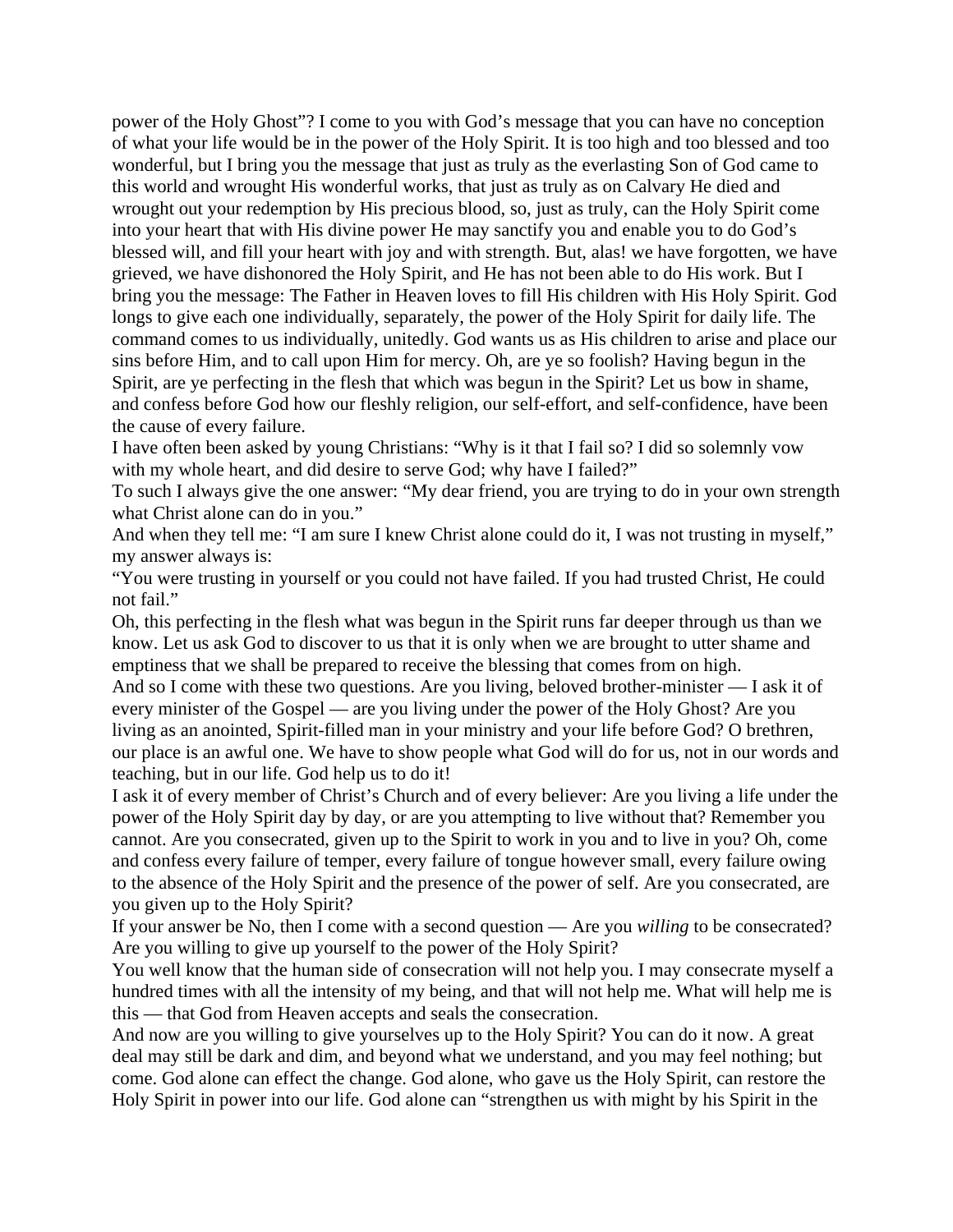inner man." And to every waiting heart that will make the sacrifice, and give up everything, and give time to cry and pray to God, the answer will come. The blessing is not far off. Our God delights to help us. He will enable us to perfect, not in the flesh, but in the Spirit, what was begun in the Spirit.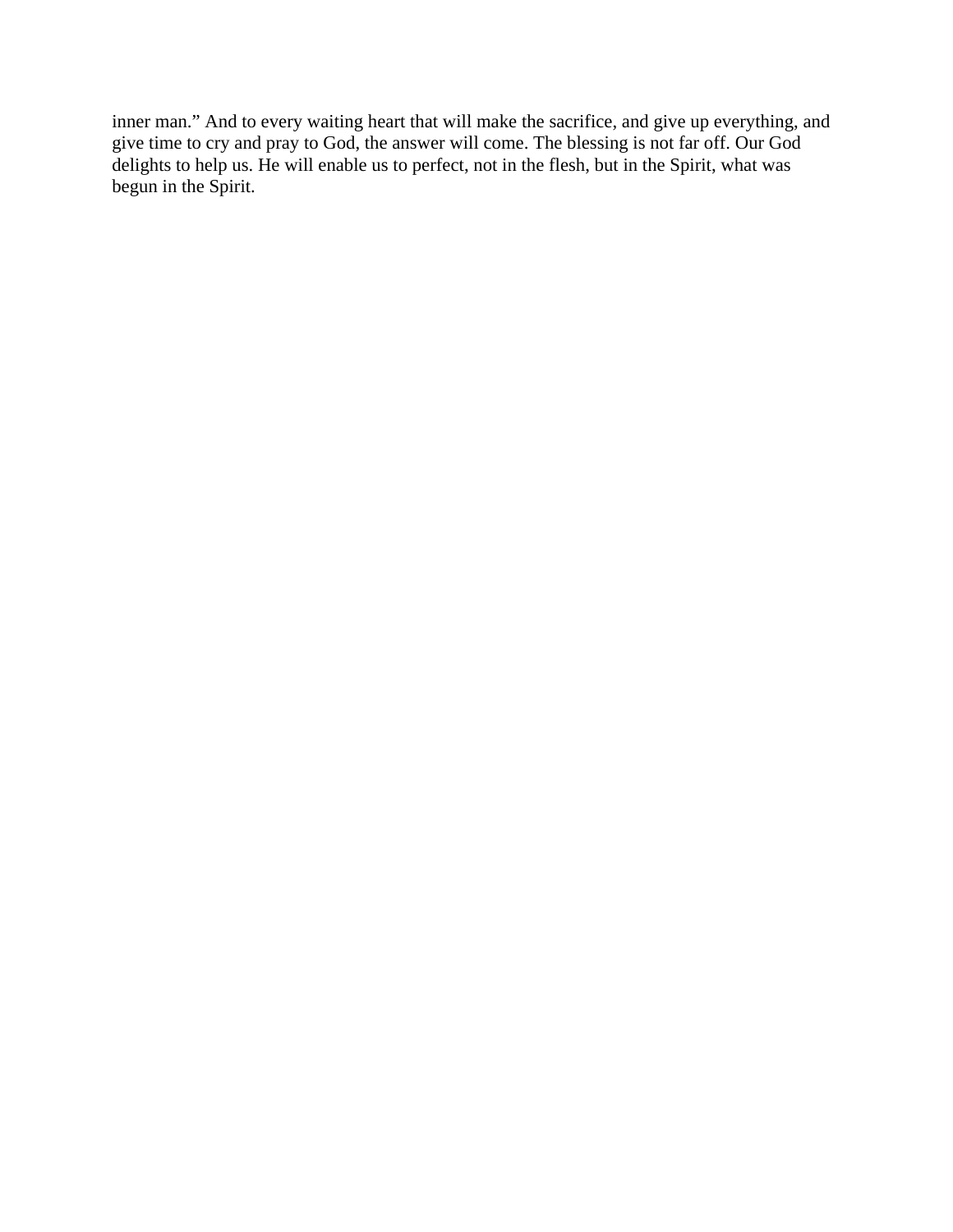## **KEPT BY THE POWER OF GOD**

The words from which I speak, you will find in I Peter 1:5. The third, fourth and fifth verses are: "Blessed be the God and Father of our Lord Jesus Christ, which ... hath begotten us again unto a lively hope by the resurrection of Jesus Christ from the dead, to an inheritance incorruptible ... reserved in heaven for you, who are kept by the power of God through faith unto salvation." The words of my text are: "Kept by the power of God through faith."

There we have two wonderful, blessed truths about the keeping by which a believer is kept unto salvation. One truth is*, Kept by the power of God; and the other truth is, Kept through faith.* We should look at the two sides — at God's side and His almighty power, offered to us to be our Keeper every moment of the day; and at the human side, we having nothing to do but in faith to let God do His keeping work. We are begotten again to an inheritance kept in Heaven for us; and we are kept here on earth by the power of God. We see there is a double keeping *— the inheritance kept for me in Heaven,* and *I on earth kept for the inheritance there.* Now, as to the first part of this keeping, there is no doubt and no question. God keeps the inheritance in Heaven very wonderfully and perfectly, and it is waiting there safely. And the same God keeps me for the inheritance. That is what I want to understand. You know it is very foolish of a father to take great trouble to have an inheritance for his children, and to keep it for them, if he does not keep them for it. What would you think of a man spending his whole time and making every sacrifice to amass money, and as he gets his tens of thousands, you ask him why it is that he sacrifices himself so, and his answer is: "I want to leave my children a large inheritance, and I am keeping it for them" — if you were then to hear that that man takes no trouble to educate his children, that he allows them to run upon the street wild, and to go on in paths of sin and ignorance and folly, what would you think of him? Would not you say: "Poor man! he is keeping an inheritance for his children, but he is not keeping or preparing his children for the inheritance"! And there are so many Christians who think: "My God is keeping the inheritance for me"; but they cannot believe: "My God is keeping me for that inheritance." The same power, the same love, the same God doing the double work. Now, I want to speak about a work God does upon us — keeping us for the inheritance. I have already said that we have two very simple truths: the one the divine side — *we are kept by the power of God;* the other, the human side — *we are kept through faith.*

## **Kept by the Power of God**

Look at the divine side: Christians are kept by the power of God.

#### Keeping Includes All

#### Think, first of all, that *this keeping is all-inclusive.*

What is kept? You are kept. How much of you? The whole being. Does God keep one part of you and not another? No. Some people have an idea that this is a sort of vague, general keeping, and that God will keep them in such a way that when they die they will get to Heaven. But they do not apply that word kept to everything in their being and nature. And yet that is what God wants.

Here I have a watch. Suppose that this watch had been borrowed from a friend, and he said to me:

"When you go to Europe, I will let you take it with you, but mind you keep it safely and bring it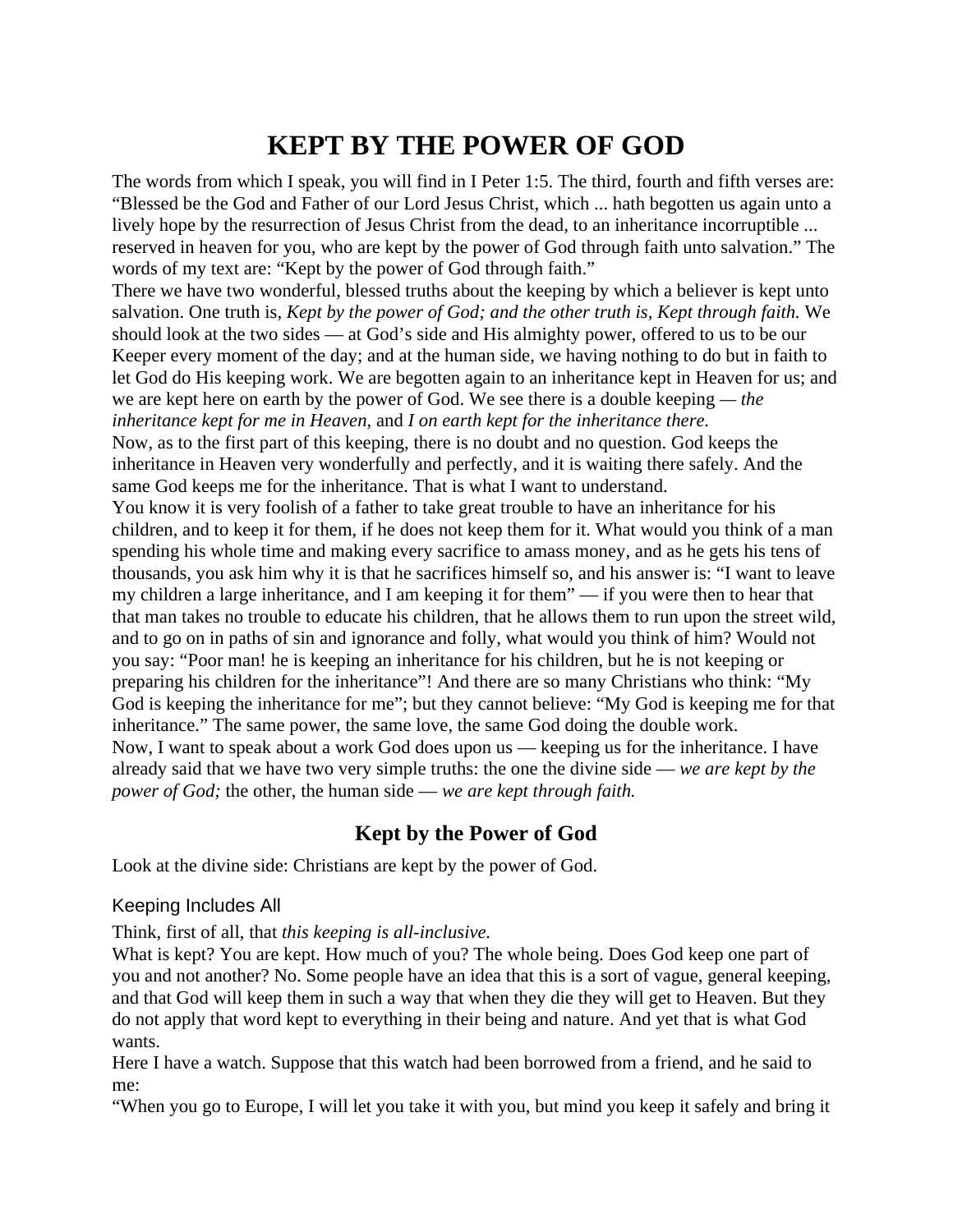back."

And suppose I damaged the watch, and had the hands broken, and the face defaced, and some of the wheels and springs spoiled, and took it back in that condition, and handed it to my friend; he would say:

"Ah, but I gave you that watch on condition that you would keep it."

"Have I not kept it? There is the watch."

"But I did not want you to keep it in that general way, so that you should bring me back only the shell of the watch, or the remains. I expected you to keep every part of it."

And so God does not want to keep us in this general way, so that at the last, somehow or other, we shall. be saved as by fire, and just get into Heaven. But the keeping power and the love of God applies to every particular of our being.

There are some people who think God will keep them in spiritual things, but not in temporal things. This latter, they say, lies outside of His line. Now, God sends you to work in the world, but He did not say: "I must now leave you to go and earn your own money, and to get your livelihood for yourself." He knows you are not able to keep yourself. But God says: "My child, there is no work you are to do, and no business in which you are engaged, and not a cent which you are to spend, but I, your Father, will take that up into my keeping." God not only cares for the spiritual, but for the temporal also. The greater part of the life of many people must be spent, sometimes eight or nine or ten hours a day, amid the temptations and distractions of business; but God will care for you there. The keeping of God includes all.

There are other people who think: "Ah! in time of trial God keeps me, but in times of prosperity I do not need His keeping; then I forget Him and let Him go." Others, again, think the very opposite. They think: "In time of prosperity, when things are smooth and quiet, I am able to cling to God, but when heavy trials come, somehow or other my will rebels, and God does not keep me then."

Now, I bring you the message that in prosperity as in adversity, in the sunshine as in the dark, your God is ready to keep you all the time.

Then again, there are others who think of this keeping thus: "God will keep me from doing very great wickedness, but there are small sins I cannot expect God to keep me from. There is the sin of temper. I cannot expect God to conquer that."

When you hear of some man who has been tempted and gone astray or fallen into drunkenness or murder, you thank God for His keeping power.

"I might have done the same as that man," you say, "if God had not kept me." And you believe He kept you from drunkenness and murder.

And why do you not need believe that God can keep you from outbreaks of temper? You thought that this was of less importance; you did not remember that the great commandment of the New Testament is — "Love one another as I have loved you." And when your temper and hasty judgment and sharp words came out, you sinned against the highest law — the law of God's love. And yet you say: "God will not, God cannot" — no, you will not say, God cannot; but you say, "God does not keep me from that." You perhaps say: "He can; but there is something in me

I want to ask you, Can believers live a holier life than is generally lived? Can believers experience the keeping power of God all the day, to keep them from sin? Can believers be kept in fellowship with God? And I bring you a message from the Word of God, in these words: *Kept by the power of God.* There is no qualifying clause to them. The meaning is, that if you will entrust yourself entirely and absolutely to the omnipotence of God, He will delight to keep you.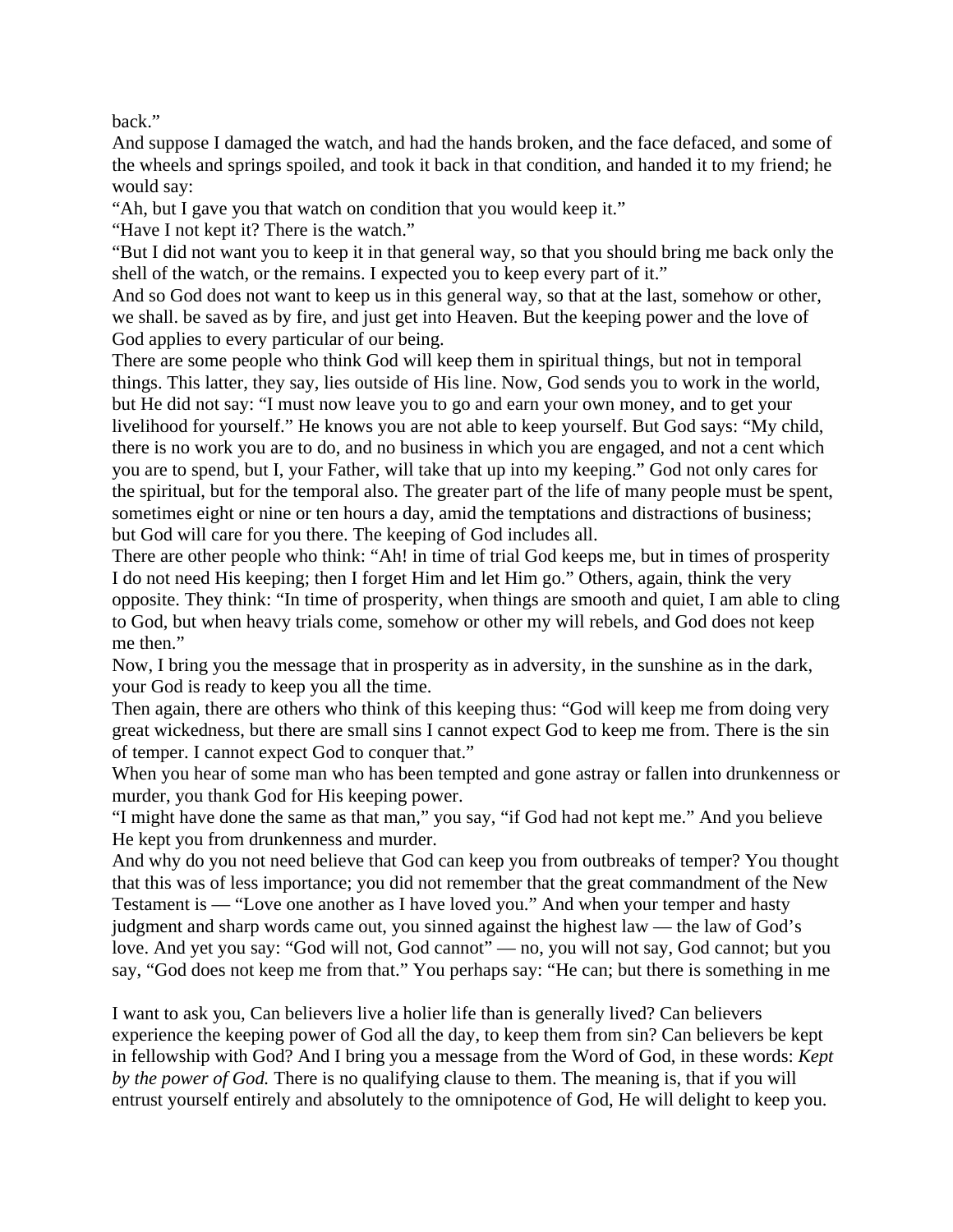Some people think that they never can get so far as that every word of their mouth should be to the glory of God. But it is what God wants of them, it is what God expects of them. God is willing to set a watch at the door of their mouth, and if God will do that, cannot He keep their tongue and their lips? He can; and that is what God is going to do for them that trust Him. God's keeping is all-inclusive, and let everyone who longs to live a holy life think out all their needs, and all their weaknesses, and all their shortcomings, and all their sins, and say deliberately: "Is there any sin that my God cannot keep me from?" And the heart will have to answer: "No; God can keep me from every sin."

#### Keeping Requires Power

Second, if you want to understand this keeping, remember that it is not only an all-inclusive keeping, but it is an almighty keeping.

I want to get that truth burned into my soul; I want to worship God until my whole heart is filled with the thought of His omnipotence. God is almighty, and the Almighty God offers Himself to work in my heart, to do the work of keeping me; and I want to get linked with Omnipotence, or rather, linked to the Omnipotent One, to the living God, and to have my place in the hollow of His hand. You read the Psalms, and you think of the wonderful thoughts in many of the expressions that David uses; as, for instance, when he speaks about God being *our God, our Fortress, our Refuge, our strong Tower, our Strength* and *our Salvation.* David had very wonderful views of how the everlasting God is Himself the hiding place of the believing soul, and of how He takes the believer and keeps him in the very hollow of His hand, in the secret of His pavilion, under the shadow of His wings, under His very feathers. And there David lived. And oh, we who are the children of Pentecost, we who have known Christ and His blood and the Holy Ghost sent down from Heaven, why is it we know so little of what it is to walk tremblingly step by step with the Almighty God as our Keeper?

Have you ever thought that in every action of grace in your heart you have the whole omnipotence of God engaged to bless you? When I come to a man and he bestows upon me a gift of money, I get it and go away with it. He has given me something of his; the rest he keeps for himself. But that is not the way with the power of God. God can part with nothing of His own power, and therefore I can experience the power and goodness of God only so far as I am in contact and fellowship with Himself; and when I come into contact and fellowship with Himself, I come into contact and fellowship with the whole omnipotence of God, and have the omnipotence of God to help me every day.

A son has, perhaps, a very rich father, and as the former is about to commence business the father says: "You can have as much money as you want for your undertaking." All the father has is at the disposal of the son. And that is the way with God, your Almighty God. You can hardly take it in; you feel yourself such a little worm. His omnipotence needed to keep a little worm! Yes, His omnipotence is needed to keep every little worm that lives in the dust, and also to keep the universe, and therefore His omnipotence is much more needed in keeping your soul and mine from the power of sin.

Oh, if you want to grow in grace, do learn to begin here. In all your judgings and meditations and thoughts and deeds and questionings and studies and prayers, learn to be kept by your Almighty God. What is Almighty God not going to do for the child that trusts Him? The Bible says: "Above all that we can ask or think." It is Omnipotence you must learn to know and trust, and then you will live as a Christian ought to live. How little we have learned to study God, and to understand that a godly life is a life full of God, a life that loves God and waits on Him, and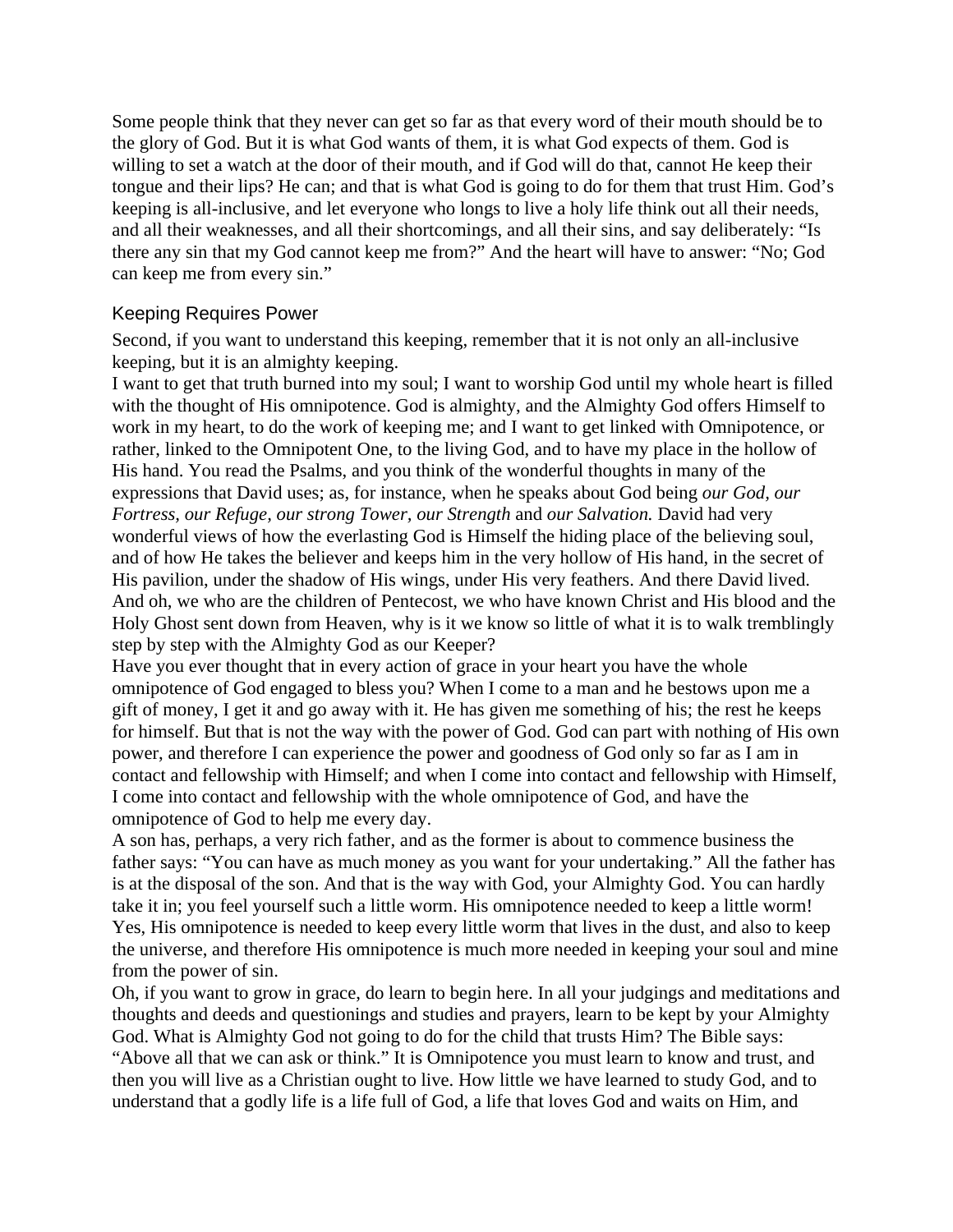trusts Him, and allows Him to bless it! We cannot do the will of God except by the power of God. God gives us the first experience of His power to prepare us to long for more, and to come and claim all that He can do. God help us to trust Him every day.

#### Keeping Is Continuous

Another thought. This keeping is not only all-inclusive and omnipotent, but also continuous and unbroken. I

People sometimes say: "For a week or a month God has kept me very wonderfully: I have lived in the light of His countenance, and I cannot say what joy I have not had in fellowship with Him. He has blessed me in my work for others. He has given me souls, and at times I felt as if I were carried heavenward eagle wings. But it did not continue. It was too good; it could not last." And some say: "It was necessary that I should fall to keep me humble." And others say: "I know it was my own fault; but somehow you cannot always live up in the heights."

Oh, beloved, why is it? Can there by any reason why the keeping of God should not be continuous and unbroken? just think. All life is in unbroken continuity. If my life were stopped for half an hour I would be dead, and my life gone. Life is a continuous thing, and the life of God is the life of His Church, and the life of God is His almighty power working in us. And God comes to us as the Almighty One, and without any condition He offers to be my Keeper, and His keeping means that day by day, moment by moment, God is going to keep us.

If I were to ask you the question: "Do you think God is able to keep you one day from actual transgression?" you would answer: "I not only know He is able to do it, but I think He has done it. There have been days in which He has kept my heart in His holy presence, when, though I have always had a sinful nature within me, He has kept me from conscious, actual transgression."

Now, if He can do that for an hour or a day, why not for two days? Oh! let us make God's omnipotence as revealed in His Word the measure of our expectations. Has God not said in His Word: "I, the Lord, do keep it, and will water it every moment"? What can that mean? Does "every moment" mean every moment? Did God promise of that vineyard or red wine that every moment He would water it so that the heat of the sun and the scorching wind might never dry it up? Yes. In South Africa they sometimes make a graft, and above it they tie a bottle of water, so that now and then there shall be a drop to saturate what they have put about it. And so the moisture is kept there unceasingly until the graft has had time to stroke, and resist the heat of the sun.

Will our God, in His tenderhearted love toward us, not keep us every moment when He has promised to do so? Oh! if we once got hold of the thought: Our whole religious life is to be God's doing — "It is God that worketh in us to will and to do of his good pleasure" — when once we get faith to expect that from God, God will do all for us.

The keeping is to be continuous. Every morning God will meet you as you wake. It is not a question: If I forgot to wake in the morning with the thought of. Him, what will come of it? If you trust your waking to God, God will meet you in the morning as you wake with His divine sunshine and love, and He will give you the consciousness that through the day you have got God to take charge of you continuously with His almighty power. And God will meet you the next day and every day; and never mind if in the practice of fellowship there comes failure sometimes. If you maintain your position and say: "Lord, I am going to expect Thee to do Thy utmost, and I am going to trust Thee day by day to keep me absolutely," your faith will grow stronger and stronger, and you will know the keeping power of God in unbrokenness.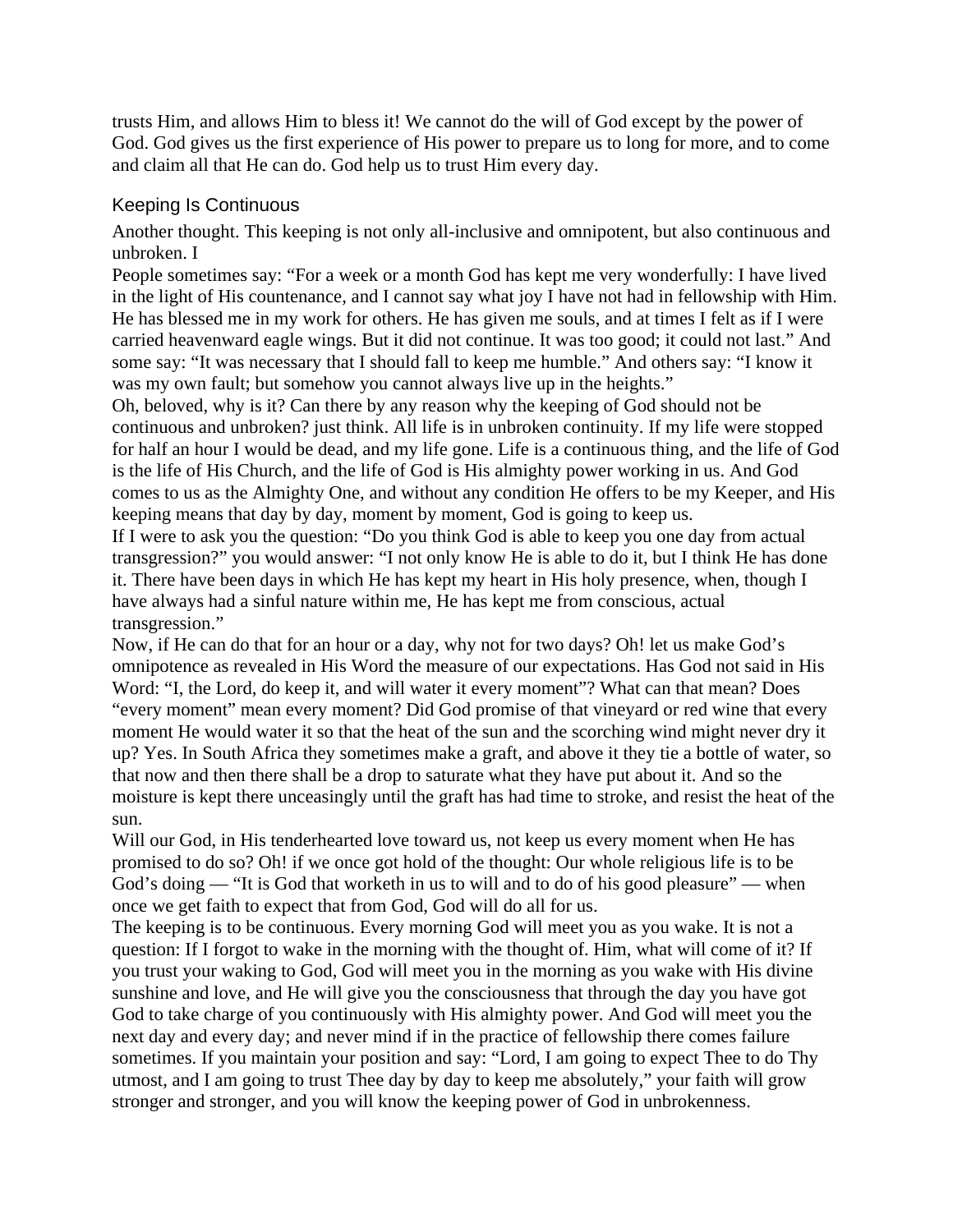## **Kept Through Faith**

And now the other side — *Believing.* "Kept by the power of God *through faith."* How must we look at this faith?

#### Faith Implies Helplessness

Let me say, first of all, that this faith means utter impotence and helplessness before God. At the bottom of all faith there is a feeling of helplessness. If I have a bit of business to transact, perhaps to buy a house, the conveyancer must do the work of getting the transfer of the property in my name, and making all the arrangements. I cannot do that work, and in trusting that agent I confess I cannot do it. And so faith always means helplessness. In many cases it means: I can do it with a great deal of trouble, but another can do it better. But in most cases it is utter helplessness; another must do it for me. And that is the secret of the spiritual life. A man must learn to say: "I give up everything; I have tried and longed, and thought and prayed, but failure has come. God has blessed me and helped me, but still, in the long run, there has been so much of sin and sadness." What a change comes when a man is thus broken down into utter

Remember Paul. He was living a blessed life, and he had been taken up into the third Heaven, and then the thorn in the flesh came, "a messenger of Satan to buffet me." And what happened? Paul could not understand it, and he prayed the Lord three times to take it away; but the Lord said, in effect:

"No; it is possible that you might exalt yourself, and therefore I have sent you this trial to keep you weak and humble."

And Paul then learned a lesson that he never forgot, and that was — to rejoice in his infirmities. He said that the weaker he was the better it was for him, for when he was weak, he was strong in his Lord Christ.

Do you want to enter what people call "the higher life"? Then go a step lower down. I remember Dr. Boardman telling how that once he was invited by a gentleman to go to see some works where they made fine shot, and I believe the workmen did so by pouring down molten lead from a great height. This gentleman wanted to take Dr. Boardman up to the top of the tower to see how the work was done. The doctor came to the tower, he entered by the door, and began going upstairs; but when he had gone a few steps the gentleman called out:

"That is the wrong way. You must come down this way; that stair is locked up."

The gentleman took him downstairs a good many steps, and there an elevator was ready to take him to the top; and he said:

"I have learned a lesson that going down is often the best way to get up."

Ah, yes, God will have to bring us very low down; there will have to come upon us a sense of emptiness and despair and nothingness. It is when we sink down in utter helplessness that the everlasting God will reveal Himself in His power, and that our hearts will learn to trust God alone.

What is it that keeps us from trusting Him perfectly?

Many a one says: "I believe what you say, but there is one difficulty. If my trust were perfect and always abiding, all would come right, for I know God will honor trust. But how am I to get that trust?"

My answer is: "By the death of self. The great hindrance to trust is self-effort. So long as you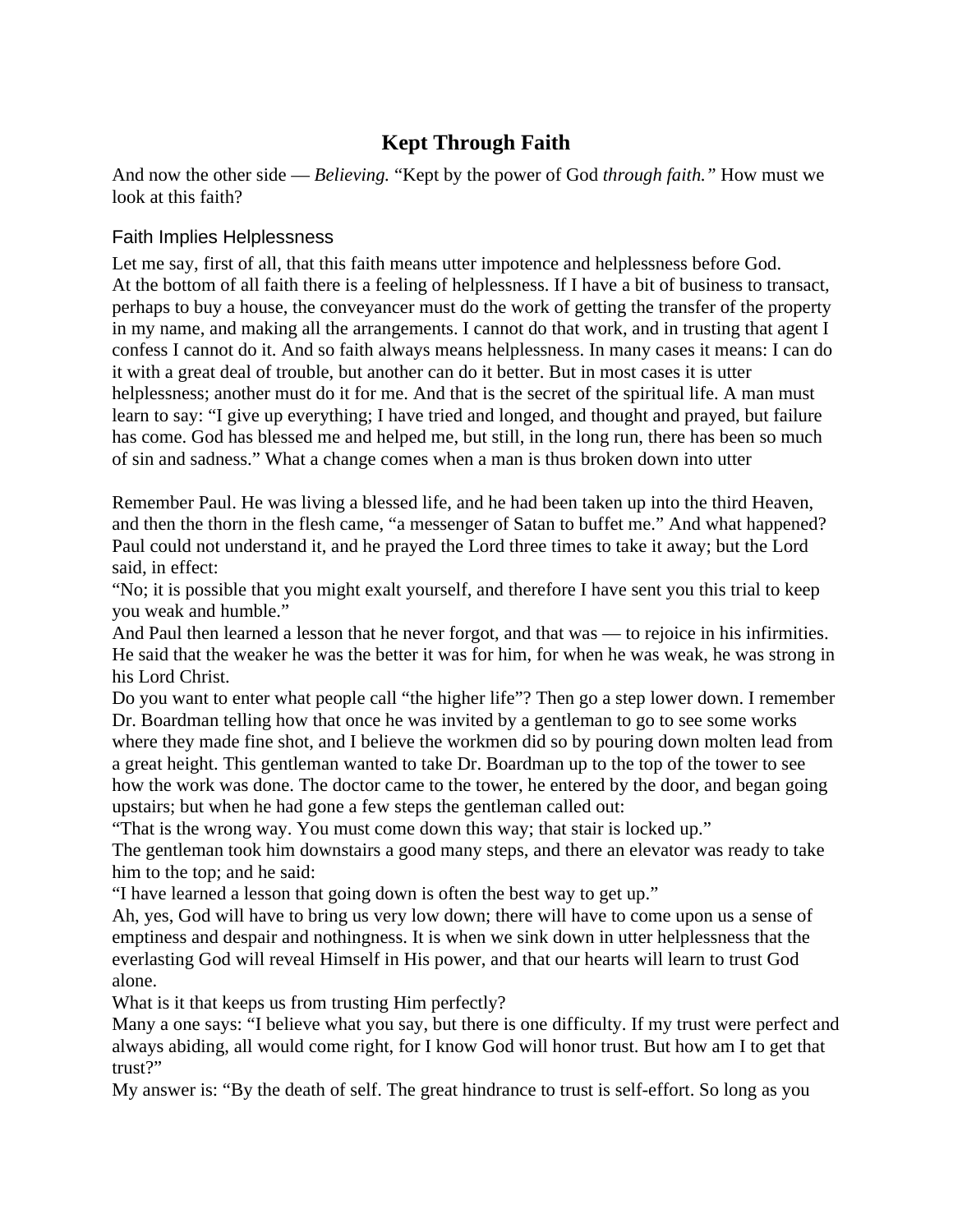have got your own wisdom and thoughts and strength, you cannot fully trust God. But when God breaks you down, when everything begins to grow dim before your eyes, and you see that you understand nothing, then God is coming nigh, and if you will bow down in nothingness and wait upon God, He will become all."

As long as we are something, God cannot be all, and His omnipotence cannot do its full work. That is the beginning of faith — utter despair of self, a ceasing from man and everything on earth, and finding our hope in God alone.

#### Faith Is Rest

And then, next, we must understand that faith is rest.

In the beginning of the faith-life, faith is struggling; but as long as faith is struggling, faith has not attained its strength. But when faith in its struggling gets to the end of itself, and just throws

Perhaps I can make it plainer if I tell the story of how the Keswick Convention began. Canon Battersby was an evangelical clergyman of the Church of England for more than twenty years, a man of deep and tender godliness, but he had not the consciousness of rest and victory over sin, and often was deeply sad at the thought of stumbling and failure and sin. When he heard about the possibility of victory, he felt it was desirable, but it was as if he could not attain it. On one occasion. he heard an address on "Rest and Faith" from the story of the nobleman who came from Capernaum to Cana to ask Christ to heal his child. In the address it was shown that the nobleman believed that Christ could help him in a general way, but he came to Jesus a good deal by way of an experiment. He hoped Christ would help him, but he had not any assurance of that help. But what happened? When Christ said to him: "Go thy way, for thy child liveth," that man believed the word that Jesus spoke; he rested in that word. He had no proof that his child was well again, and he had to walk back seven hours' journey to Capernaum. He walked back, and on the way met his servant, and got the first news that the child was well, that at one o'clock on the afternoon of the previous day, at the very time that Jesus spoke to him, the fever left the child. That father rested upon the word of Jesus and His work, and he went down to Capernaum and found his child well; and he praised God, and became with his whole house a believer and disciple of Jesus.

Oh, friends, that is faith! When God comes to me with the promise of His keeping, and I have nothing on earth to trust in, I say to God: "Thy word is enough; kept by the power of God." That is faith, that is rest.

When Canon Battersby heard that address, he went home that night, and in the darkness of the night found rest. He rested on the word of Jesus. And the next morning, in the streets of Oxford, he said to a friend: "I have found it!" Then he went and told others, and asked that the Keswick Convention might be begun, and those at the convention with himself should testify simply what God had done.

It is a great thing when a man comes to rest on God's almighty power for every moment of his life, in prospect of temptations to temper and haste and anger and unlovingness and pride and sin. It is a great thing in prospect of these to enter into a covenant with the omnipotent Jehovah, not on account of anything that any man says, or of anything that my heart feels, but on the strength of the Word of God: "Kept by the power of God through faith."

Oh, let us say to God that we are going to prove Him to the very uttermost. Let us say: We ask Thee for nothing more than Thou canst give, but we want nothing less. Let us say: My God, let my life be a proof of what the omnipotent God can do. Let these be the two dispositions of our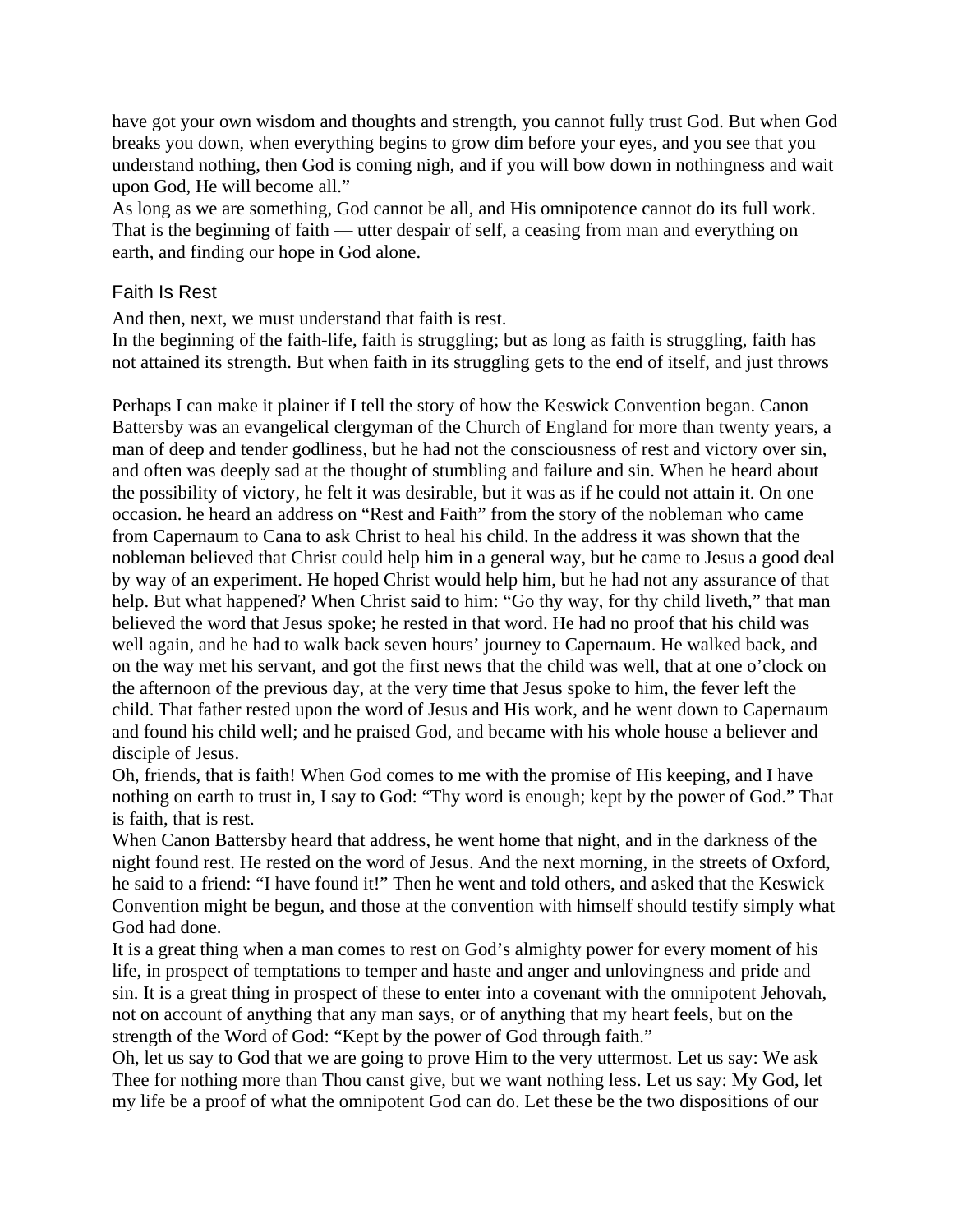souls every day — deep helplessness, and simple, childlike rest.

#### Faith Needs Fellowship

That brings me to just one more thought in regard to faith — faith implies fellowship with God. Many people want to take the Word and believe that, and they find they cannot believe it. Ah, no! you cannot separate God from His Word. No goodness or power can be received separate from God, and if you want to get into this life of godliness, you must take time for fellowship with God.

People sometimes tell me: "My life is one of such scurry and bustle that I have no time for fellowship with God." A dear missionary said to me: "People do not know how we missionaries are tempted. I get up at five o'clock in the morning, and there are the natives waiting for their orders for work. Then I have to go to the school and spend hours there; and then there is other work, and sixteen hours rush along, and I hardly get time to be alone with God." Ah! there is the want. I pray you, remember two things. I have not told you to trust the omnipotence of God as a thing, and I have not told you to trust the Word of God as a written book, but I have told you to go to the God of omnipotence and the God of the Word. Deal with God as that nobleman dealt with the living Christ. Why was he able to believe the word that Christ spoke to him? Because in the very eyes and tones and voice of Jesus, the Son of God, he saw and heard something which made him feel that he could trust Him. And that is what Christ can do for you and me. Do not try to stir and arouse faith from within. How often I have tried to do that, and made a fool of myself! You cannot stir up faith from the depths of your heart. Leave your heart, and look into the face of Christ, and listen to what He tells you about how He will keep you. Look up into the face of your loving Father, and take time every day with Him, and begin a new life with the deep emptiness and poverty of a man who has got nothing, and who wants to get everything from Him — with the deep restfulness of a man who rests on the living God, the omnipotent Jehovah — and try God, and prove Him if He will not open the windows of Heaven and pour out a blessing that there shall not be room to receive it.

I close by asking if you are willing to experience to the very full the heavenly keeping for the heavenly inheritance? Robert Murray M'Cheyne says, somewhere: "Oh, God, make me as holy as a pardoned sinner can be made." And if that prayer is in your heart, come now, and let us enter into a covenant with the everlasting and omnipotent Jehovah afresh, and in great helplessness, but in great restfulness place ourselves in His hands. And then as we enter into our covenant, let us have the one prayer — that we may believe fully that the everlasting God is going to be our Companion, holding our hand every moment of the day; our Keeper, watching over us without a moment's interval; our Father, delighting to reveal Himself in our souls always. He has the power to let the sunshine of His love be with us all the day. Do not be afraid because you have got your business that you cannot have God with you always. Learn the lesson that the natural sun shines upon you all the day, and you enjoy its light, and wherever you are you have got the sun; God takes care that it shines upon you. And God will take care that His own divine light shines upon you, and that you shall abide in that light, if you will only trust Him for it. Let us trust God to do that with a great and entire trust.

Here is the omnipotence of God, and here is faith reaching out to the measure of that omnipotence. Shall we not say: "All that that omnipotence can do, I am going to trust my God for"? Are not the two sides of this heavenly life wonderful? God's omnipotence covers me, and my will in its littleness rests in that omnipotence, and rejoices in it!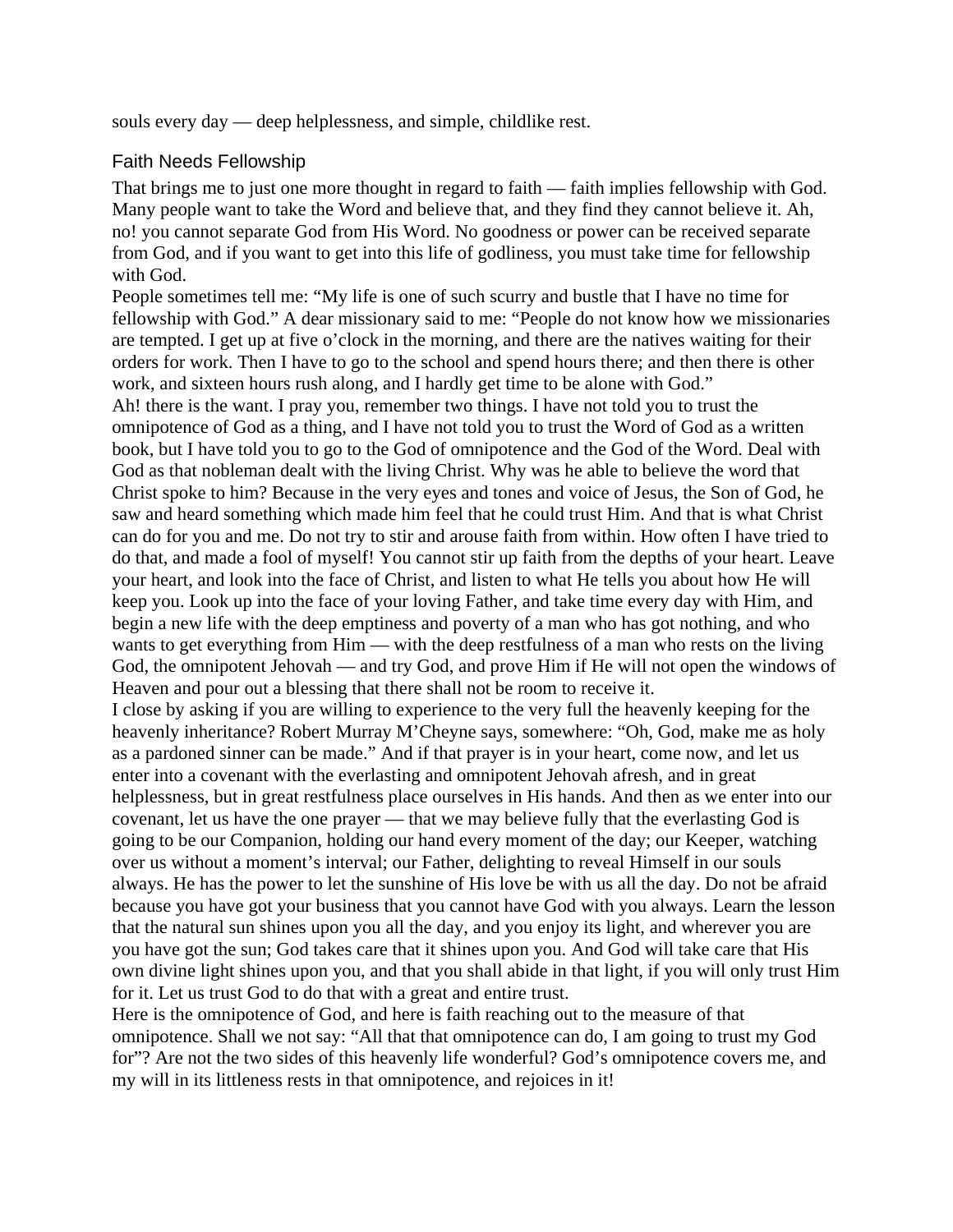Moment by moment, I'm kept in His love; Moment by moment, I've life from above; Looking to Jesus, the glory doth shine; Moment by moment, Oh, Lord, I am Thine!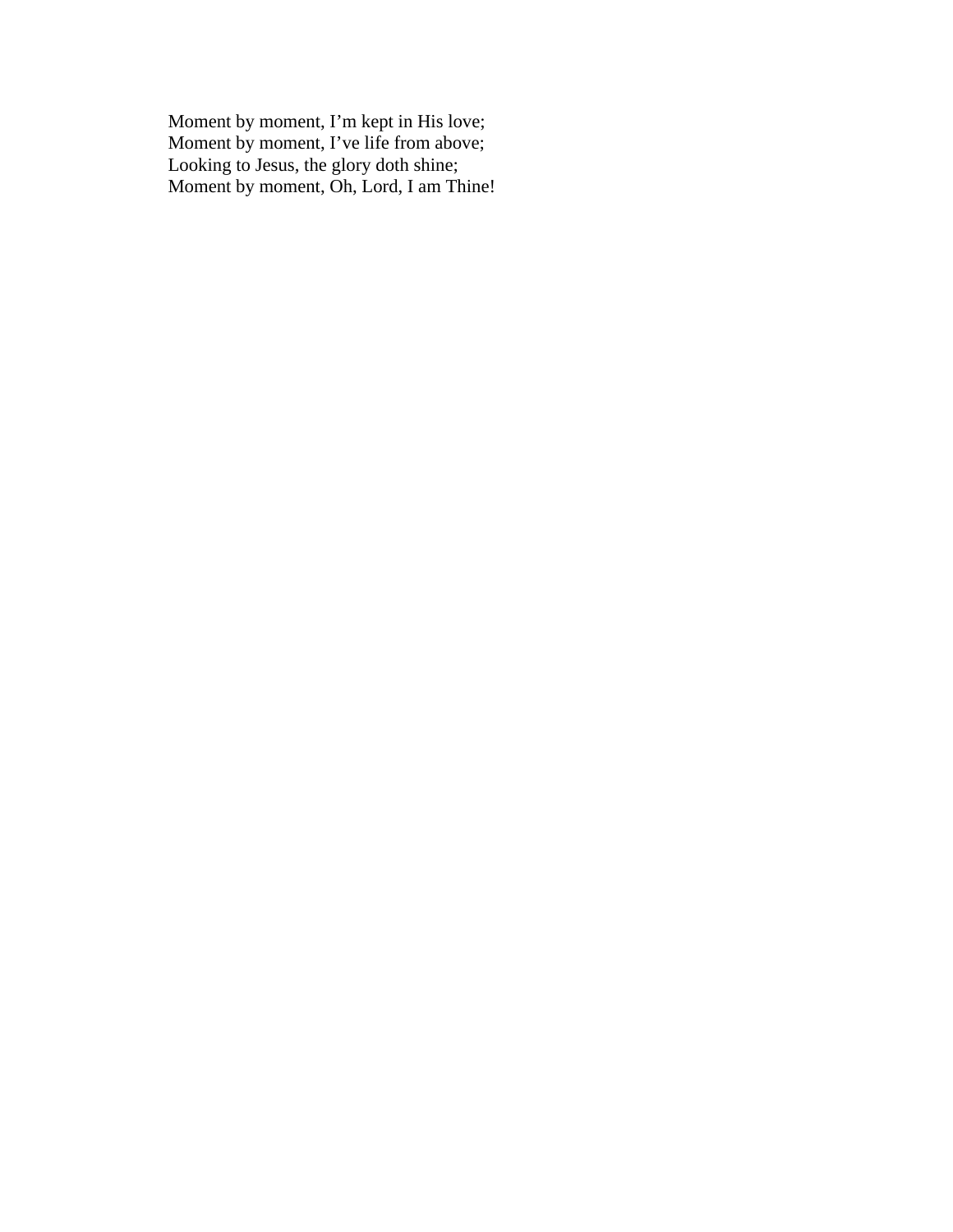## **"YE ARE THE BRANCHES"**

An Address to Christian Workers

Everything depends on our being right ourselves in Christ. If I want good apples, I must have a good apple tree; and if I care for the health of the apple tree, the apple tree will give me good apples. And it is just so with our Christian life and work*. If our life with Christ be right,* all will come right. There may be the need of instruction and suggestion and help and training in the different departments of the work; all that has value. But in the long run, the greatest essential is to have the full life in Christ — in other words, to have Christ in us, working through us. I know how much there often is to disturb us, or to cause anxious questionings; but the Master has such a blessing for every one of us, and such perfect peace and rest, and such joy and strength, if we can only come into, and be kept in, the right attitude toward Him.

I will take my text from the parable of the Vine and the Branches, in John 15:5: "I am the vine, ye are the branches." Especially these words: "Ye are the branches."

What a simple thing it is to be a branch, the branch of a tree, or the branch of a vine! The branch grows out of the vine, or out of the tree, and there it lives and grows, and in due time, bears fruit. It has no responsibility except just to receive from the root and stem sap and nourishment. And if we only by the Holy Spirit knew our relationship to Jesus Christ, our work would be changed into the brightest and most heavenly thing upon earth. Instead of there ever being soul-weariness or exhaustion, our work would be like a new experience, linking us to Jesus as nothing else can. For, alas! is it not often true that our work comes between us and Jesus? What folly! The very work that He has to do in me, and I for Him, I take up in such a way that it separates me from Christ. Many a laborer in the vineyard has complained that he has too much work, and not time for close communion with Jesus, and that his usual work weakens his inclination for prayer, and that his too much intercourse with men darkens the spiritual life. Sad thought, that the bearing of fruit should separate the branch from the vine! That must be because we have looked upon our work as something other than the branch bearing fruit. May God deliver us from every false thought about the Christian life.

Now, just a few thoughts about this blessed branch-life.

#### **Absolute Dependence**

In the first place, it is a life of absolute dependence. The branch has nothing; it just depends upon the vine for everything. *Absolute dependence* is one of the most solemn and precious of thoughts. A great German theologian wrote two large volumes some years ago to show that the whole of Calvin's theology is summed up in that one principle of *absolute dependence* upon God; and he was right. Another great writer has said that *absolute, unalterable dependence upon God* alone is the essence of the religion of angels, and should be that of men also. God is everything to the angels, and He is willing to be everything to the Christian. If I can learn every moment of the day to depend upon God, everything will come right. You will get the higher life if you depend absolutely upon God.

Now, here we find it with the vine and the branches. Every vine you ever see, or every bunch of grapes that comes upon your table, let it remind you that the branch is absolutely dependent on the vine. The vine has to do the work, and the branch enjoys the fruit of it.

What has the vine to do? It has to do a great work. It has to send its roots out into the soil and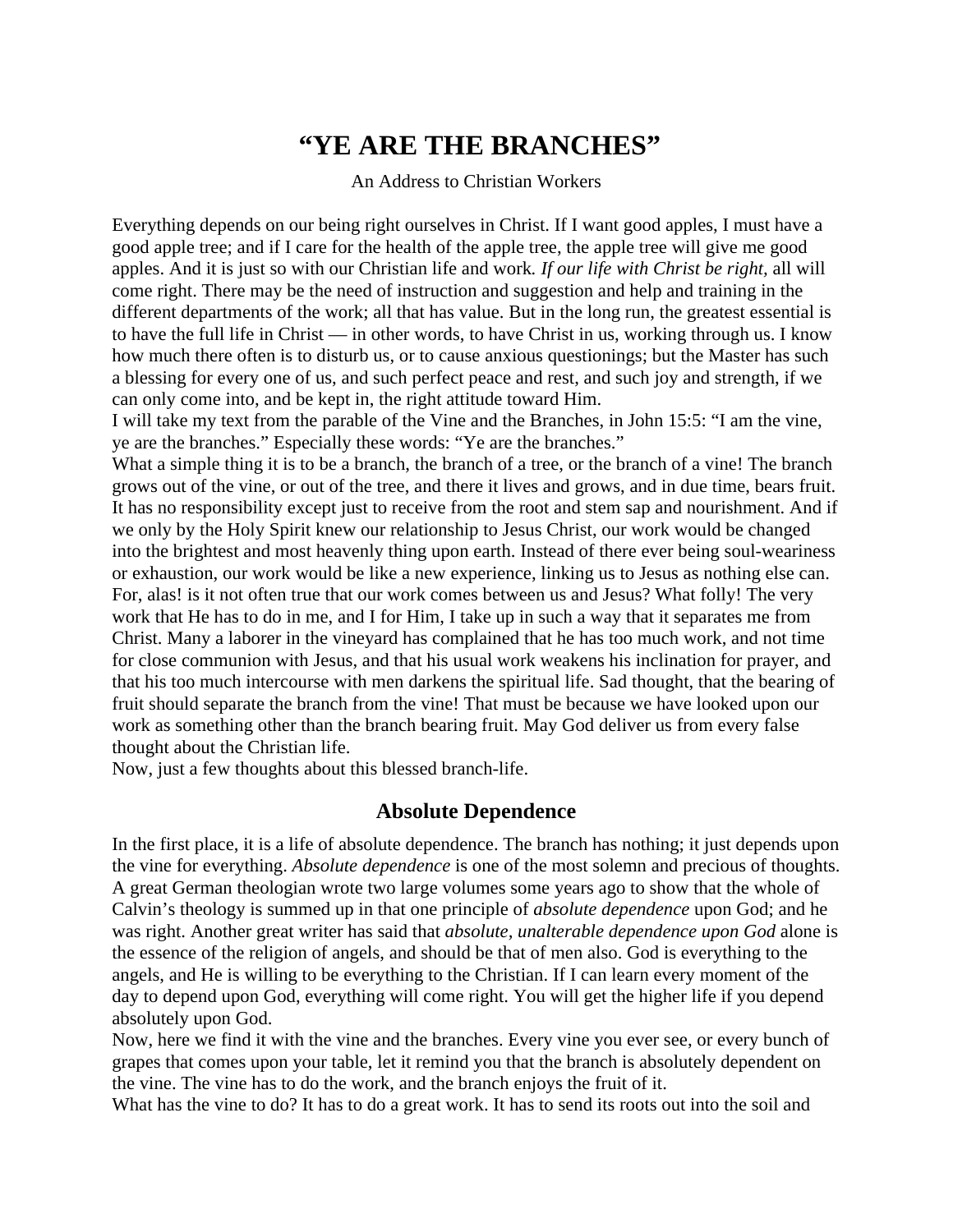hunt under the ground — the roots often extend a long way out — for nourishment, and to drink in the moisture. Put certain elements of manure in certain directions, and the vine sends its roots there, and then in its roots or sterns it turns the moisture and manure into that special sap which is to make the fruit that is borne. The vine does the work, and the branch has just to receive from the vine the sap, which is changed into grapes. I have been told that at Hampton Court, London, there is a vine that sometimes bore a couple of thousand bunches of grapes, and people were astonished at its large growth and rich fruitage. Afterward it was discovered what was the cause of it. Not so very far away runs the River Thames, and the vine had stretched its roots away hundreds of yards under the ground, until it had come to the riverside, and there in all the rich slime of the riverbed it had found rich nourishment, and obtained moisture, and the roots had drown the sap all that distance up and up into the vine, and as a result there was the abundant, rich harvest. The vine had the work to do, and the branches had just to depend upon the vine, and receive what it gave.

Is that literally true of my Lord Jesus? Must I understand that when I have to work, when I have to preach a sermon, or address a Bible class, or to go out and visit the poor, neglected ones, that all the responsibility of the work is on Christ?

That is exactly what Christ wants you to understand. Christ wants that in all your work, the very foundation should be the simple, blessed consciousness: Christ must care for all.

*And how does He fulfill the trust of that dependence?* He does it by sending down the Holy Spirit — not now and then only as a special gift, for remember the relationship between the vine and the branches is such that hourly, daily, unceasingly there is the living connection maintained. The sap does not flow for a time, and then stop, and then flow again, but from moment to moment the sap flows from the vine to the branches. And just so, my Lord Jesus wants me to take that blessed position as a worker, and morning by morning and day by day and hour by hour and step by step, in every work I have to go out to just to abide before Him in the simple utter helplessness of one who knows nothing, and is nothing, and can do nothing. Oh, beloved workers, study that word *nothing.*

you really studied that word and prayed every day, and worshiped God, in the light of it? Do you know the blessedness of that word *nothing*?

If I am something, then God is not everything; but when I become *nothing,* God can become all, and the everlasting God in Christ can reveal Himself fully. That is the higher life. We need to become nothing. Someone has well said that the seraphim and cherubim are flames of fire because they know they are nothing, and they allow God to put His fullness and His glory and brightness into them. Oh, become nothing in deep reality, and, as a worker, study only one thing-to become poorer and lower and more helpless, that Christ may work all in you. Workers, here is your first lesson: learn to be nothing, learn to be helpless. The man who has got something is not absolutely dependent; but the man who has got nothing is absolutely dependent. Absolute dependence upon God is the secret of all power in work. The branch has nothing but what it gets from the vine, and you and I can have nothing but what we get from Jesus.

#### **Deep Restfulness**

But second, the life of the branch is not only a life of entire dependence, but of deep restfulness. That little branch, if it could think, and if it could feel, and if it could speak — that branch away in Hampton Court vine, or on some of the million vines that we have in South Africa, in our sunny land — if we could have a little branch here today to talk to us, and if we could say: "Come, branch of the vine, I want to learn from you how I can be a true branch of the living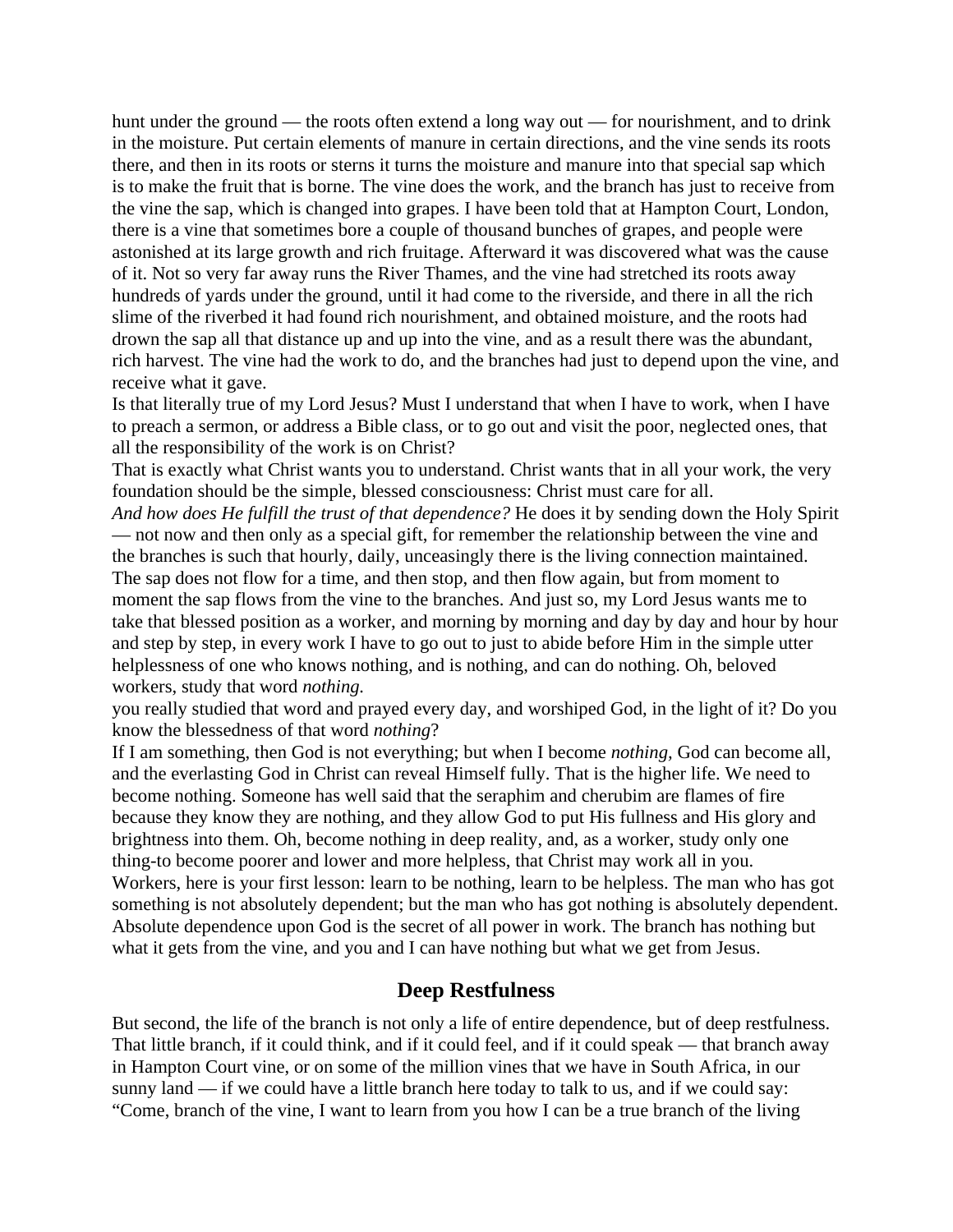"Man, I hear that you are wise, and I know that you can do a great many wonderful things. I know you have much strength and wisdom given to you but I have one lesson for you. With all your hurry and effort in Christ's work you never prosper. The first thing you need is to come and rest in your Lord Jesus. That is what I do. Since I grew out of that vine I have spent years and years, and all I have done is just to rest in the vine. When the time of spring came I had no anxious thought or care. The vine began to pour its sap into me, and to give the bud and leaf. And when the time of summer came I had no care, and in the great heat I trusted the vine to bring moisture to keep me fresh. And in the time of harvest, when the owner came to pluck the grapes, I had no care. If there was anything in the grapes not good, the owner never blamed the branch, the blame was always on the vine. And if you would be a true branch of Christ, the living Vine, just rest on Him. Let Christ bear the responsibility." You say: "Won't that make me slothful?"

I tell you it will not. No one who learns to rest upon the living Christ can become slothful, for the closer your contact with Christ the more of the Spirit of His zeal and love will be borne in upon you. But, oh, begin to work in the midst of your entire dependence by adding to that *deep restfulness*. A man sometimes tries and tries to be dependent upon Christ, but he worries himself about this absolute dependence; he tries and he cannot get it. But let him sink down into entire restfulness every day.

In Thy strong hand I lay me down. So shall the work be done; For who can work so wondrously As the Almighty One?

Worker, take your place every day at the feet of Jesus, in the blessed peace and rest that come from the knowledge —

I have no care, my cares are His! I have no fear, He cares for all my fears.

Come, children of God, and understand that it is the Lord Jesus who wants to work through you. You complain of the want of fervent love. It will come from Jesus. He will give the divine love in your heart with which you can love people. That is the meaning of the assurance: "The love of God is shed abroad in our hearts by the Holy Spirit"; and of that other word: "The love of Christ constraineth us." Christ can give you a fountain of love, so that you cannot help loving the most wretched and the most ungrateful, or those who have wearied you hitherto. Rest in Christ, who can give wisdom and strength, and you do not know how that restfulness will often prove to be the very best part of your message. You plead with people and you argue, and they get the idea : "There is a man arguing and striving with me." They only feel: "Here are two men dealing with each other." But if you will let the deep rest of God come over you, the rest in Christ Jesus, the peace and rest and holiness of Heaven, that restfulness will bring a blessing to the heart, even more than the words you speak.

## **Much Fruitfulness**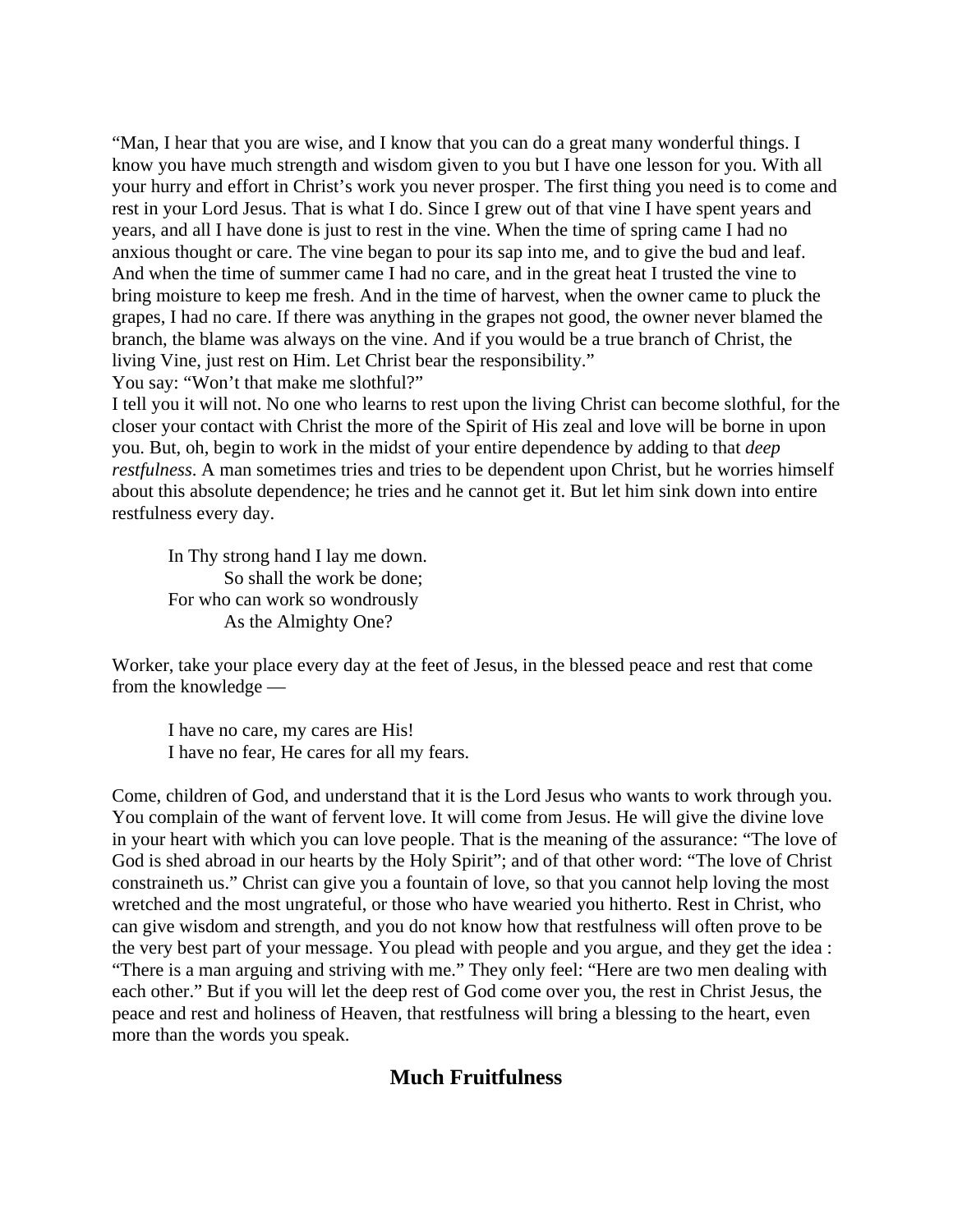The Lord Jesus Christ repeated that word *fruit* often in that parable. He spoke, first, of *fruit,* and then of *more fruit,* and then of *much fruit*

bear much fruit. "Herein is my Father glorified, that ye bear much fruit." In the first place, Christ said: "I am the Vine, and my Father is the Husbandman. My Father is the Husbandman who has charge of me and you." He who will watch over the connection between Christ and the branches is God; and it is in the power of God through Christ we are to bear fruit.

Oh, Christians, you know this world is perishing for the want of workers. And it wants not only more workers — the workers are saying, some more earnestly than others: "We need not only more workers, but we need our workers to have a new power, a different life; that we workers should be able to bring more blessing." Children of God, I appeal to you. You know what trouble you take, say, in a case of sickness. You have a beloved friend apparently in danger of death, and nothing can refresh that friend so much as a few grapes, and they are out of season; but what trouble you will take to get the grapes that are to be the nourishment of this dying friend! And, oh, there are around you people who never go to church, and so many who go to church, but do not know Christ. And yet the heavenly grapes, the grapes of Eshcol, the grapes of the heavenly Vine are not to be had at any price, except as the child of God bears them out of his inner life in fellowship with Christ. Except the children of God are filled with the sap of the heavenly Vine, except they are filled with the Holy Spirit and the love of Jesus, they cannot bear much of the real heavenly grape. We all confess there is a great deal of work, a great deal of preaching and teaching and visiting, a great deal of machinery, a great deal of earnest effort of every kind; but there is not much manifestation of the power of God in it.

What is wanting? There is wanting the close connection between the worker and the heavenly Vine. Christ, the heavenly Vine, has blessings that He could pour on tens of thousands who are perishing. Christ, the heavenly Vine, has power to provide the heavenly grapes. But "Ye are the branches," and you cannot bear heavenly fruit unless you are in close connection with Jesus Christ.

Do not confound *work* and *fruit.* There may be a good deal of work for Christ that is not the fruit of the heavenly Vine. Do not seek for work only. Oh! study this question of fruit-bearing. It means the very life and the very power and the very spirit and the very love within the heart of the Son of God — it means the heavenly Vine Himself coming into your heart and mine. You know there are different sorts of grapes, each with a different name, and every vine provides exactly that peculiar aroma and juice which gives the grape its particular flavor and taste. just so, there is in the heart of Christ Jesus a life, and a love, and a Spirit, and a blessing, and a power for men, that are entirely heavenly and divine, and that will come down into our hearts. Stand in close connection with the heavenly Vine and say:

"Lord Jesus, nothing less than the sap that flows through Thyself, nothing less than the Spirit of Thy divine life is what we ask. Lord Jesus, I pray Thee let Thy Spirit flow through me in all my work for Thee."

I tell you again that the sap of the heavenly Vine is nothing but the Holy Spirit. The Holy Spirit is the life of the heavenly Vine, and what you must get from Christ is nothing less than a strong inflow of the Holy Spirit. You need it exceedingly, and you want nothing more than that. Remember that. Do not expect Christ to give a bit of strength here, and a bit of blessing yonder, and a bit of help over there. As the vine does its work in giving its own peculiar sap to the branch, so expect Christ to give His own Holy Spirit into your heart, and then you will bear much fruit. And if you have only begun to bear fruit, and are listening to the word of Christ in the parable, "more fruit," "much fruit," remember that in order that you should bear more fruit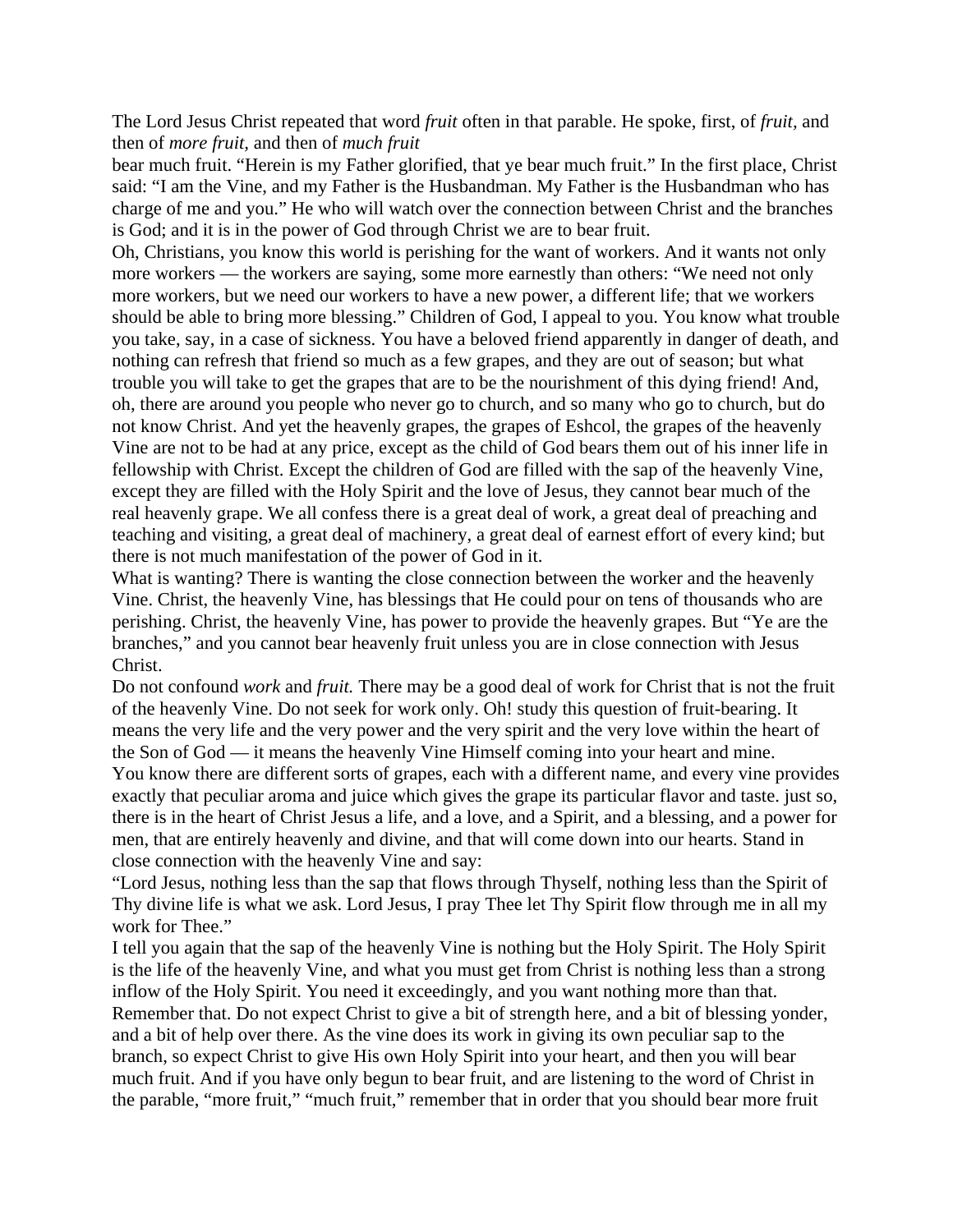you just require more of Jesus in your fife and heart.

We ministers of the Gospel, how we are in danger of getting into a condition of work, work, work! And we pray over it, but the freshness and buoyancy and joy of the heavenly life are not always present. Let us seek to understand that the life of the branch is a life of much fruit, because it is a life rooted in Christ, the living, heavenly Vine.

#### **Close Communion**

And fourth, the life of the branch is a life of close communion.

Let us again ask: What has the branch to do? You know that precious, inexhaustible word that Christ used: Abide. Your life is to be an abiding life. And how is the abiding to be? It is to be just like the branch in the vine, abiding every minute of the day. There are the branches, in close communion, in unbroken communion, with the vine, from January to December. And cannot I live every day — it is to me an almost terrible thing that we should ask the question — cannot I live in abiding communion with the heavenly Vine?

You say: "But I am so much occupied with other things."

You may have ten hours' hard work daily, during which your brain has to be occupied with temporal things; God orders it so. But the abiding work is the work of the heart, not of the brain, the work of the heart clinging to and resting in Jesus, a work in which the Holy Spirit links us to Christ Jesus. Oh, do believe that deeper down than the brain, deep down in the inner life, you can abide in Christ, so that every moment you are free the consciousness will Come: "Blessed Jesus, I am still in Thee."

If you will learn for a time to put aside other work and to get into this abiding contract with the heavenly Vine, you will find that fruit will come.

What is the application to our life of this abiding communion? What does it mean? It means *close fellowship with Christ in secret prayer.* I am sure there are Christians who do long for the higher fife, and who sometimes have got a great blessing, and have at times found a great inflow of heavenly joy and a great outflow of heavenly gladness; and yet after a time it has passed away. They have not understood that close personal actual communion with Christ is an absolute necessity for daily life. Take time to be alone with Christ. Nothing in Heaven or earth can free you from the necessity for that, if you are to be happy and holy Christians. Oh! how many Christians look upon it as a burden and a tax, and a duty, and a difficulty to be often alone with God! That is the great hindrance to our Christian life everywhere. We need more quiet fellowship with God, and I tell you in the name of the heavenly Vine that you cannot be healthy branches, branches into which the heavenly sap can flow, unless you take plenty of

time for communion with God. If you are not willing to sacrifice time to get alone with Him, and to give Him time every day to work in you, and to keep up the link of connection between you and Himself, He cannot give you that blessing of His unbroken fellowship. Jesus Christ asks you to live in close communion with Him. Let every heart say: "O, Christ, it is this I long for, it is this I choose." And He will gladly give it to you.

#### **Absolute Surrender**

And then finally, the life of the branch is a life of absolute surrender.

This word, absolute surrender, is a great and solemn word, and I believe we do not understand its meaning. But yet the little branch preaches it.

"Have you anything to do, little branch, besides bearing grapes?"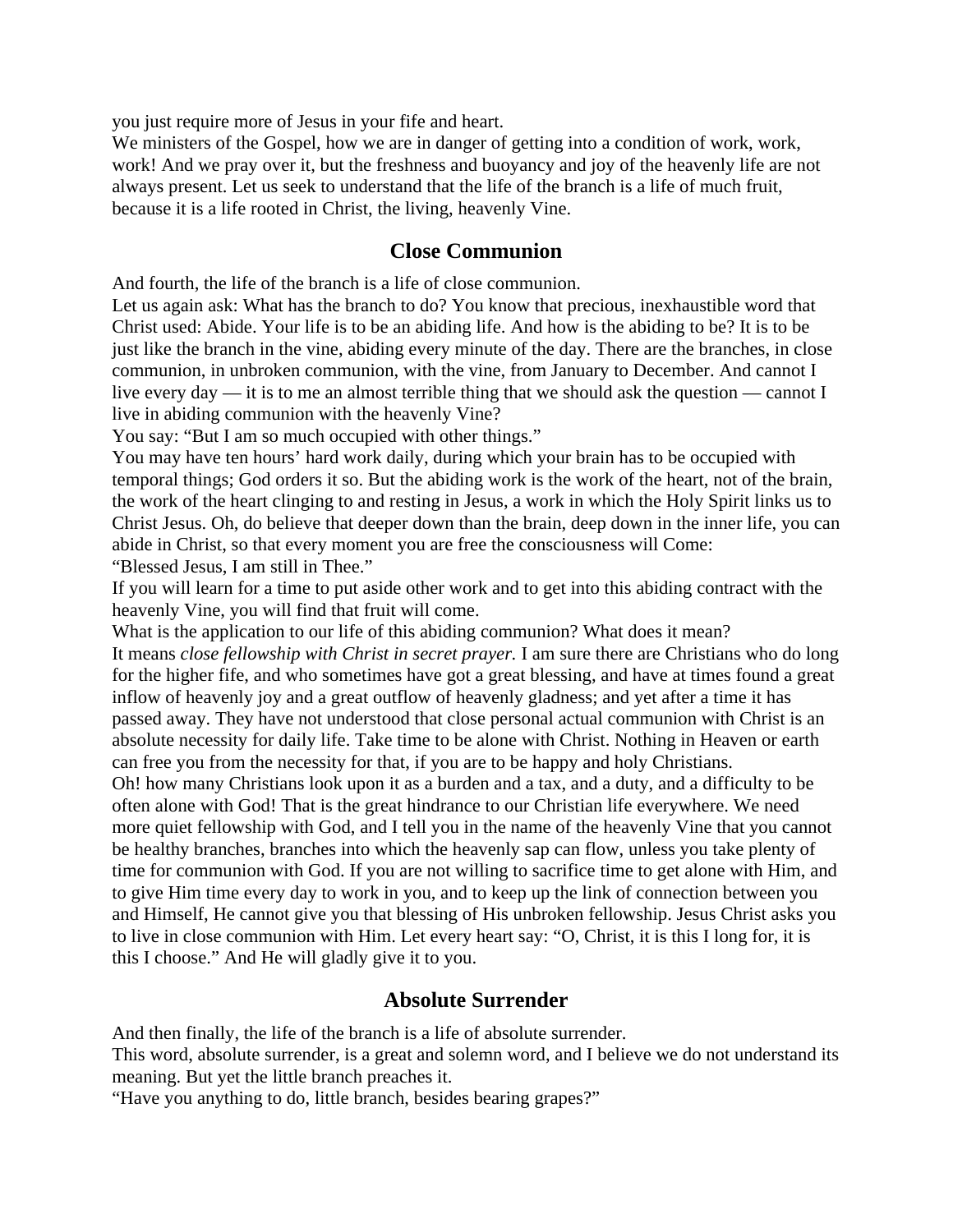"No, *nothing.*"

"Are you fit for nothing?"

Fit for nothing! The Bible says that a bit of vine cannot even be used as a pen; it is fit for nothing but to be burned.

"And now, what do you understand, little branch, about your relationship to the vine?"

"My relationship is just this: I am utterly given up to the vine, and the vine can give me as much or as little sap as it chooses. Here I am at its disposal and the vine can do with me what it likes." Oh, friends, we need this absolute surrender to the Lord Jesus Christ. The more I speak, the more I feel that this is one of the most difficult points to make clear, and one of the most important and needful points to explain — what this absolute surrender is. It is often an easy thing for a man or a number of men to come out and offer themselves up to God for entire consecration, and to say: "Lord, it is my desire to give up myself entirely to Thee." That is of great value, and often brings very rich blessing. But the one question I ought to study quietly is What is meant by *absolute surrender*?

It means that, as literally as Christ was given up entirely to God, I am given up entirely to Christ. Is that too strong? Some think so. Some think that never can be; that just as entirely and absolutely as Christ gave up His life to do nothing but seek the Father's pleasure, and depend on the Father absolutely and entirely, I am to do nothing but to seek the pleasure of Christ. But that is actually true. Christ Jesus came to breathe His own Spirit into us, to make us find our very highest happiness in living entirely for God, just as He did. Oh, beloved brethren, if that is the case, then I ought to say:

"Yes, as true as it is of that little branch of the vine, so true, by God's grace, I would have it to be of me. I would live day by day that Christ may be able to do with me what He will." Ah! here comes the terrible mistake that lies at the bottom of so much of our own religion. A man thinks:

"I have my business and family duties, and my relationships as a citizen, and all this I cannot change. And now alongside all this I am to take in religion and the service of God, as something that will keep me from sin. God help me to perform my duties properly!"

This is not right. When Christ came, He came and bought the sinner with His blood. If there was a slave market here and I were to buy a slave, I should take that slave away to my own house from his old surroundings, and he would live at my house as my personal property, and I could order him about all the day. And if he were a faithful slave, he would live as having no will and no interests of his own, his one care being to promote the well-being and honor of his master. And in like manner I, who have been bought with the blood of Christ, have been bought to live

Oh, we find the Christian life so difficult because we seek for God's blessing while we live in our own will. We should be glad to live the Christian life according to our own liking. We make our own plans and choose our own work, and then we ask the Lord Jesus to come in and take care that sin shall not conquer us too much, and that we shall not go too far wrong; we ask Him to come in and give us so much of His blessing. But our relationship to Jesus ought to be such that we are entirely at His disposal, and every day come to Him humbly and straightforwardly and say:

"Lord, is there anything in me that is not according to Thy will, that has not been ordered by Thee, or that is not entirely given up to Thee?"

Oh, if we would wait and wait patiently, I tell you what the result would be. There would spring up a relationship between us and Christ so close and so tender that we should afterward be